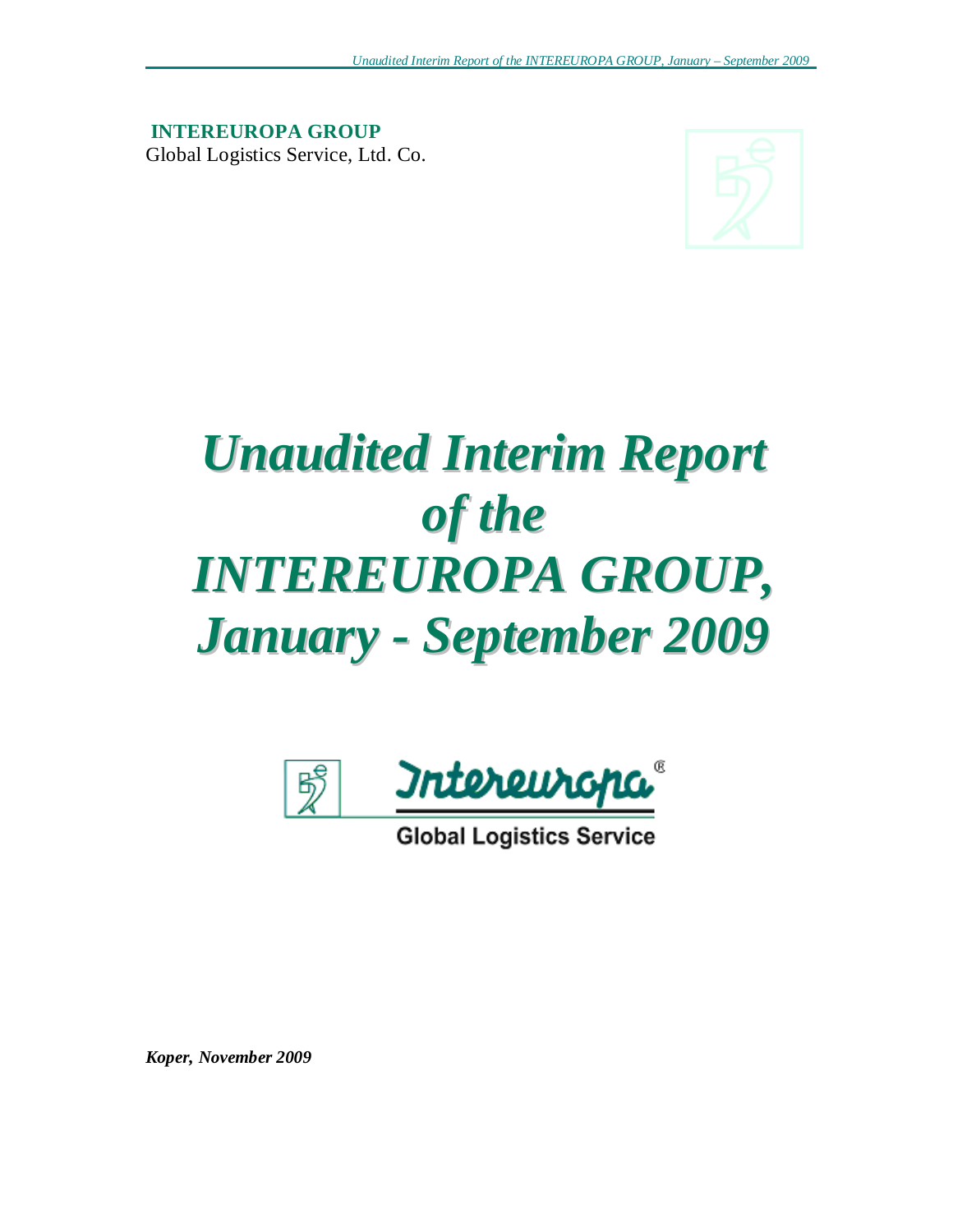The INTEREUROPA d.d. corporation is publishing this Unaudited Interim Report of the Intereuropa Group for January-September 2009, in accordance with the Market in Financial Instruments Act (ZTFI).

The unaudited consolidated and non-consolidated financial statements have been prepared in accordance with the provisions of International Financial Reporting Standards (IFRS).

This Report is available at the Company's registered office at Vojkovo nabrežje 32, 6504 Koper.

The Unaudited Interim Report of the Intereuropa Group for January-September 2009 shall also be published on the web site of INTEREUROPA d.d. [www.intereuropa.si](http://www.intereuropa.si) on 13 November 2009.

# *C O N T E N T S*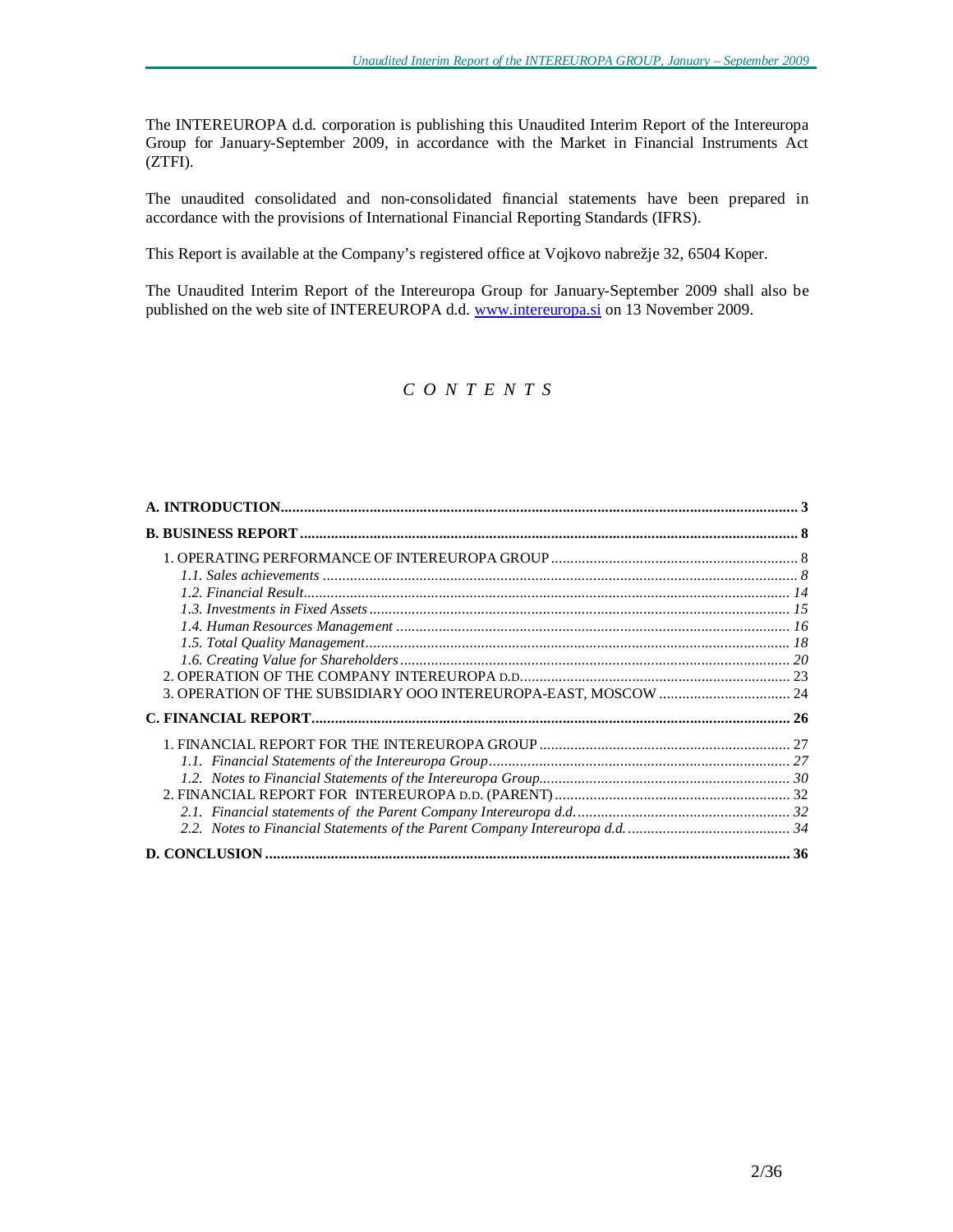# **A. INTRODUCTION**

This year, all the players in the market of logistical services have still been engaged with the decline of orders and increased pressures on prices. The sales results of the third quarter do not reflect an upturn in business yet; moreover, some logistics providers have recorded their highest quarterly decline compared with the last year.<sup>1</sup> The economic slow-down slashed the output in goods transport that is directly related to the demand for logistical services supplied by the Intereuropa Group. In the reporting nine-month term 2009, we achieved the net sales revenues of  $\epsilon$  144.6 million on the Group level, which was 30 percent behind the sales target and 29 percent below the last year's achievement. A similar decline was recorded in the Parent Company Intereuropa d.d.: with the net sales of  $\epsilon$ 77.0 million, it was 30 percent below the plan and 32 percent lower than a year ago. On the Group level, we recorded a negative operating result by  $\epsilon$ -0.5 million, and a negative net profit/loss of  $\epsilon$ -5.4 million; thereof, the Parent a negative operating result by  $\epsilon$ -2.5 million, and net profit/loss of  $\epsilon$ -0.6 million.

| <b>The Parent Company</b>           | Intereuropa, Globalni logistični servis, delniška družba (Global<br>Logistics Service, Ltd. Co.) |
|-------------------------------------|--------------------------------------------------------------------------------------------------|
| Abbreviated Firm                    | Intereuropa d.d.                                                                                 |
| Country of the Parent Company       | Slovenia                                                                                         |
| Registered Office of the Parent     | Vojkovo nabrežje 32, 6000 Koper                                                                  |
| Company reg. number                 | 5001684                                                                                          |
| Tax ID number                       | 56405006                                                                                         |
| <b>Transaction Account</b>          | SI56 101000000006785, at Banka Koper d.d., Koper                                                 |
| Entry in the Register of Companies  | Registered with the District Court in Koper, file no. 1/00212/00                                 |
| Share capital                       | 32.976.185,11 €                                                                                  |
| Number of shares issued and paid-in | 7,902,413 ordinary no-par value shares                                                           |
| Shares Listing                      | the IEKG shares are listed in the Prime Market of the Ljubljana Stock                            |
|                                     | Exchange (Ljubljanska borza d.d.).                                                               |
| Managing Board                      | Ernest Gortan, President of the Managing Board                                                   |
|                                     | Marko Jazbec, Deputy President of the Managing Board                                             |
|                                     | Ondina Jonke, Member - Human Resources Executive                                                 |
|                                     | Andrej Lovšin, M.Sc., President till 23 March 2009                                               |
|                                     | Zvezdan Markežič, President from 23 March 2009 to 10 June 2009                                   |
| President of the Supervisory Board  | Bruno Korelič                                                                                    |
|                                     | Boštjan Rigler till 20 May 2009                                                                  |
| <b>The Intereuropa Group</b>        |                                                                                                  |
| Number of employees                 | 2,559 employees                                                                                  |
| Vehicle fleet                       | more than 600 company-owned trucks and delivery vans                                             |
| Total warehousing area              | Over 260,000 qm of own warehouse areas                                                           |
| Total land area                     | more than 2,200,000 qm of land                                                                   |
| Članstvo v medn. Organizacijah      | FIATA, IATA, FETA, FONASBA, BIMCO, IRU                                                           |
| <b>Quality Certificates</b>         | · ISO 9001:2008 Certificate:                                                                     |
|                                     | Intereuropa d.d.,<br>$\circ$                                                                     |
|                                     | Intereuropa, logističke usluge, d.o.o., Zagreb,<br>$\Omega$                                      |
|                                     | Intereuropa Transport d.o.o., Koper,<br>$\circ$                                                  |
|                                     | Interagent d.o.o.,<br>$\circ$                                                                    |
|                                     | Intereuropa, Transport & Spedition, GmbH, Troisdorf<br>$\circ$                                   |
|                                     | $\bullet$ ISO 9001:2000 Certificate:                                                             |
|                                     | Intereuropa RTC d.d., Sarajevo<br>$\Omega$                                                       |
| Own branch network                  | Slovenia, Croatia, Serbia, Kosovo, Bosnia and Herzegovina, Macedonia,                            |
|                                     | Austria, Germany, France, Ukraine, Russia, Montenegro, Albania                                   |

#### **Company Fact Sheet**

-

<sup>1</sup>**Kuehne & Nagel Group**: Net Sales Jan-Sep 09 /Jan-Sep 08= -22,9% (Q3 09/Q3 08=-24,4%);

**Panalpina Group**: Net Sales Jan-Sep 09 /Jan-Sep 08= -34.7% (Q3 09/Q3 08=-40.3%);

**Logwin Group**: Net Sales Jan-Sep 09 /Jan-Sep 08= -25.4% (Q3 09/Q3 08= -24.8%);

- **Global forwarding, freight**: Net Sales Jan-Sep 09 /Jan-Sep 08= -25.5% (Q3 09/Q3 08= -30.4%)

**Deutsche Post DHL Group**: Net Sales Jan-Sep 09 /Jan-Sep 08= -16.4%

 <sup>-</sup> **Express**: Net Sales Jan-Sep 09 /Jan-Sep 08= -27.2% (Q3 09/Q3 08= -27.1%)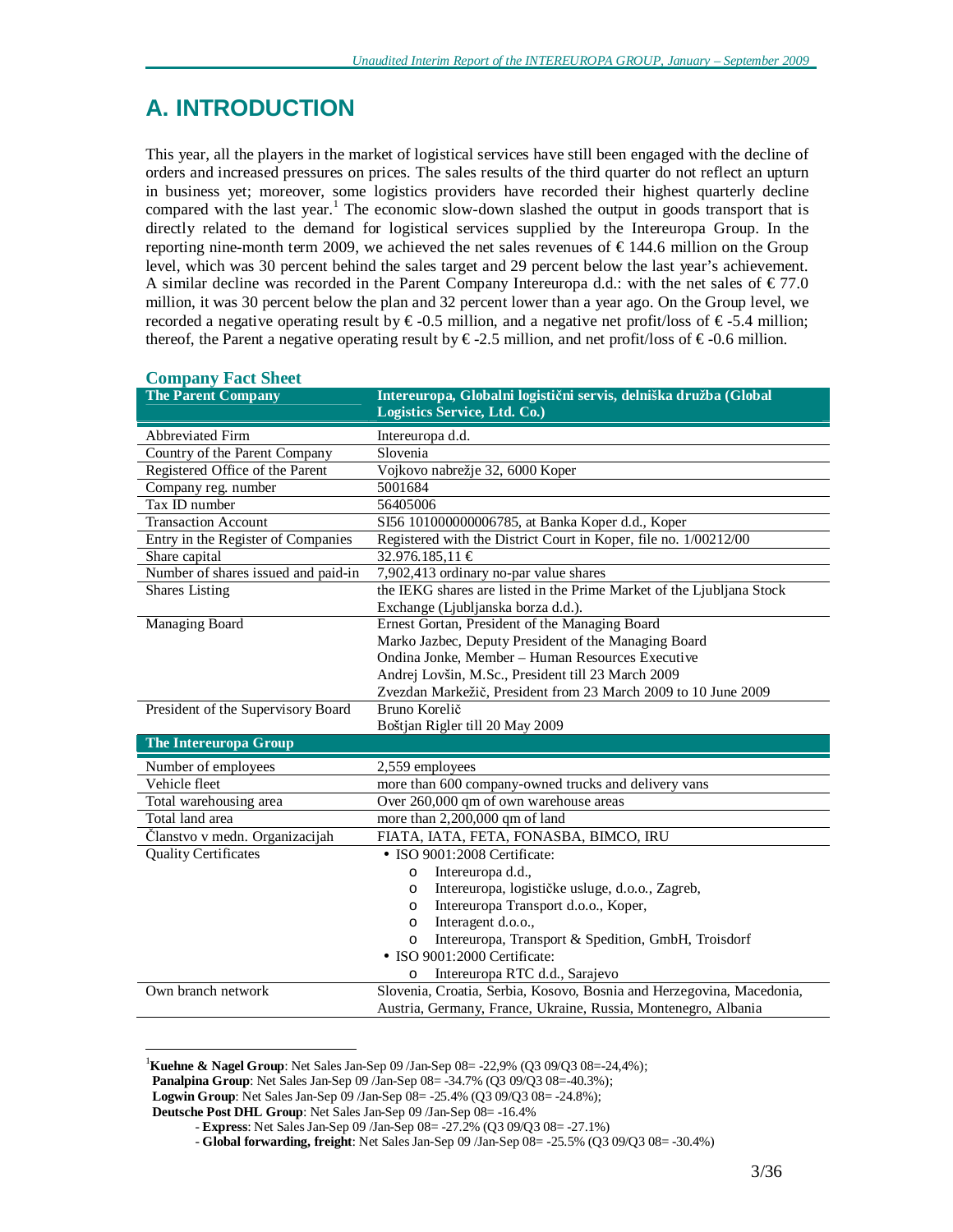## **Major events in the reporting period January-September 2009:**

*January* 

- With effect from 1 January 2009, the subsidiary Intereuropa, Logističke usluge, d.o.o., Zagreb affiliated its daughter company ITAR d.o.o. Zagreb.
- 7 January 2009, we registered a new 100%-owned subsidiary in Albania: Intereuropa Global Logistics Service Albania Shpk, with the head-office in Durres, which upgraded our long-term business cooperation with Albania.

*February* 

- On 5 February, Intereuropa Transport & Spedition GmbH, Troisdorf completed the certification procedures and acquired the certificate of ISO 9001:2008 conformity as the sixth company in the Group.
- On 13 February, the Managing Board of Intereuropa d.d. received from the shareholders Kapitalska družba ('KAD') and Slovenska odškodninska družba ('SOD') the request for convening an extraordinary General Meeting in order to appoint a special auditor to conduct an audit with respect to certain operations of the Company.
- On 26 February, the Supervisory Board dealt, in its 42 ordinary session, with the Report by the Managing Board on the operation of the Intereuropa Group in the year 2008 and adopted it, acknowledging that the Group was successful.
- In February we assisted the Department for Tropical Medicine in the organization of air transport of humanitarian aid for the medical expedition »Uganda 2009«. In addition to organizational costs we covered the air-freight cost for the shipment of humanitarian aid in full amount.

*March* 

- On 1 March 2009, the daily groupage trucking service was introduced on the routes: Milan (Italy) – Ljubljana and Paris, Lyon – Ljubljana.
- On 2 March the Second Intereuropa Meeting with Slovenian Analysts and Investors was held at Intereuropa. The public comprised 27 analysts from various stock-brokers, insurance institutions and banks, who came to the presentation of the Company's performance in 2008 and the forward-looking statement for the year 2009, including the measures to address the global crisis, which were highlighted by the Intereuropa top management.
- On 2nd March we introduced a new web-based communications tool the Intereuropa e-News, which supports direct communication with the full range of interested public (analysts, investors, business partners, media, employees, customers, etc.) on our website.
- On 6 March, the Director of affiliate Intereuropa-East d.o.o., Moscow, Esad Ajeti turned over the lead to Mihael Novodvorsky, who was then in the position of the Head of Car Terminal in the Logistics Centre Moscow/ Chechov.
- On 9 March we started our cooperation with the trans-European network for small parcel express carriers across Europe – the association NetExpress Europe (NEE), which supports door-to-door delivery of LTL consignments in all EU Member States.
- On 17 March we released the communication on the commencement of negotiations regarding the transfer, for consideration, of international express parcel delivery service under the brand of the UPS to the newly founded subsidiary of the UPS Group in the Republic of Slovenia which has assumed the implementation of this service under the UPS brand from Intereuropa d.d.
- On 23 March the Supervisory Board recalled the President Mr Andrej Lovšin, M.Sc., from his office and appointed Mr Zvezdan Markežič, the former Deputy President, to the position of Managing Board President.

*April* 

• On 7 April Intereuropa d.d. published having signed an Agreement to re-finance the long-term loan for the Logistics Centre Chechov/Moscow Project with the Consortium of three banks (UniCredit Banka Slovenija d.d., SID–Slovenska izvozna in razvojna banka, d.d. and SKB banka d.d.). The respective loan amounts to  $\epsilon$  100.6 million for a ten-year term, with one-year grace period for the repayment of principal.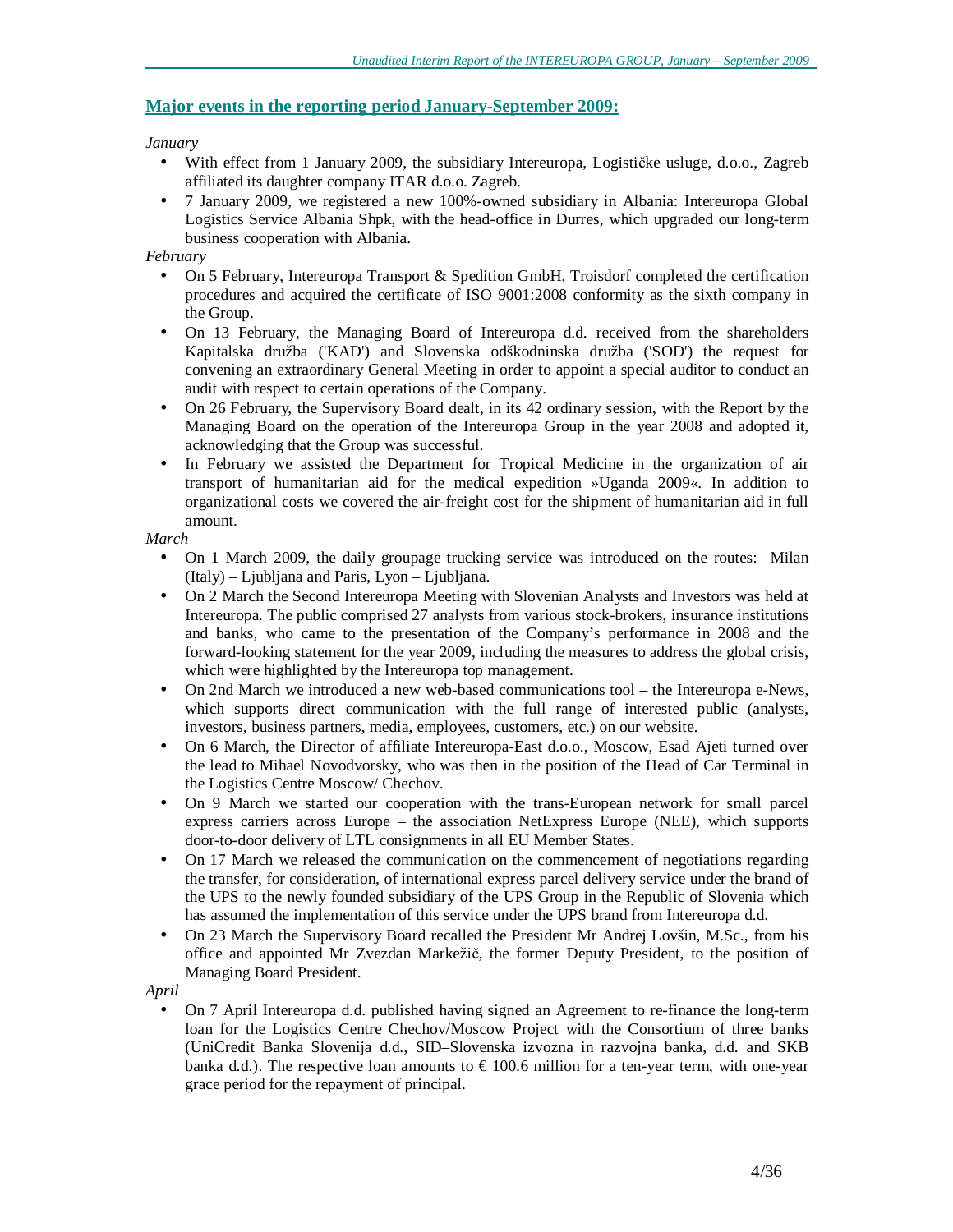- On 7 April Intereuropa presented itself in the Slovenian Capital Market Event as the leading provider of logistics in the area with a clearly outlined development strategy, linking South-Eastern Europe with the Eastern markets.
- On 9 April the Supervisory Board dealt in its  $45<sup>th</sup>$  ordinary session with the Audited Annual Report 2008 for the Intereuropa Group along with the external Certified Auditor's Report and adopted both of them. Also the Report prepared by the Supervisory Board on reviewing the Intereuropa Audited Annual Report 2008, followed by the Managing Board's proposal on the appropriation of accumulated profit, which shall remain undistributed, were approved by the Supervisory Board in the same session.
- On 10 April was held the  $19<sup>th</sup>$  the General Meeting of Intereuropa d.d., which adopted the following Resolutions, among others: The audit firm KPMG Slovenija, Ljubljana was appointed to review individual transactions; amendments to the Statute were adopted, which now allows up to 4 members of the Managing Board; the member of Supervisory Board Mr Ervin Bužan was recalled and substituted by Bruno Korelič; attendance fees for Supervisory Board sessions and reimbursement of costs to members of the Supervisory Board and SB Committees were reduced. No challenging action was announced.
- On 22 April we concluded the Agreement for the transfer of a part of an undertaking of Intereuropa d.d., i.e. the Intereuropa UPS Branch Office business, to the new Slovenian branch of the UPS Group: UPS Adria (S) Ekspres, kurirske storitve, d.o.o.
- On 30 April, we published the Annual Report 2008 for Intereuropa Group and the Supervisory Board's Report on reviewing the Intereuropa d.d. Audited Annual Report 2008, which were both adopted by the Supervisory Board in the ordinary session of 09.04.2009.

*May* 

• On 21 May, in its  $46<sup>th</sup>$  ordinary session the Supervisory Board adopted the Report of the Managing Board on the Group performance for the first quarter 2009 and elected the new President of the Supervisory Board, Mr Bruno Korelič. Additional measures were imposed on the Managing Board to address the costs, corporate atmosphere and a comprehensive rism management system. The Supervisory Board got informed on the Recovery Plan of the subsidiary Intereuropa Transport d.o.o., dealt with the compensation to members of the Managing Board and, upon proposal by the Auditing committee for remuneration, the Supervisory Board adopted the Resolution that the salaries of the Managing Board be harmonized with the financial results and performance estimate for the second quarter 2009 on the Group level. The Supervisory Board further acknowledged the Reports on Internal Audit Inspection in the Companies OOO Intereuropa-East, Moscow and OOO Intertrans, Moscow, which contain the findings and recommendations for further activities and measures.

*June* 

- On 1 June, the Agreement for the transfer of a part of an undertaking of INTEREUROPA d.d. of the UPS Branch Office business was effected – transferred to the new branch of the UPS Group in Slovenia.
- On 5 June the company Interagent d.o.o., Koper underwent the external audit under the new ISO 9001:2008 standard successfully.
- On 10 June, the President of the Managing Board of Intereuropa d.d. Zvezdan Markežič resigned. The Supervisory Board accepted his resignation and appointed Ernest Gortan as the new Managing Board President and Marko Jazbec as Deputy President. In addition, the Supervisory Board acknowledged the resignation filed by Manja Skernišak on 9 June 2009.
- On 24 June was held the  $49<sup>th</sup>$  session of the Supervisory Board, in which the agenda for the Annual General Meeting and Resolution Proposals were dealt with and adopted.

*July* 

- In July we signed a three-year contract with a key customer in automotive logistics for port forwarding services and handling of cars imported through the Koper Port. Another contract was entered into with the same customer for the same term, covering the trucking of automobile spare parts on various European routes.
- On 14 July, we published the Summary of Findings of the Special Audit, conducted by the audit firm KPMG Slovenija d.o.o., on the web site of the SEO-Net information system (seonet.ljse.si) to inform the public.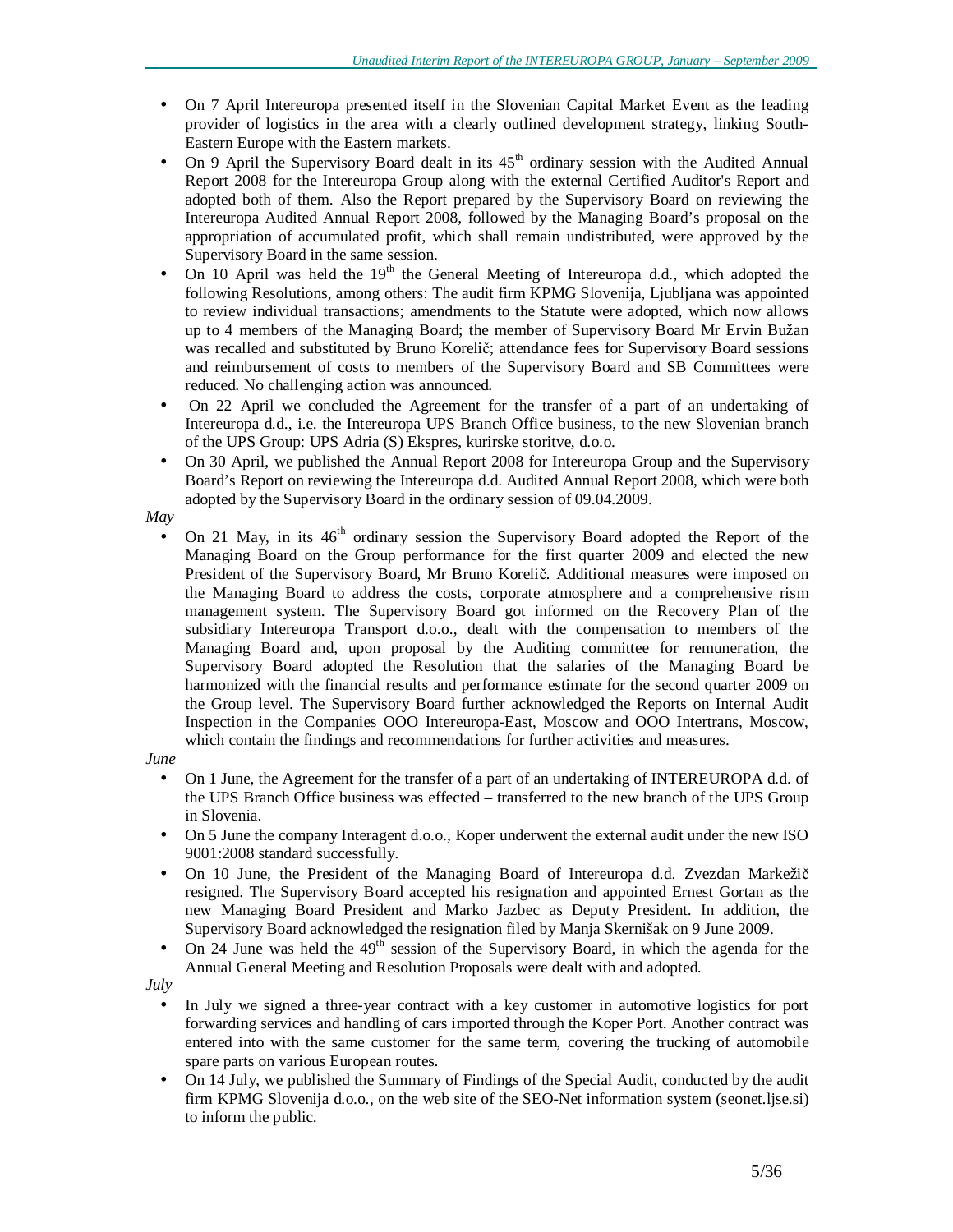- On 30 July, after a vote of no-confidence was given by the Works Council to the Member of the Managing Board – the Human Resources Executive, the Supervisory Board recalled in its session the Managing Board Member & Human Resources Executive Mrs Ondina Jonke from her resp. function owing to her violation of the obligations vested in a Managing Board member and her incapacity for conducting the operations of the Company. In the same session the Supervisory Board got informed on the findings by the Special Audit of Corporate Governance and Specific Operations of the Company for the last Five Years.
- On the same day (30 July) was also held the  $20<sup>th</sup>$  Annual General Meeting of Intereuropa d.d., in which the shareholders were acquainted with the Annual Report for 2008, the Auditor's Opinion and the Report by the Supervisory Board. The shareholders resolved that the Accumulated Profit remain undistributed and no discharge note be awarded to the Managing Board and Supervisory Board for the financial year 2008. They acknowledged the resignation of the Supervisory Board member Manja Skernišak and elected three new members of the Supervisory Board: Vinko Može, Tadej Tufek, M.Sc., and Maša Čertalič, M.Sc.. The audit firm KPMG d.o.o., Ljubljana, was appointed Auditors for the year 2009.

*August* 

• On 27 August, the Supervisory Board dealt, in its 51 ordinary session, with the Report by the Managing Board on the operation of the Intereuropa Group in the first half-year 2009 and adopted it. The new Managing Board of Intereuropa d.d. presented their programme of measures and strategy of the Managing Board aiming to achieve a stable and profitable operation of the Group. The Supervisory Board gave consent to the "Action Programme of the Managing Board of Intereuropa d.d." and got informed on the "Final Elaborate on Economic Viability of the construction of the Logistics Centre Chechov/ Moscow".

*September* 

- In September, the company Intereuropa Skopje opened a new business unit on the border pass Bogorodica (Gevgelija) with Greece.
- On 1 September the Managing Board announced the disposal of the Austrian subsidiary »Intereuropa Transport und Spedition G.m.b.H.« based at Lebring (Graz).
- On 8 September Intereuropa received the action challenging the Resolution adopted by the shareholders of Intereuropa d.d. regarding the appropriation of accumulated profit of the Company. The action was filed by the shareholder Interfin naložbe d.d.
- On 10 September was held the  $21<sup>st</sup>$  General Meeting of Intereuropa d.d., in which the shareholders were acquainted with the Final Report and the Summary of Findings of the Special Audit of corporate governance and specific operations of the Company over the last five years. The General Meeting adopted the Resolution on the preparation and filing of legal action for compensation of damages, according to which the Managing Board shall, in six months after the date of the General Meeting session, file a legal action claiming for compensation of damages to the Company that has resulted from the violation of duties of the members of the governing or controlling bodies**.** The shareholders recalled the Supervisory Board members Boštjan Rigler and Emerik Eržen and appointed Mr Tadej Tufek, M.Sc., and Ms Maša Čertalič, M.Sc. as new members for the four-year term of office commencing on 10 September 2009.

## **Major events after the reporting period:**

On 22 October 2009, the Supervisory Board of Intereuropa d.d. acknowledged at the 52<sup>nd</sup> session the Report on the implementation of measures by the Managing Board of Intereuropa d.d., and dealt with the materials ''Approval of further activities to ensure financial stability of the Intereuropa Group", to which the Supervisory Board issued its consent in principle. It urged for the completion of the investment in the Logistics Centre Moscow-Chechov by the year-end, and pointed to the need of satisfying all the conditions required for a maximum utilization of the capacities of this logistics hub. The Supervisory Board approved the contents of the "Contract on the rights and obligations of, and the remuneration for the Member responsible for control" to the new Members of the Supervisory Board Tadej Tufek and Maša Čertalič, and adopted the Resolution on the appointment of Supervisory Board commissions, of which the Audit Commission was changed.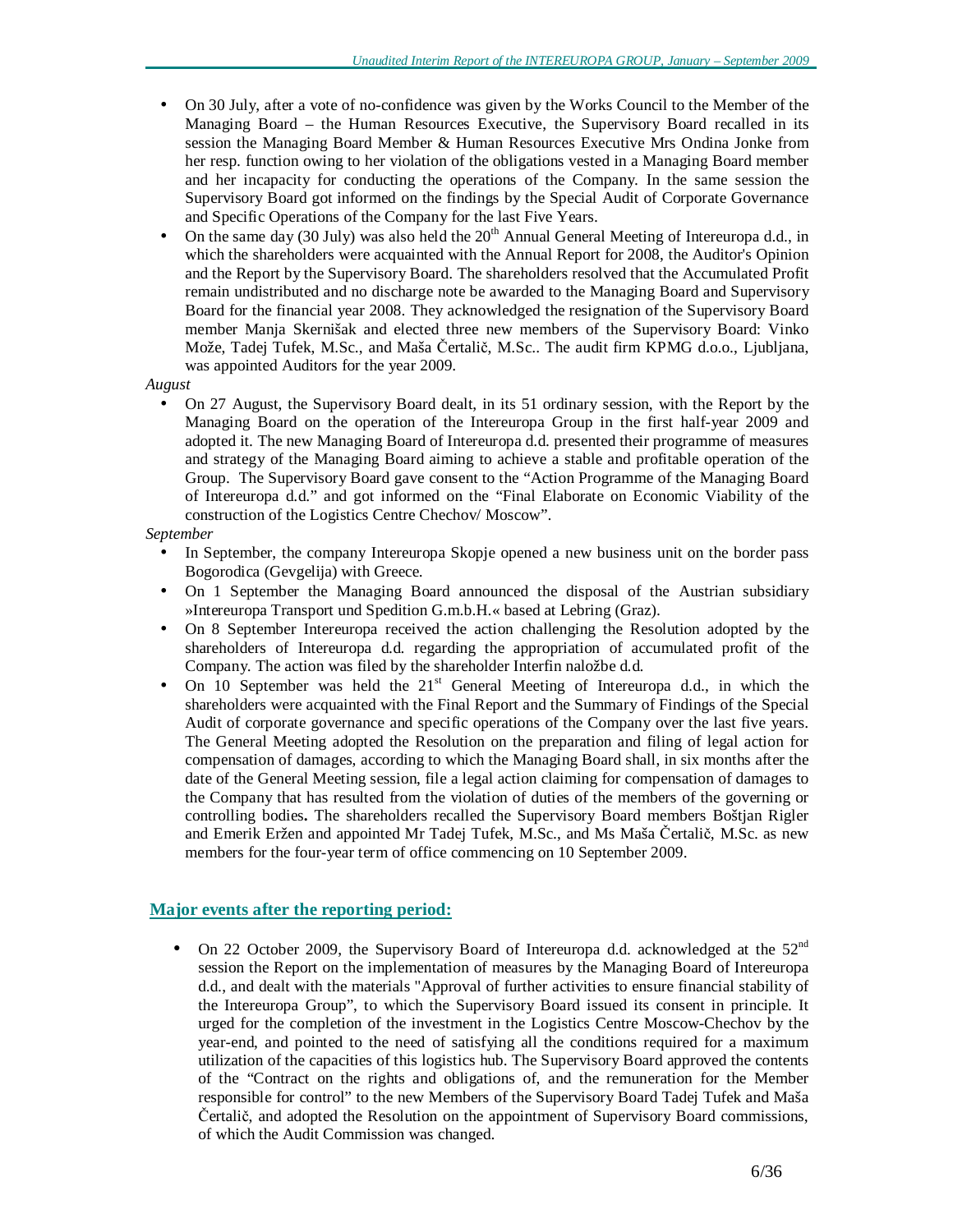## **The Organisation of the Intereuropa Group**



*Figure 1: Organisation Chart of the Intereuropa Group as at 30th September 2009*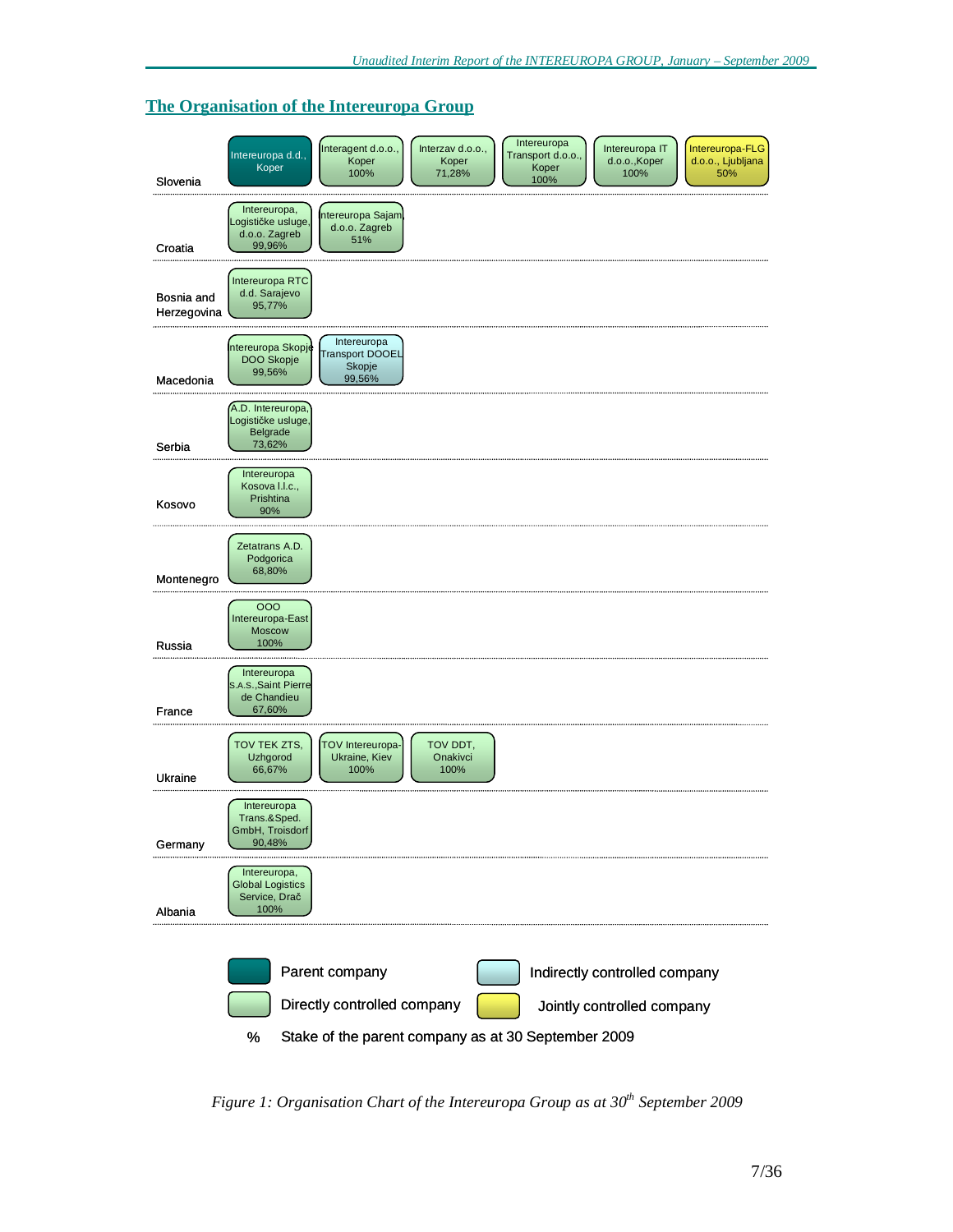# **B. BUSINESS REPORT**

# *1. OPERATING PERFORMANCE OF INTEREUROPA GROUP*

## **1.1. Sales achievements**

#### **Economic environment and trends**

The autumn forecast by the European Commission envisions a 4% drop of the GDP – the same as in the spring, assessing that the European short-term growth prospects have improved. The reasons for better short-term prospects include a less adverse situation in financial markets, signs of world trade revival, improved economic sentiment indicators and an expected upturn in the cycle of inventory trends, and primarily the comprehensive anti-crisis measures taken by the governments and central banks. Given the temporary nature of the latter two factors that are underlying for the current improvement and on the ground of continued considerable uncertainty, the European Commission points to the potential repeat of the slow down of economic activity in the EU Member States. Also other institutions do not expect a rapid recovery, at least not before the end of 2010. The IMF, despite its upward revision of the global GDP forecast for the current year  $(-1.1\%)$  and the next year  $(3.1\%)$ , highlights that the recovery will be slow, long and still quite uncertain.

As a result of international financial and economic crisis and the cool-down of investment in infrastructure, the level of economic activity in Slovenia is estimated to fall by 7.3% this year. Considering the overall embeddedness of the Slovenian economy in international trade flows, this year's decline is primarily attributable to a substantial drop of exports and services that has shrunk by nearly 18% in real terms over the current year. The downturn trends in processing industries and civil engineering were more strongly felt in the supporting business services, wholesale trade and goods transport. Given the slow recovery in major trade partners of Slovenia and very weak impulses of domestic demand, the economic growth in the year 2010 will be quite moderate.

Thanks to fast inflation levelling-off trends, the Slovenian Institute for Macroeconomic Analysis and Development (UMAR/IMAD) expects that the price-based competitiveness will no longer be a limiting factor for businesses in this and next year, while the cost-based competitiveness is still deteriorating this year.

|                         | <b>GDP</b> growth,<br>in $\%$ |                  | Growth of ind.<br>prod., in $\%$ |                          |                         | Inflation.<br>in $\%$          |                  | <b>Exports growth,</b><br>in $\%$ | Imports growth,<br>in $\%$ |                  |
|-------------------------|-------------------------------|------------------|----------------------------------|--------------------------|-------------------------|--------------------------------|------------------|-----------------------------------|----------------------------|------------------|
| <b>Countries</b>        | <b>Forecast</b><br>2009       | Forecast<br>2010 | <b>Forecast</b><br>2009          | <b>Forecast</b><br>2010  | <b>Forecast</b><br>2009 | <b>Forecast</b><br><b>2010</b> | Forecast<br>2009 | <b>Forecast</b><br>2010           | <b>Forecast</b><br>2009    | Forecast<br>2010 |
| <b>EU 27</b>            | $-4.0%$                       | $-0.1%$          | $-13.5%$ *                       |                          | 0.9%                    | 1.3%                           | $-12.6%$         | $-0.2%$                           | $-11.0%$                   | $-0.9%$          |
| Euro zone               | $-4.0%$                       | $-0.1%$          | $-15.4\%$ *                      | 1.1%                     | 0.4%                    | 1.2%                           | 13.2%            | $-0.3%$                           | $-10.5%$                   | $-0.8%$          |
| Slovenia                | $-7.3%$                       | 0.9%             | $-10.0%$                         | 2.0%                     | 1.0%                    | 1.5%                           | $-17.9%$         | 4.1%                              | $-19.8%$                   | 1.8%             |
| Croatia                 | $-5.2%$                       | 0.4%             | $-10.0%$                         | 0.0%                     | 2.8%                    | 2.8%                           | $-5.2%$          | 1.1%                              | $-6.1%$                    | 2.6%             |
| Bosnia &<br>Herzegovina | $-3.0%$                       | 0.5%             | $-11.0%$                         | 0.0%                     | 0.9%                    | 1.6%                           | $-12.0%$         | 3.0%                              | $-21.0%$                   | $-1.0%$          |
| Macedonia               | $-2.5%$                       | 2.0%             | $-3.0%$                          | 0.0%                     | $-0.5%$                 | 2.0%                           | $-14.0%$         | 2.5%                              | $-9.1%$                    | 5.6%             |
| Serbia                  | $-4.0%$                       | 1.5%             | $-5.0%$                          | 0.0%                     | 9.9%                    | 7.3%                           | $-9.0\%$         | 0.0%                              | $-10.0\%$                  | $0.0\%$          |
| Russia                  | $-7.5%$                       | 1.5%             | $-5.0\%$                         | 3.0%                     | 12.3%                   | 9.9%                           | $-8.0\%$         | 3.0%                              | $-20.0\%$                  | 2.0%             |
| France                  | $-2.4%$                       | 0.9%             | $-10.8\%$ *                      | $\overline{\phantom{0}}$ | 0.3%                    | 1.1%                           | $-11.7%$         | $-1.0%$                           | $-6.9%$                    | $0.0\%$          |
| Ukraine                 | $-14.0%$                      | 2.7%             | $-15.0%$                         | 3.0%                     | 16.3%                   | 10.3%                          | $-13.6%$         | 6.1%                              | $-36.4%$                   | 6.6%             |
| Germany                 | $-5.3%$                       | 0.3%             | $-19.0\%$                        | 5.0%                     | 0.1%                    | 0.2%                           | $-16.4%$         | 4.1%                              | $-11.0%$                   | 0.9%             |
| Kosovo                  | 3.4%                          | 3.8%             |                                  |                          | $-2.1%$                 | 2.0%                           |                  |                                   |                            |                  |
| Montenegro              | $-4.0%$                       | $-2.0%$          | $-5.0%$                          | 0.0%                     | 3.4%                    | 2.1%                           | $-4.0%$          | 2.0%                              | $-10.0\%$                  | $-10.0%$         |
| Albania                 | 0.7%                          | 2.2%             | 3.0%                             | 5.0%                     | 1.7%                    | 2.0%                           | $-14.0%$         | 20.0%                             | $-12.0%$                   | 13.0%            |

| Table 1: Economic environment of the Intereuropa Group |  |  |
|--------------------------------------------------------|--|--|
|                                                        |  |  |

(-) no data available %-> no data available<br>growth rate I-VIII 2009 / I-VIII 2008

European Comission, Spring forecasts 2009-2010, May 2009 The Vienna Institute for International Economic Studies WIIW, February and May 2009 Concluding Statement of IMF Staff Visit in Republic of Kosovo, June 2009 UMAR, Jesenska napoved gospodarskih gibanj, September 2009 IMF, World Economic Outlook, Sustaining the Recovery, October 2009 Deutsche Bank Research, Economic Outlook 2009/10, October 2009 IMF Country Report No 09/270, September 2009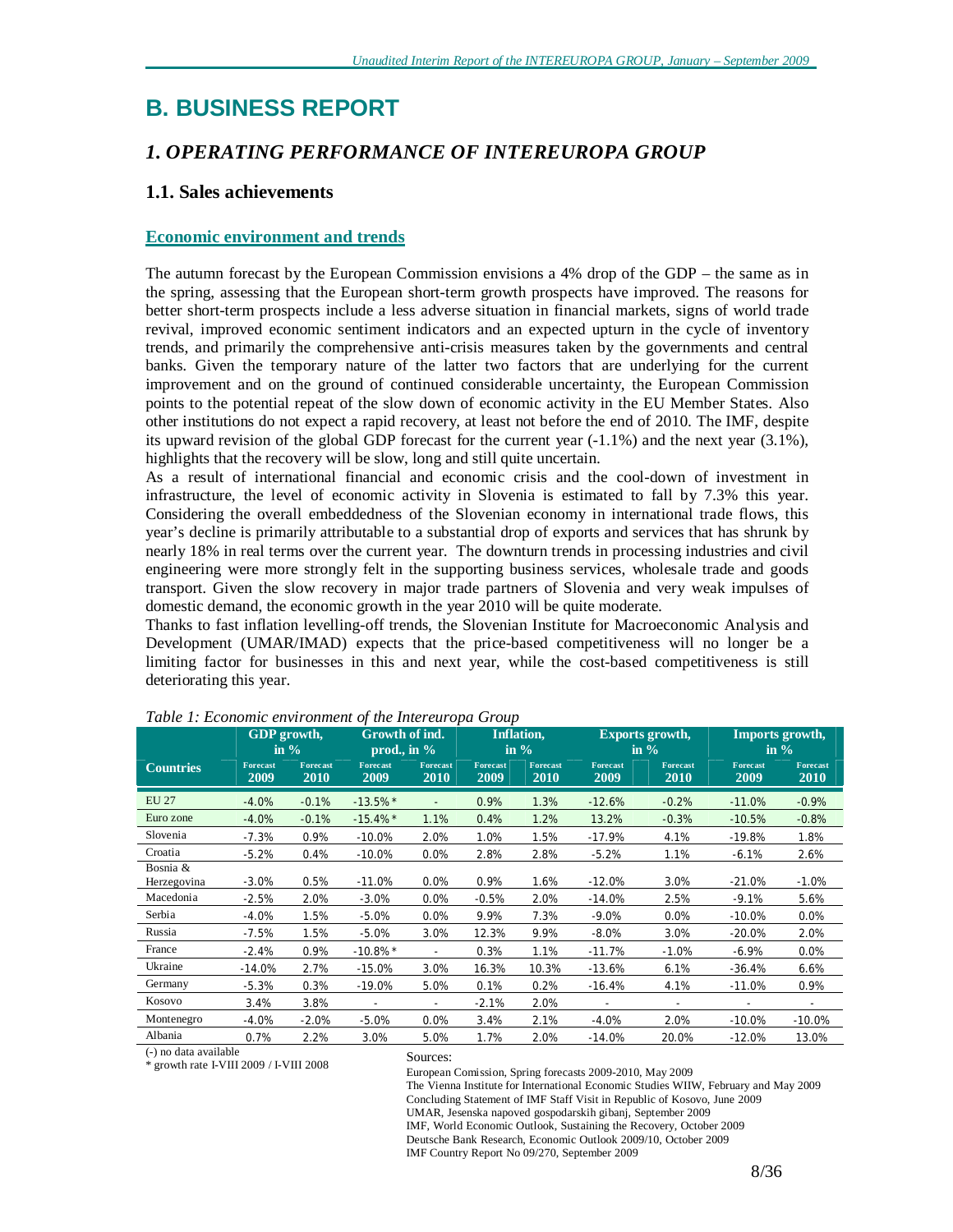#### **Sales Revenue by Intereuropa Group**

In the nine-month term 2009, the Group generated a net sales revenue of  $\epsilon$ 144.6 million, which was 30 percent behind the sales target. The declining international trade flows and economic activity in the markets of our Group and the resulting heavier pressures on prices are the key factors that have greatly affected the shrunken sales revenue on the Group level. Consequently, the nine-month net sales revenues was 29% lower than in the same period a year ago.

The business segment Intercontinental Services was worst hit and recorded the highest drop compared to the last year in the product car-handling logistics, which is mainly provided by our business units in Koper and in the Russian subsidiary. The decline in the sales in this business segment is further attributable to the transfer of a part of an undertaking of the Intereuropa UPS Branch Office to the new branch of the UPS Group in Slovenia.

| Area of operation          | <b>Jan-Sep</b><br>2009 | <b>Structure</b> | <b>Index</b><br>$2009$ /plan | <b>Index</b><br>2009/2008 |
|----------------------------|------------------------|------------------|------------------------------|---------------------------|
| Land Transport             | 77.624                 | 54%              | 69                           | 74                        |
| <b>Logistics Solutions</b> | 19.480                 | 13%              |                              | 83                        |
| Intercontinental Transport | 43,260                 | 30%              | 67                           | 62                        |
| <b>Other Services</b>      | 4.239                  | 3%               | 109                          | 86                        |
| <b>TOTAL</b>               | 144,602                | 100%             |                              | 71                        |

*Table* 2: Net sales revenues of the Intereuropa Group by area of operation, in thousand  $\epsilon$ 

*Tabela* 3: Net sales revenues of the Intereuropa Group by geographical area, in thousand  $\epsilon$ 

|                         | <b>Jan-Sep</b><br>2009 | <b>Struktura</b> | <b>Indeks</b><br>$2009$ /plan | <b>Indeks</b><br>2009/2008 |
|-------------------------|------------------------|------------------|-------------------------------|----------------------------|
| <b>EU Member States</b> | 81,603                 | 56%              |                               | 65                         |
| Non-EU countries        | 62.999                 | 44%              |                               | 83                         |
| <b>TOTAL</b>            | 144,602                | $100\%$          | 70                            | 71                         |

Note: Data comprise net sales revenues by geographical area according to head-office of companies in the Group.

One third of our net sales turnover was achieved in domestic market, on third in the markets of former Yugoslavia and Russia, and one third in other countries. In the reporting term all these markets recorded a decline in the sales: Slovenia and Croatia were worst hit.

|    |                               | <b>Jan-Sep</b><br>2009 | <b>Structure</b> | <b>Index</b><br>2009/2008 |
|----|-------------------------------|------------------------|------------------|---------------------------|
|    | Slovenia                      | 47,234                 | 33%              | 62                        |
|    | Croatia                       | 23,612                 | 16%              | 76                        |
| 3  | Russia                        | 12,644                 | 9%               | 98                        |
|    | Bosnia & Herzegovina          | 5,651                  | 4%               | 74                        |
| 5  | Serbia                        | 3,001                  | 2%               | 65                        |
| 6  | Montenegro                    | 4,658                  | 3%               | 77                        |
|    | Other countries               | 47,801                 | 33%              | 70                        |
| 7a | <b>Other EU Member States</b> | 34,369                 | 24%              | 64                        |
| 7b | Other countries               | 13,433                 | 9%               | 88                        |
|    | <b>SKUPAJ</b>                 | 144.602                | 100%             | 70                        |

*Table* 4: Net sales revenues of the Intereuropa Group by geographical area, in thousand  $\epsilon$ 

Note: Data comprise net sales revenues by geographical area according to customer's head-office.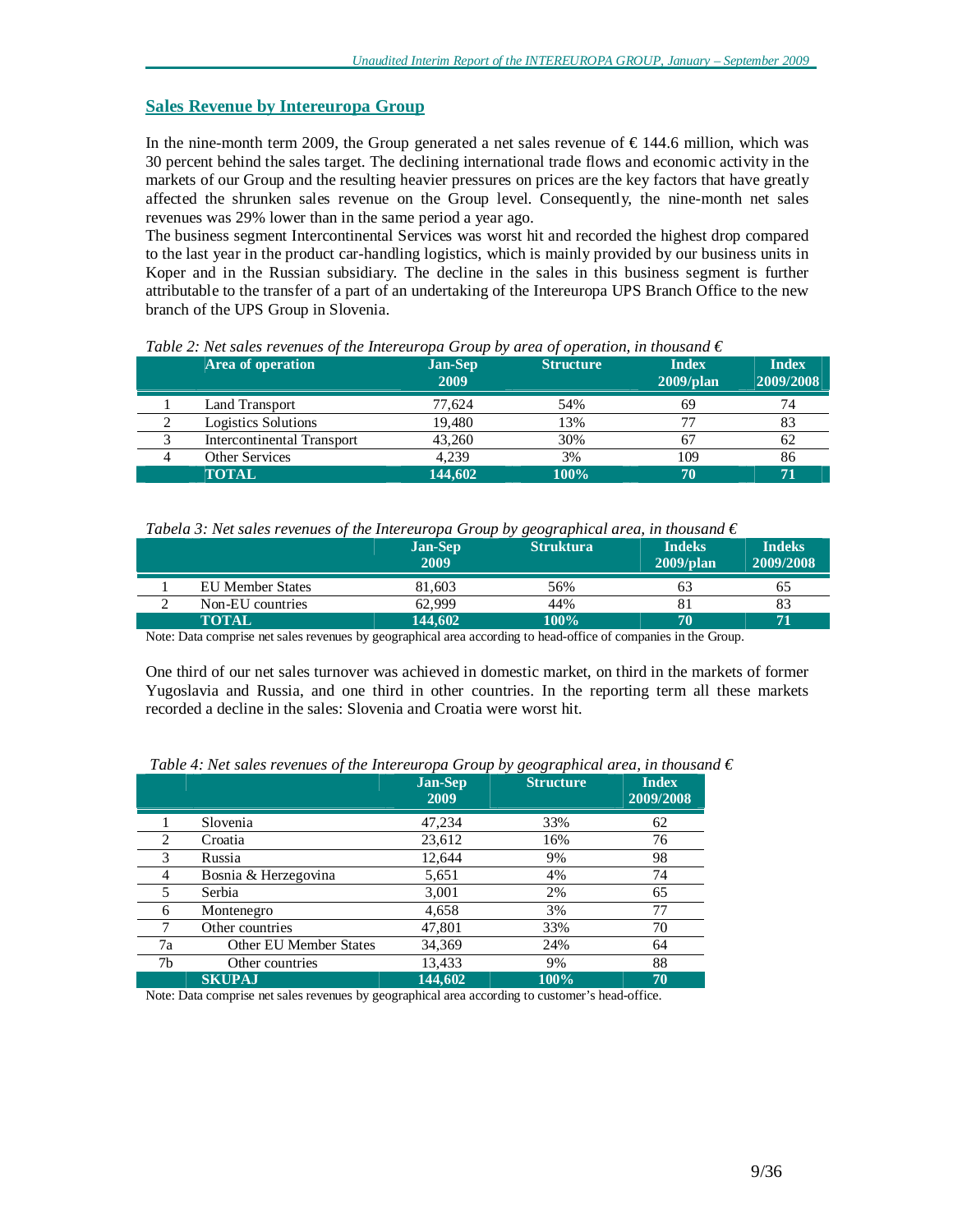On the level of the Group, we achieved the Contribution ratio 1 at  $\epsilon$ 66.7 million<sup>2</sup>, which represents a 17% drop below the figure of the comparable term 2008. Unlike in the sales revenue, the downturn trend in the Contribution ratio 1 as recorded in the first half-year did not increase in the last quarter of the year, which is a result of our measures taken to curb the direct costs. The setback behind the target level was 19%. The highest underachievement was recorded in the business segment Land Transport, which was affected not only by the economic recession, but also hit by the loss of the strategic partner, and in the segment Logistics Solutions, which reported shorter storage times in warehouses and reduced inventories of our customers.

| Poslovno področje          | <b>Jan-Sep</b><br>2009 | <b>Structure</b> | <b>Index</b><br>$2009$ /plan | <b>Index</b><br>2009/2008 |
|----------------------------|------------------------|------------------|------------------------------|---------------------------|
| Land Transport             | 33,195                 | 50%              | 78                           | 82                        |
| <b>Logistics Solutions</b> | 16,643                 | 25%              | 78                           | 85                        |
| Intercontinental Transport | 12.896                 | 19%              | 89                           | 79                        |
| <b>Other Services</b>      | 4.027                  | 6%               | 104                          | 86                        |
| <b>TOTAL</b>               | 66.761                 | 100%             | 81                           | 83                        |

*Table* 5: Contribution Ratio 1 of the Intereuropa Group by area of operation, in thousand  $\epsilon$ 

*Table 6: Contribution Ratio 1 of the Intereuropa Group by geographical area, in thousand €* 

|                         | <b>Jan-Sep</b><br>2009 | .<br><b>Structure</b> | <b>Index</b><br>$2009$ /plan | <b>Index</b><br>2009/2008 |
|-------------------------|------------------------|-----------------------|------------------------------|---------------------------|
| <b>EU</b> Member States | 35.348                 | 53%                   | 84                           | 82                        |
| Non-EU countries        | 31.413                 | 47%                   |                              | 83                        |
| <b>TOTAL</b>            | 66.761                 | 100%                  |                              | 83                        |

Note: Data comprise the Contribution Ratio 1 by geographical area according to head-office of companies in the Group.

#### **LAND TRANSPORT**

The Land Transport contributes 54% of the net sales revenue on the Group level. In the nine months 2009, this business area was underperforming both with respect to the plan and compared with the last year's nine months due to:

- shrunken goods flows up to 30% below the result of the comparable period a year ago,
- intensified pressure on the sales prices by competitors and the resulting lowering of the profit margin,
- loss of strategic partner in Slovenia, Croatia, Bosnia and Herzegovina, and Serbia.

The first two problematic issues were addressed by our Sales Enhancement Program introducing the new sales concept based on the proactive sales activities. We mainly focus on potential customers and on upgrading the range of operations with our existing customers. The comparison of newly acquired customers this year with the same term last year shows a high growth rate, which means that market share in the Land Transport segment is improving. Under the new sales concept we moved from a traditionally passive to an active sales approach; with certain improvements we can further achieve an aggressive and efficient sales activity in the short run. At present, this concept has contributed to create a broader customer base and sales platform that will support a faster sales growth when the macro-economic situation improves.

In Slovenia, the new sales concept has already gained full momentum; in Bosnia and Herzegovina it is in the implementation phase, whereas our subsidiary in Serbia has not taken the decisive steps yet. In Montenegro this concept was presented in August and the follow-up comprises the preparatory stage for the change in sales activities.

In response to intensified pressure on sales prices and the resulting lower profit margins we introduced measures for direct cost optimization. In the product **Express services**, the process optimization activities have already been completed and the profitability of the product has visibly improved. In international **road transport**, which was already subject to very strict selection of contractor carriers based on price criteria, we introduced value discounts that are accounted on a quarterly basis. We further introduced a new accounting modality in international groupage services and achieved more competitive commercial terms for all the affiliated companies in the Balkans and the business units in

<sup>&</sup>lt;sup>2</sup> The Contribution Ratio 1 represents net sales revenues deducted by direct costs.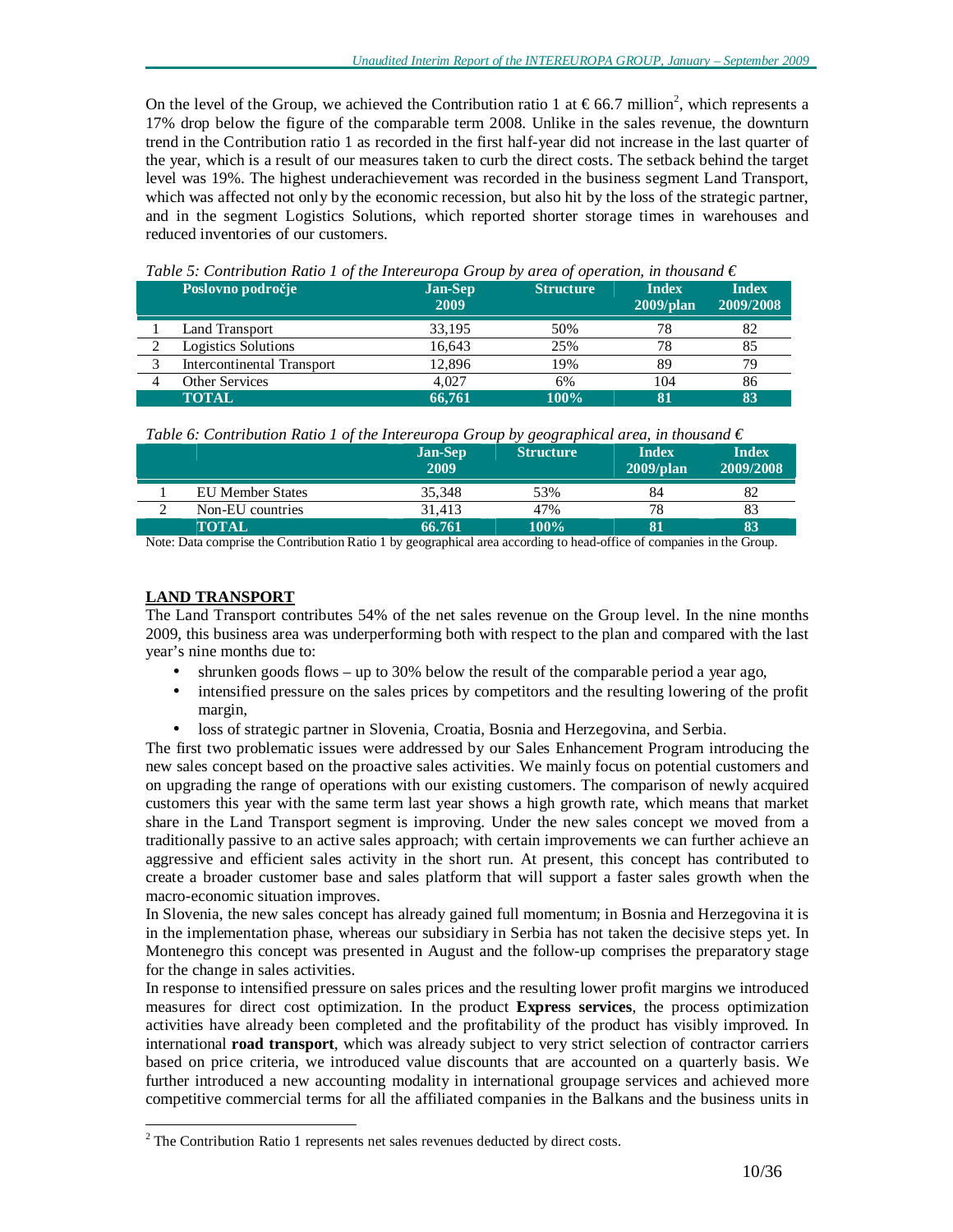Slovenia. The two measures - joining the goods flows in our **Groupage product** and the completion of preparatory stage for the centralization of international lines will contribute to efficiency for our operations, in particular the gross margin according to units that have formed our former Land Transport Branch Office.

The activities taken on the revenue side and in direct cost optimization have shown certain effects on the Group level: monthly sales results and gross margin have been improving from month to month. The comparison of the latter between January and September points to an improved sales realization and gross margin – the gap to the plan and last year's result is decreasing.

Last months have seen a slight improvement in the sales and achievement of gross margin. We estimate the positive trend to continue. A similar trend is perceived in the former Land Transport Branch Office. Here we need to take into account that since May 2009, when the new »flat rate« accounting method was introduced for our affiliated companies, we created better commercial terms to the disadvantage of the result achieved by the Slovenian branch office.

In Land Transport, the activities of enhanced sales have started in their elementary form, for which further developmental steps will be necessary if the sales team is to achieve any extraordinary results. In fact, further growth and achieving the required economy of scale depends on how the question of strategic partnership is resolved. At present, our partner network has been weakened indeed and our partners do not pay the required attention to the sales activities for the areas covered by Intereuropa. The majority of shipments in the groupage network of our partners is therefore the result of our sales activities or routing orders of our Company, respectively.

#### **LOGISTICS SOLUTIONS**

The Logistics Solutions Area generates 19 percent in the net sales turnover structure and 25 percent in the Contribution ratio 1 on the Group level. In the reporting term, the net sales revenue of this business segment was 17 percent lower than last year. Such a decline can be primarily attributable to the shrunken sales in two key markets, in Slovenia and Croatia, which were worst hit by the unfavourable economic trends due to global recession. Both these markets that represent 82% in the sales of this business segment recorded a downturn in sales revenue by 17 percent and in the Contribution ratio 1 by 15 percent. The main reasons for the fall range from the loss of business – cancellation from certain key customers and decreased volume of sales in most small-scale customers who were affected by reduced goods flows, and consequently longer storage times and cutting down the inventories' volume. In Bosnia and Herzegovina, whose share in the sales structure was 7 percent, the sales were 18 percent below the last year's results, while Montenegro saw a downturn of 4 percent only.

With regard to the plan, the sale of logistics solutions was 23 percent behind as a result of idle storage capacities in Russia that have not been activated yet, representing nearly one tenth of income in the plan structure. If the planned revenue were excluded from the Plan 2009, this business segment would be behind the plan by some 15 percent only.

These adverse sales results in Logistics Solutions have primarily resulted from the economic recession worldwide, which has early this year reached the markets of the former Yugoslavia and is expected to deepen towards the year-end 2009 (in particular in Croatia, Bosnia and Herzegovina, and Serbia). Concurrently, strong pressure to reduce our rates comes from the customers, who are aware of the current surplus of warehouse capacities which suddenly occurred in these strategic markets. Since the summer 2008, the rates have lost approximately 40 percent, which fact additionally aggravates the profitability of our business.

In the first half-year 2009 we launched several commercial activities that brought us new business and increased the volume of operations with existing customers.

Intense commercial activities on larger logistics projects are carried out in individual organizational units in Slovenia, the commercial effects – sales results of which are expected in the first half-year 2010.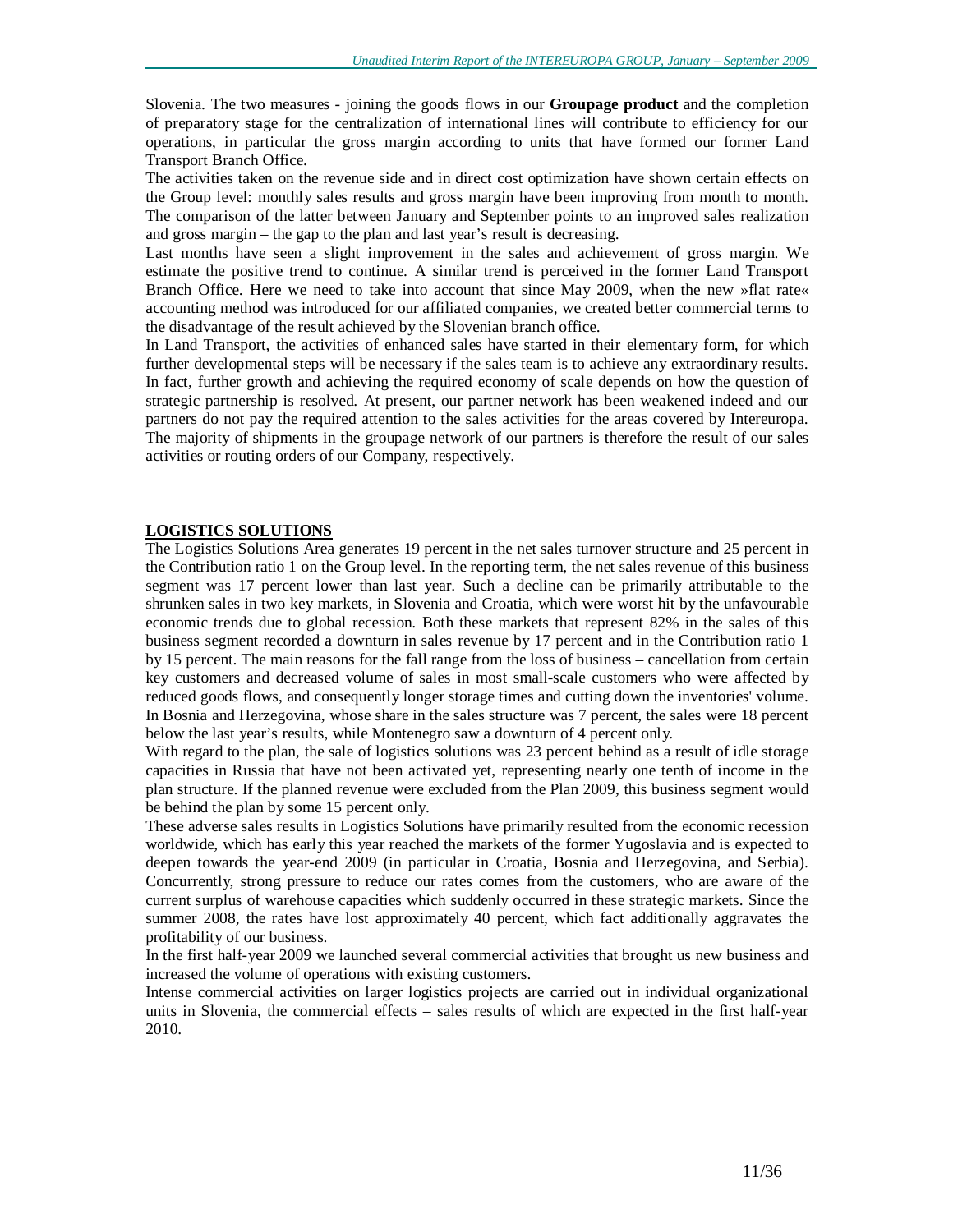#### **INTERCONTINENTAL TRANSPORT**

In the reporting period January-September 2009, the Intercontinental Services Area contributed 30 percent of the Group's net sales revenue. On the level of the Intereuropa Group we are behind the plan, which is attributable to the car-handling logistics in Russia in the first place. The variance from the plan resulted from the global recession, which has hit the car-handling logistics and container business most severely.

In the **Sea-Freight** operations the Parent Company achieved  $\epsilon$ 3.5 million of the Contribution ratio 1, which was 14 percent behind the plan. The target Contribution ratio 1 was only exceeded in the Conventional cargo, while other products were behind the plan, most of all the containers in Slovenia and nearby areas. The decline was felt in physical quantities as well as in the margin per shipment or container. Other subsidiaries were behind the plans, on the account of the recession that has slashed the container business in other countries. The interim results for the first nine months were below the plan baselines, despite a slight enlivenment in the market in the third quarter and several positive indices, pointing to better prospects for the year-end. The rise in seafreight further enables better earnings in port shipping services, however, the planned results will be difficult to satisfy by the yearend.

We estimate that our Sea-freight product will remain on the similar revenue potential through this year. We will persist on a more aggressive sales approach and focus on the management of container transport routes, involving the entire corporate network. Through development and building up the commercial activities in our subsidiaries we expect to achieve favourable synergy effects.

In the third quarter of this year we have acquired some new customers and started with undercooled transports of fruit and vegetables. Some new businesses were acquired for container transports, too. Transport of cigarettes via the Port of Koper has been constant and is expected to remain so throughout the year. The sales activities in the markets of our affiliated companies need to be more aggressive in order to acquire new customers for the companies in Croatia and Bosnia and Herzegovina. Concurrently, the cooperation with the network of our partners (M+R Spedag, Hellmann, ECU Line, Yusen) shall be intensified and the entire pallet of logistical services offered on the level of the Group. With an optimistic view we expect the new season with undercooled fruit and vegetables from Israel, for which we are well prepared.

In **Car-handling logistics**, we were doing very well despite a lower number of vehicles handled in the Koper Port in the reporting term, and achieved the plan. Moreover, we surpassed the achievement of last year. Only Intereuropa-East (Russia) was behind the plan due to the impact of global recession which has heavily struck the car-handling logistics. The static load of the terminal has more than doubled since July thanks to the newly acquired customer KIA Russia. In addition to KIA, we also keep a smaller quantity of FIAT vehicles in our warehouse. Therefore, we have surpassed the monthly plans for the contribution ratio 1 since the summer, however, the underachievement brought forward from the first half-year, when the occupancy of the terminal was only about 7,000 vehicles, will be difficult to make up by the year-end. The number of vehicles in arrival and departure has not improved yet; a rise can be expected towards the end of the year. Consequently, such a trend has an adverse effect on the revenue from vehicle handling and on the underachievement of Plan baselines.

We were once more successful in acquiring the GM tender on car-handling logistics for the port forwarding services in the Port of Koper, valid for the next three years. In addition to Porsche, our car terminal in Koper now accommodates the Europe-based manufacturing of Toyota. The service for Toyota in our terminal will be upgraded by the year-end, which is expected to improve the revenue from car terminal business of Intereuropa d.d.

This year we will be working on another GM tender on further delivery of GM vehicles on the route Koper-Chekhov, and on extending the tender on storage of GM vehicles in Chechov (Moscow).

In the **Shipping Agency** product, i.e. the company Interagent d.o.o., we remained behind the plan objectives for the nine months 2009. Our best-performing business was port agency services, in which we have preserved the position of the leading shipping agent in terms of the number of ships represented in the Port of Koper. In the reporting term we represented 214 ships, or one third less than last year's nine-months. Also the number of container operations was greatly reduced, which affected the revenue of the comparable period a year ago. In the last quarter of the year, our efforts will be dedicated to active search for a container line shipowner with a service to Koper, and to the acquisition of new business/customers for our Chartering and Port Agency Service. Chartering operations will largely depend on the number of ships booked for the transport of salt.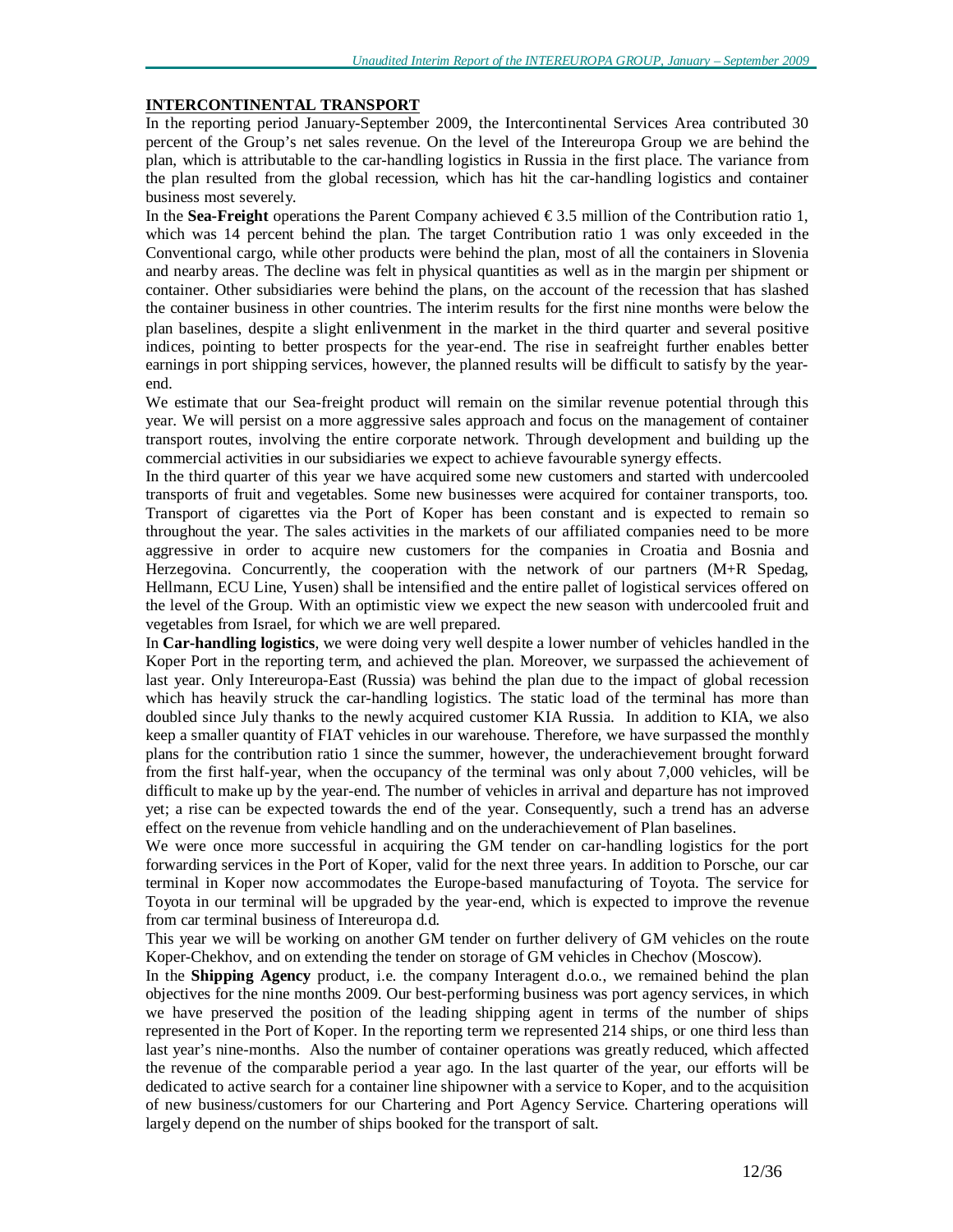The **Airfreight** product yielded 77 percent of the planned Contribution ratio 1 on the Group level. Only the company in Kosovo performed better than planned and exceeded the target by 16 percent. The Contribution ratio 1 for Slovenia, where 42 percent of the entire turnover of the Group is generated, was 78 percent.

In Croatia, the realization was slightly better, with the index 87 of the plan baselines. Also other companies achieved similar operating results and contribution ratio 1.

The economic crisis is strongly felt in airfreight service in which most frequently higher-priced consignments are carried, as well as heavier cargo of special dimensions. The airfreight rates have risen in the last quarter, so we may expect a rise in the sales performance. As a rule, the results in airfreight segment are always better in the second half-year. There are possibilities for further product development in subsidiaries, which requires from us to continue with additional training for the staff and transfer of good business practices within the Group.

For the **UPS** product on the Group level, to which all business units in Slovenia, Croatia and Bosnia and Herzegovina belonged, we have not planned any income for the current year. After the sale of the business in Slovenia and Croatia in May, the cooperation with the principal on these two markets has discontinued, only the collaboration as an agency for Bosnia and Herzegovina has remained.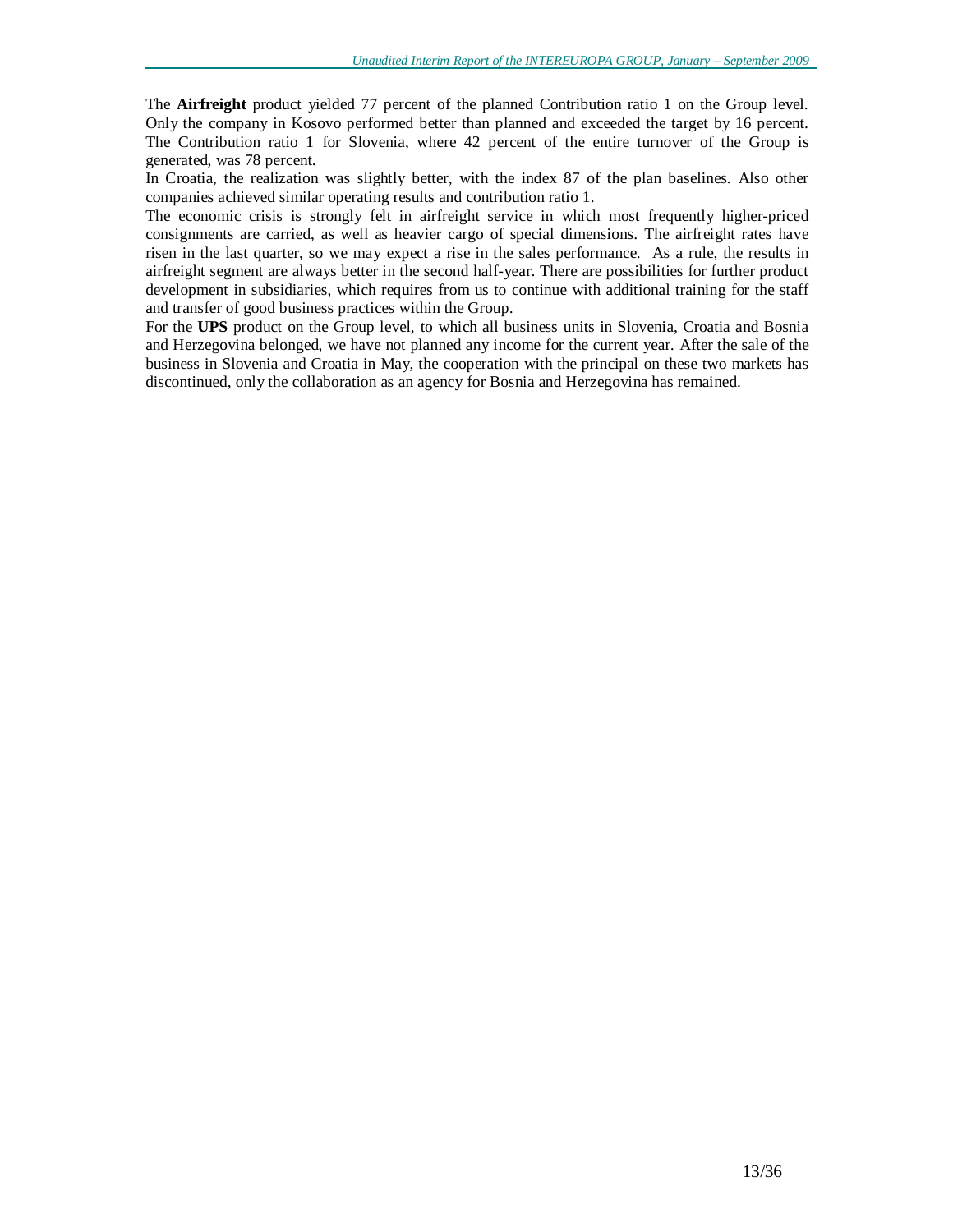## **1.2. Financial Result**

In the nine months 2009, the operating result **Earnings Before Interest, Tax, Depreciation and Amortisation** (**EBITDA**) on the Group level came to  $\in$  11.3 million, achieving 45 percent of the planned result. Due to a decline of net sales revenue by 29 percent, we managed to cut the direct operating costs by as much as 36 percent, but we were not successful in reducing the indirect costs to such an extent. Apart from a limited decrease of the labour cost and other indirect cost of a fixed character, we have recorded higher expenses on account of allowances for receivables, which is the main reason for having concluded the reporting term with a negative operating result. The **Operating Profit or Loss** of the Group in the amount of  $\epsilon$ -0.5 million was below the plan; the highest underachievement was recorded in the Parent Company Intereuropa d.d.  $(\epsilon$ -8.1 million).

In the nine months 2009, the financial expenses on the Group level were  $\epsilon$ 6.8 million higher than the financial revenues (thereof,  $\epsilon$ -728 thousand were net foreign exchange losses,  $\epsilon$ -6.2 million net interest, and  $\epsilon$ +174 thousand stand for net other financial activity). The profit or loss from ordinary activities came to  $\epsilon$ -7.2 million. In the reporting term we generated profit in the transfer of a part of an undertaking of Intereuropa d.d. (the UPS Branch Office) to the new branch of the UPS Group in Slovenia in the amount of **€ 2.2 million**, which is recognized in financial statements under the **Profit or Loss from Stoppage of Operation**. After deduction of taxes, the **Net profit or loss** for the reporting period was negative and came to  $\epsilon$ -5.4 million.

| $\cdot$<br><b>Item / Index</b>         | <b>Jan-Sep</b><br>2009 | . .<br><b>Plan 2009</b> | <b>Jan-Sep</b><br>2008 | <b>Index</b><br>$2009$ /plan | <b>Index</b><br>2009/2008 |
|----------------------------------------|------------------------|-------------------------|------------------------|------------------------------|---------------------------|
| <b>Net Sales Revenues</b>              | 144,602                | 207,034                 | 202,574                | 70                           | 71                        |
| EBITDA*                                | 11,295                 | 24.934                  | 26,974                 | 45                           | 42                        |
| <b>Operating Profit or Loss</b>        | $-475$                 | 11.799                  | 16,209                 |                              |                           |
| Financing Profit or Loss               | $-6,754$               | $-8,515$                | $-6,743$               | 79                           | 100                       |
| Net Profit or Loss                     | $-5,419$               | 1.447                   | 7,020                  |                              |                           |
| Net sales revenues per employee/ month | 6.321                  | 8,845                   | 8,509                  | 71                           | 74                        |
| Value added per employee/ month        | 2.070                  | 2,732                   | 2.727                  | 76                           | 76                        |
|                                        |                        |                         |                        |                              |                           |

*Tables 7 and 8: Financial results of Intereuropa Group for January-September 2009, in thousand €* 

*\* EBITDA: Earnings Before Interest, Taxes, Depreciation and Amortisation* 

| 30.09.<br>2009 | <b>Plan</b><br>31.12.2009 | 31.12.<br>2008 | Index<br>$2009$ /plan    | Index<br>2009/2008       |
|----------------|---------------------------|----------------|--------------------------|--------------------------|
| 438.601        | 456.085                   | 451.678        | 96                       | 97                       |
| 160,100        | 191.851                   | 169.360        | 83                       | 95                       |
| 0.84           | 1.00                      | 0.47           | 84                       | 177                      |
| $-6.70\%$      | 2.34%                     | 4.23%          | $\overline{\phantom{a}}$ | $\overline{\phantom{a}}$ |
|                |                           |                |                          |                          |

*\* as of the last day of the reporting period \*\* average equity (capital) of the report. period* 

As of the cut-off date of the nine months 2009 the **Balance Sheet Total** amounted to € 439 million and was 3 percent below the figure achieved at the year-end 2008. On the Assets side, there was a decrease recorded in fixed assets by  $\epsilon$ 2.2 million (or 1%), and in short-term operating receivables by € 6.8 million (or 10%). On the Liabilities side, there was a decrease recorded in short-term financial liabilities by € 85.4 million (or 65%) and an increase in long-term financial liabilities by € 89.8 million (or 99%).

Since the year-end 2008, the share of financial liabilities in the structure of sources rose by 2.5 percentage point and reached 51.7 percent, while the share of capital in the structure of sources fell by 1.0 percentage point to the level of 36.5 percent.

The Group meets its obligations to suppliers regularly and in due time, maintaining adequate liquidity reserves on the level of the Group and of individual company. From January to September 2009 we extended most of short-term credit facilities used to maintain liquidity and bridging funds, and also matched the maturity of loans in favour of long-term facilities. Additional attention is focused on collection of our receivables and establishing the credit standing of potential customers (their solvency), in order to maintain the exposure within the agreed framework and provide for adequate security.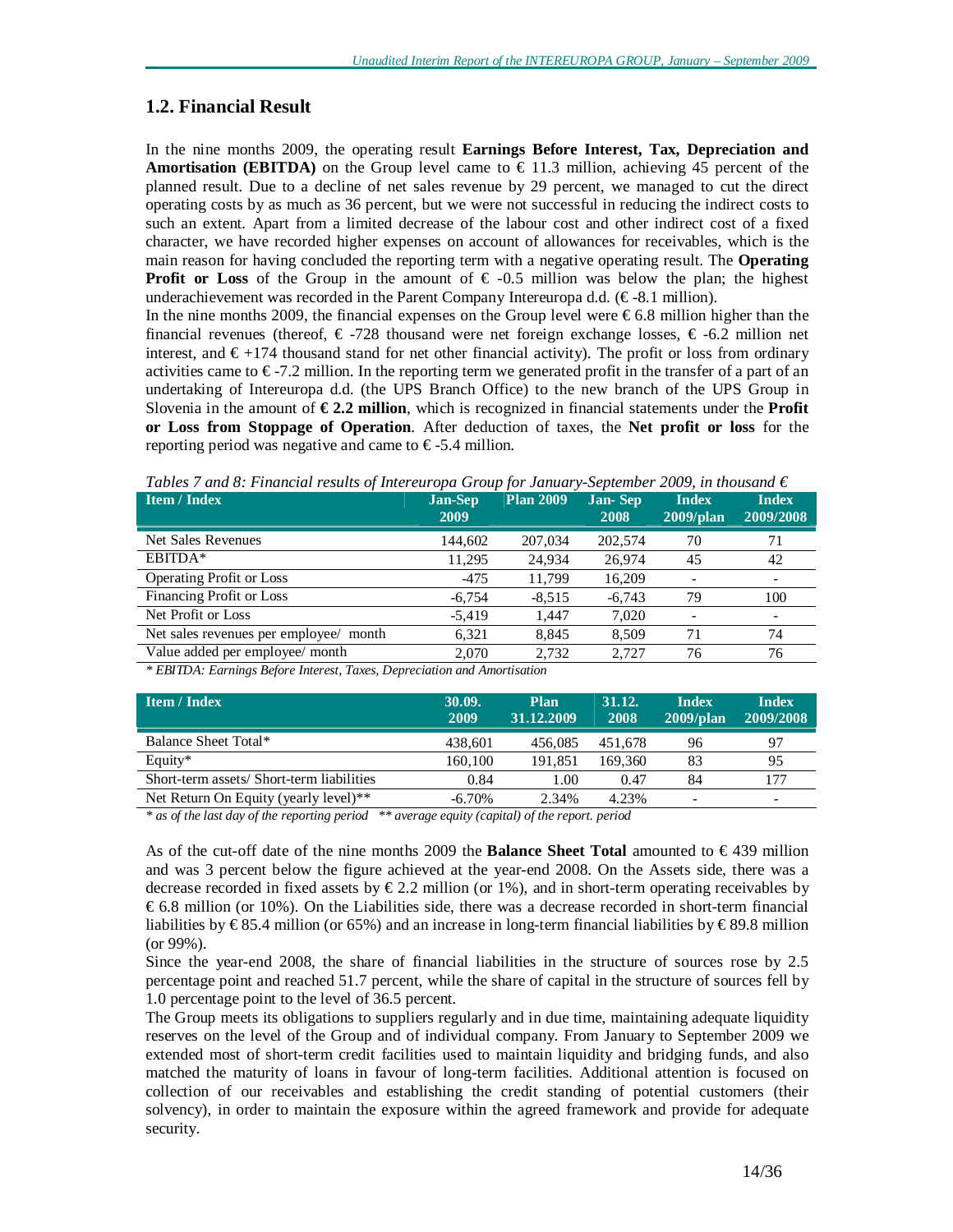## **1.3. Investments in Fixed Assets**

In the first nine months 2009, the investments in fixed assets by the **Intereuropa Group** totalled  $\in$ 18.5 million, thereof 15.8 million in real estate and 2.7 million in plant and equipment. The annual plan of investments was completed to the level of 57%.

| <b>Company</b>   |        | <b>Real property</b> | <b>Plant &amp; Equipment</b> |         | <b>SKUPAJ</b> |         | $\frac{0}{0}$            |
|------------------|--------|----------------------|------------------------------|---------|---------------|---------|--------------------------|
|                  | Plan   | Realiz.              | <b>Plan</b>                  | Realiz. | Plan          | Realiz. | of.<br>annual<br>realiz. |
|                  |        |                      |                              |         |               |         |                          |
| Intereuropa d.d. | 2.162  | 378                  | 2.930                        | 147     | 5.092         | 525     | 10                       |
| Other companies  | 20,012 | 15.435               | 7.253                        | 2.578   | 27.265        | 18.013  | 66                       |
| <b>TOTAL</b>     | 22,174 | 15.813               | 10.183                       | 2.724   | 32,357        | 18.538  | 57                       |

*Table 9: Overview of Investment in January-September 2009, in thousand €* 

In the reporting term **Intereuropa d.d**. realized investments in fixed assets in the amount of  $\epsilon$  525 thousand. In that scope the Company repaired the roof of warehouses in Ljubljana and Jesenice, the offices in the Customs warehouse in Koper, it redeemed the co-ownership share in the facility at Vrtojba, and laid out the parking facility, fence and access road to the business unit in Celje. After abandoning the envisioned building work under the project on the reconstruction of offices at the warehouse in Sežana, the land development charges that were paid in the year 2008 were refunded to us. Other investments were spent on the purchase of additional equipment for the central fire-fighting facility in Maribor, cars, the completion of office renovation at the head-office in Koper, wiring, the purchase of office equipment and equipment for fork-lifts, and other.

Our **Subsidiaries** invested  $\epsilon$  18,813 thousand in fixed assets in the reporting term. The highest investment € 13.6 million was made in the company OOO Intereuropa-East, Moscow, for the completion of the Logistics Centre Chekhov. Other major investments include: the completion of the logistics centre Samobor (Zagreb) and the purchase of used freight vehicles in the company Intereuropa Logističke usluge, d.o.o. Zagreb, the purchase of land on the border pass Izačići by Intereuropa RTC d.d. Sarajevo, telecommunications equipment in Intereuropa Transport d.o.o., equipment for warehouses and computers. The highest investments in intangible fixed assets (licences, rights) were made by the subsidiaries Intereuropa IT d.o.o. and Intereuropa Logistical Services d.o.o. Zagreb. Other investments were spent on a transformer for the car terminal at Chechov, the completion of projecting roof in the warehouse at Podgorica, the levelling /tamponage of the land at Nikšić, and renovation of business premises at Bar (Montenegro).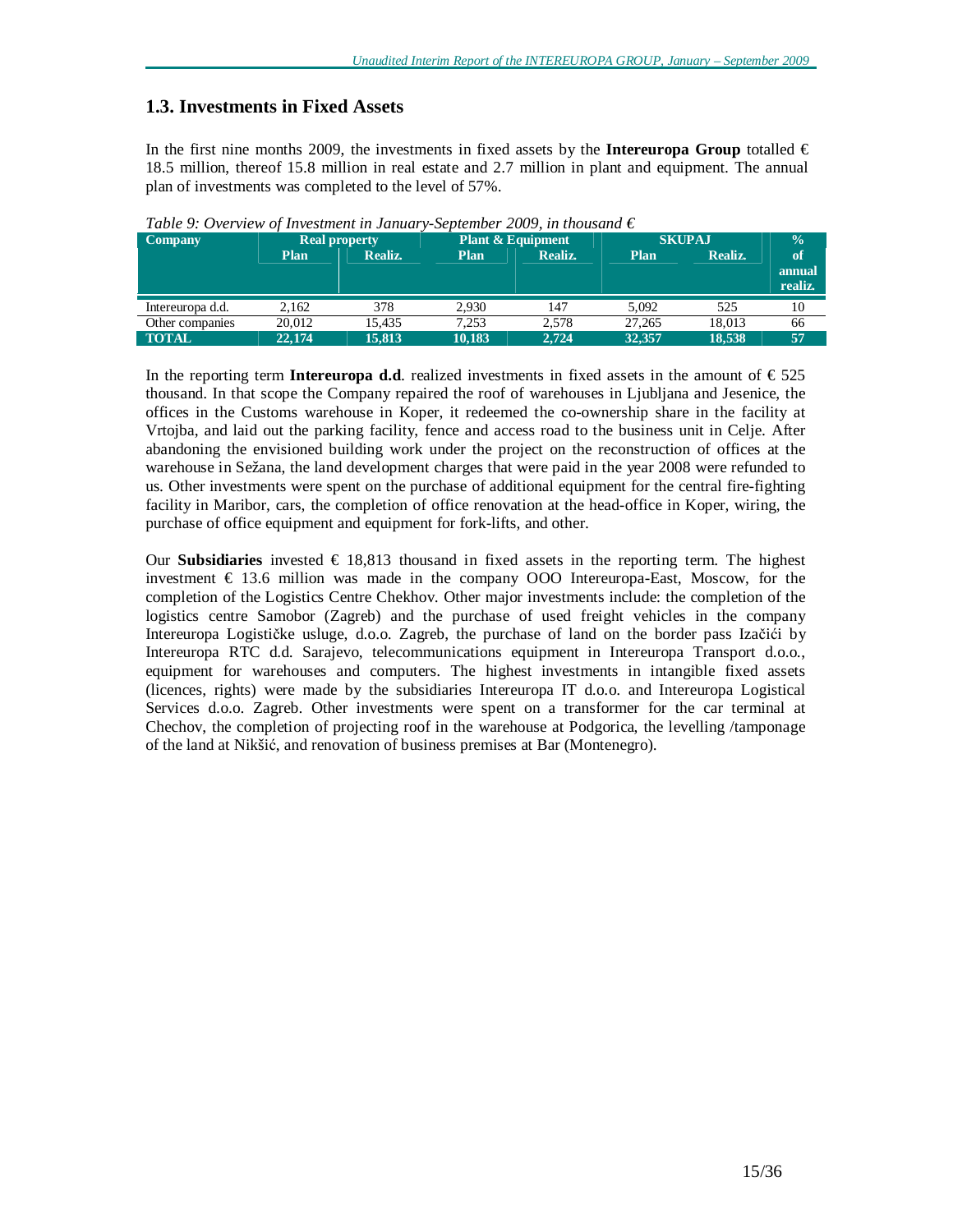## **1.4. Human Resources Management**

#### **Employment trends**

In the reporting term, the number of employees in the Intereuropa Group fell by 8 precent or 234 employees less compared with the year-end 2008. As of 30 September 2009, the total number of employees in the Group was 2,559.

The lay-offs were recorded in most companies of the Group; the highest numbers were reported in Intereuropa Sajam d.o.o. (Zagreb), Intereuropa Transport d.o.o. (Koper), and Intereuropa d.d. by 101 employee. The company AD Intereuropa - logističke usluge Belgrade saw the contrary trend  $-5$ employees more. The changes to number of employees are very small in other companies of the Group.

In total 481 employees terminated their employment in the whole Group and 248 employees were recruited mainly to substitute the staff members whose labour relationship terminated for any reason. The overall fluctuation rate in our biggest companies was 12.5 percent.

*Table 10: Employees in the Intereuropa Group according to countries, as of 30.09.09* 

|                 | 30.09.2009 | 31.12.2008 | <b>Balance</b><br>09-08 | $Index_{09/08}$ |
|-----------------|------------|------------|-------------------------|-----------------|
| Slovenia        | 1.152      | 1.300      | $-148$                  | 89              |
| Croatia         | 641        | 707        | -66                     | 91              |
| Other countries | 766        | 786        | $-20$                   | 97              |
| <b>TOTAL</b>    | 2,559      | 2,793      | $-234$                  | 92              |

*Table 11: Other employees (students on average per month, labour hired through HR agencies) according to countries* 

| $\cdot$                | 30.09.2009 | 31.12.2008 | <b>Balance</b><br>09-08 | Index $_{09/08}$ |
|------------------------|------------|------------|-------------------------|------------------|
| Slovenia               | 37         | 107        | $-70$                   |                  |
| Croatia                | 20         | 46         | $-26$                   |                  |
| <b>Other countries</b> | 23         | 64         | $-4$                    | 36               |
| <b>TOTAL</b>           | 80         | 217        | $-137$                  | 37               |

In addition to full-time staff, there were 3 percent of other labour hired through HR agencies and Students' Job Centre working (compared with 9% at the end of 2008), mostly warehousemen.

#### **Human Resources Development and Training**

| <b>Plan</b><br><b>Jan-Sep 2009</b><br>in $\epsilon$ | <b>Actual</b><br>Jan-Sep 2009<br>$\mathsf{in} \in \mathsf{C}$<br>__ | <b>Index</b><br><b>Actual/Plan</b> | Actual/<br>employee | No. of<br>hours | No. of<br>hours/<br>employee |
|-----------------------------------------------------|---------------------------------------------------------------------|------------------------------------|---------------------|-----------------|------------------------------|
| 334,000                                             | 144.062                                                             | 43                                 | 56                  | 24.877          |                              |

*Table 12: Spending on Training in the reporting term January-September 2009* 

Despite less favourable situation in the business we managed to acquire new skills and knowledge in various training forms, seminars and professional meetings. Of the whole workforce, there were 63 percent of employees involved in the education & training process, similarly as in the comparable term last year. In the Slovenian part of the Group, the employees were included in the training with 17 hours on average, in other countries with 4 hours.

What is more, we used only 43 percent of the funds earmarked for training because 60 percent of the functional training forms (14,903 hours) were carried out by internal lecturers. These were mainly training forms, preparations and tests within the project IT solutions supporting the sales processes of the business information system, and instruction covering the field of occupational safety.

The highest share of training per employee was implemented in the companies Interzav d.o.o. and Intereuropa IT d.o.o., while in the Parent Company it was 21 hours.

According to the substane of training, the core part was dedicated to acquiring new knowledge from the field of logistics focusing on the training for the introduction of IT solution supporting the sales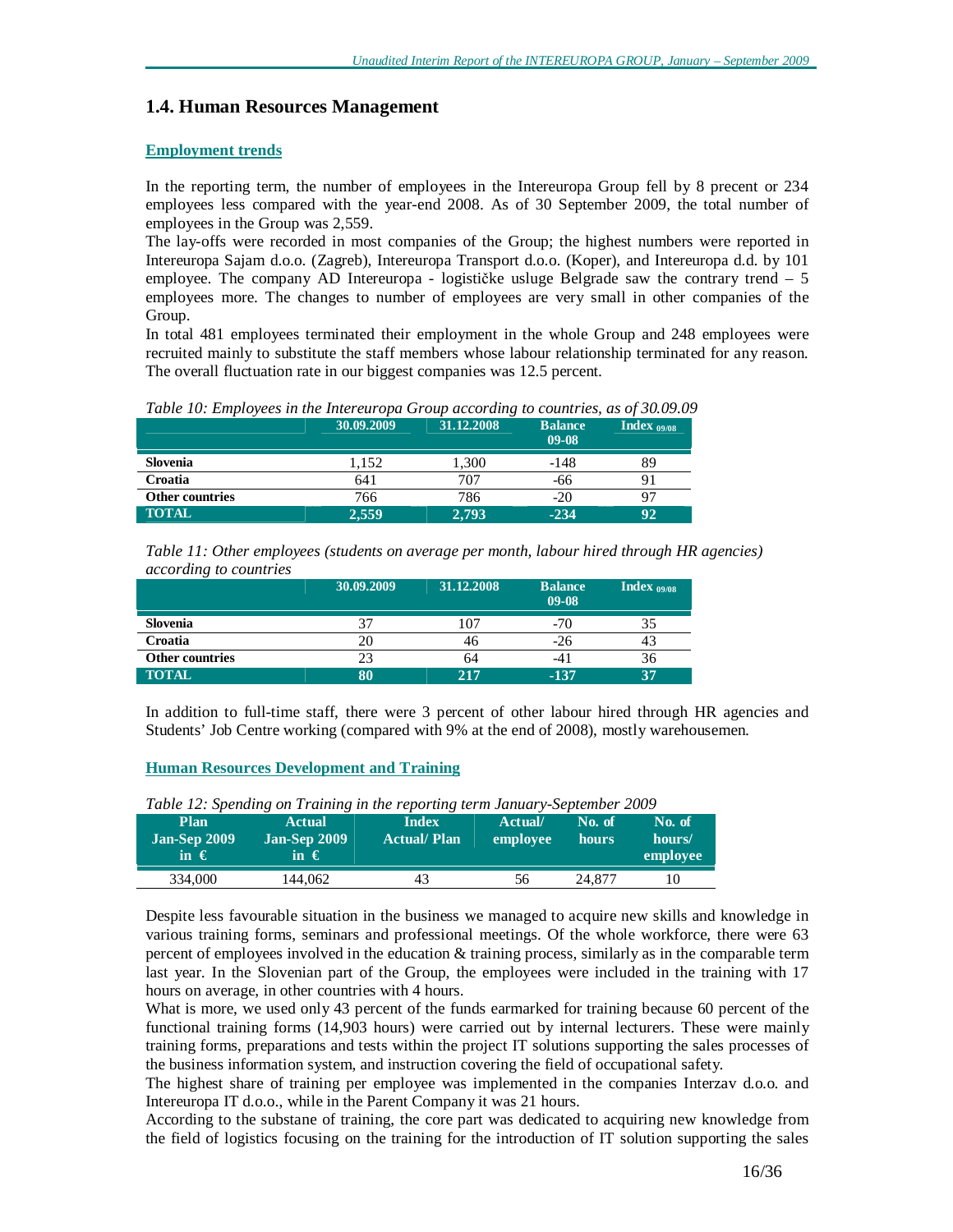processes. Instruction of employees on occupational health and safety represented 15% of all functional training forms, foreign languages 10%, and related know-how or skills, such as information and IT skills, finance, accounting, and other technical seminars and meetings another 10%. In Slovenia about 50 staff members (managers and sales executives) took part in a 2-day workshop on marketing and sales.

#### **HR-related measures to mitigate the negative outcome of recession and financial crisis**

In accordance with the Resolutions streamlining the labour cost and reorganization of the Company, we provided for the optimal HR structure by transferring the employees within and between the companies. This year, no less than 107 employees changed their work area in the Slovenian part of the Group – either the organizational unit (company) or workplace, respectively.

In line with restricted employment policy, we did not extend labour relationships that were concluded for a limited period of time. In the Slovenian part of the Group, the fixed-time employment expired for 55 employees.

Under the so-called 'soft method approach', with severance pay to older employees who are eligible for compensation from the National Employment Service for the last year(s) before retirement, the labour relationship of 22 employees terminated before time for which reassignment to other workplace was not possible.

#### **Creating the organizational culture and work atmosphere in the company**

Activities in support to maintaining health and well-being of our employees were carried on, such as:

- Ø Our employees with inferior financial situation and difficult health condition were granted financial aid in total amount of  $\epsilon$ 30 thousand;
- $\emptyset$  Our female workers received gifts for the Women's Day ( $8<sup>th</sup>$  March);
- Ø Our holiday facilities recorded a 49%-occupancy, which was only 5% less than the same term last year;
- $\emptyset$  Based on the Employee Profit Sharing Agreement for Intereuropa d.d. we paid out the profit to 271 employees who requested it, in the statutory term.

#### **Assuring safety at work**

Health and safety at work is an indispensable part of work process, along with quality management, towards achieving the goals set in our Group.

**Preventive Health Care:** This year, 436 employees have undergone a preliminary periodical or special medical check.

**Training qualifying for safe work:** Particular attention was dedicated to theoretical and practical inservice training for safe work and conduct of work process in the organizational units. There were 679 employees involved in occupational safety training forms.

**Injury at work:** During the nine-month term, there were 20 incidents at work (29 in the same term last year) on the Group level. The analysis of accidents and factors proved that the injuries occurred mainly due to the human factor of each individual (lack of attention, improper approach to work, by fault of others, neglecting the use of personal protective equipment, etc.).

**Inspections and tests of working assets and equipment**: Underlying for the assurance of safe work conditions is reliable and faultless work equipment (machinery, appliances, installations of gas, power and lightning conductors, etc.). There were 125 sets of different working assets/ equipment examined and tested in the organizational units.

**Fire safety and protection:** In our concern for fire safety and precautions for keeping the risk of fire low we conducted regular inspections of facilities, active and passive fire-fighting equipment in the work environment and accessory areas or premises for work in the scope of Fire Safety and Prevention. In individual units we carried out a practical exercise of evacuation and fire-fighting according to a specific scenario. Technical documentation for individual facilities has been developed in accordance with regulations.

**Ergonomics and Ecology:** Inspections of work premises and examination of work environment were conducted on sample workplaces.

**Environmental Issues:** The strict legislation on environmental protection demands a persistent concern in safeguarding the environment. The persons responsible of individual organizational units were conducting regular inspections of purifying appliances/ treatment plants and current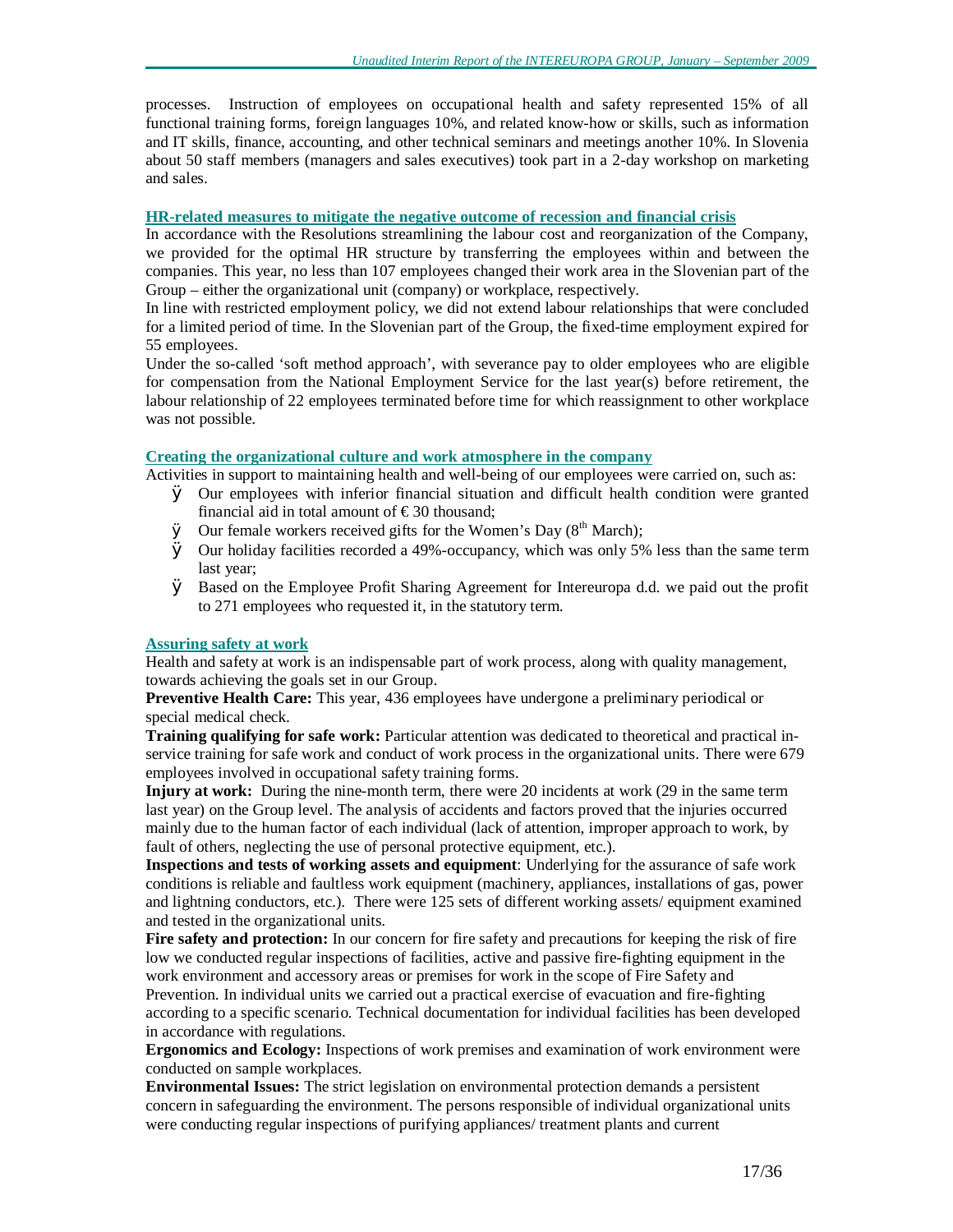maintenance. We have also provided for correct removal and disposal of dangerous waste emerging from the work process.

The health of our workforce is the concern of the top management of individual organizational units and of the line management, who are in charge of the particular work and responsible for undertaking and implementation of preventive measures under the Occupational Health and Safety requirements on daily basis, as well as assuring fire safety and prevention of accidents resulting from dangerous substances.

# **1.5. Total Quality Management**

Six companies of the Intereuropa Group hold a certification under the ISO 9001 Standard.

#### **Maintaining the ISO 9001:2000 System**

- We prepared the annual reports on the quality management (OM) for the year 2008 in the three companies with certification (Intereuropa d.d., Intereuropa Transport d.o.o., and Intereuropa d.o.o. Zagreb), separately for Interagent d.o.o. and separately for Intereuropa RTC Sarajevo. In the report for these three companies with certification we proposed the measures for improvement addressing: 1. the processes measurement, aiming to test the QM indices and determine the QM goals for 2009; 2. the efficiency of implementation of the recommendations made by external or internal audits; and 3. the preparation of separate QM Manuals for the companies Intereuropa Transport d.o.o., Koper, and Intereuropa Logistical Services d.o.o., Zagreb.
- The Managing Board analysed the Customer Satisfaction Report for the year 2008.
- Half-year QM reports for the year 2009 were prepared and the measures to improve the QM system were triggered.
- We have updated the Quality Management Manual (Edition 12) in accordance with the personnel changes in the Managing Board and the requirements of the updated ISO 9001:2008 standard. Currently, the Manual is being updated to comply with the organizational changes in the Company Intereuropa d.d. (Edition 13).
- Furthermore, we initiated the assessment of our suppliers of road transport and forwarding services.

#### **Internal quality of service auditing**

During the nine-months term we performed the internal audit on the following processes of Intereuropa d.d.:

- Quality Management Process in the Parent Company
- Human Resources Management process
- Project Management process
- Warehousing and distribution process
- Seafreight service process
- The findings from the internal audits were used to improve the business processes.

#### **Verification of the HACCP System (for foodstuffs)**

The verification will take place in the last quarter of the year 2009.

#### **External quality of service audit by the certification authority**

• External audits for the three companies with certification were performed on 12 March as the renewal audit, which means that it covered the three-year term of the quality management system. That was also a transition audit to the new standard, due to our declared intention to be audited under the new ISO 9001:2008 standard.

The following organizational units were audited:

Intereuropa d.d.: The Managing Board and four supporting functions, the business units (BU) Brnik (Ljubljana Airport), Koper, Sežana and Border Despatch Branch

Intereuropa Transport d.o.o. the Management and Technical Department

Intereuropa d.o.o. Zagreb: Management Board, Branches in Zagreb and Osijek.

- Groupage services and on-loading process
- Express Services process
- Sales process
- Accounting process
- Air-freight service process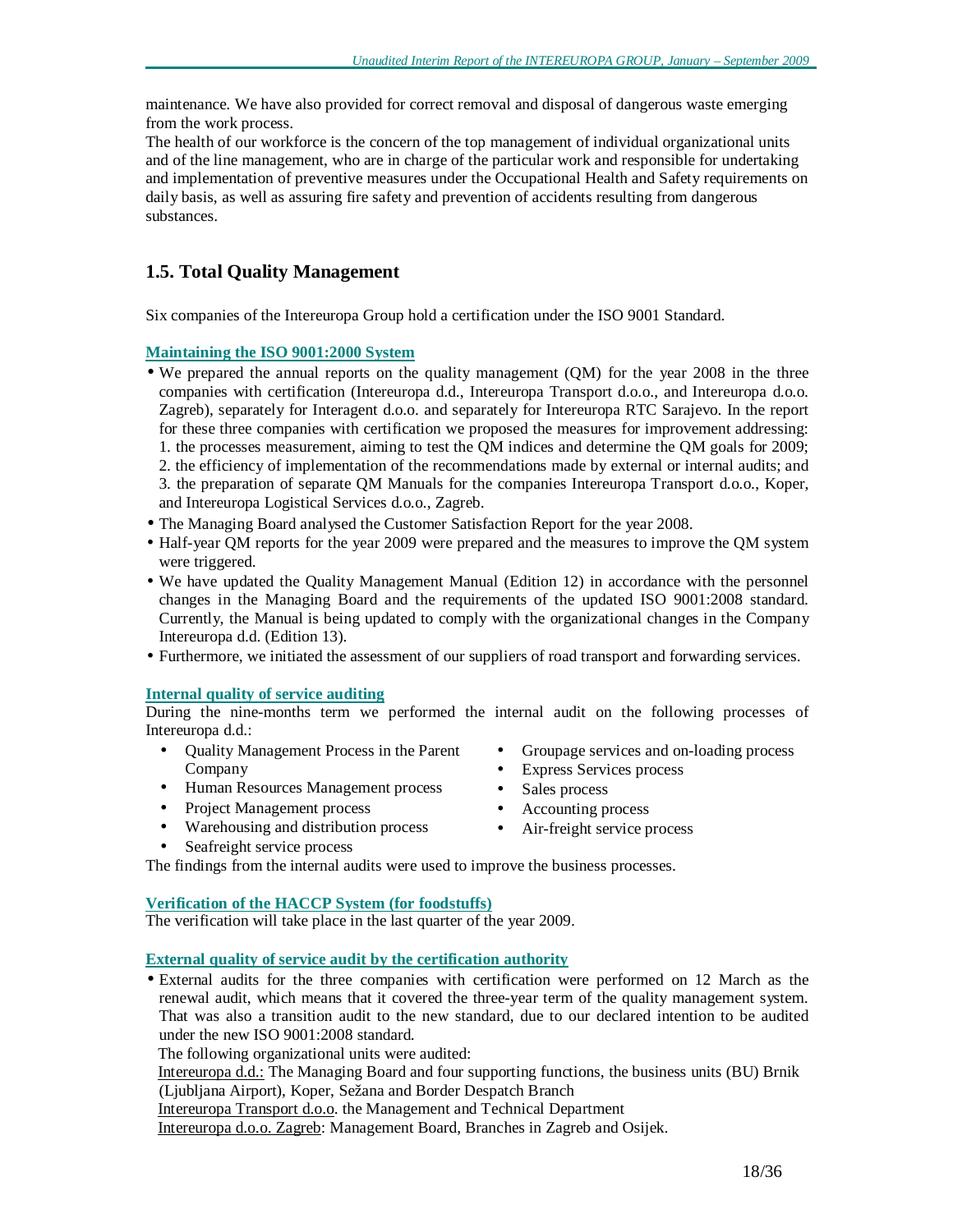The findings of the five auditors confirmed that the quality management system of Intereuropa to be compliant with the requirements of the standard in all areas except two cases. There were two cases of non-compliance found and 21 recommendations issued.

The non-compliance related to deficient filling out of waybills in Intereuropa Express Zagreb, and to exceeding the speed limit of a freight vehicle. Our response regarding the non-compliance case and the recommendations was submitted to the certification authority SIQ one month before the deadline. The measures were assessed positively and we received the renewed ISO 9001:2008 certificate for three years on 11 June 2009.

- External audit for the company Interagent d.o.o. was performed in June, without any noncompliance found, but with 7 recommendations for improvement. The company got certification under the new ISO 9001:2008 Standard.
- External audit for Intereuropa RTC d.d., Sarajevo, will be performed at the year-end. The Management and employees are getting ready to migrate to the new ISO 9001:2008 Standard.
- Following the external audit in Intereuropa Transport & Spedition GmbH in February 2009, the company got certification under the new ISO 9001:2009 Standard.

#### **Development**

#### **Establishing the AEO (Authorized Economic Operator) Safety Management System in the Supply Chain**

In February we launched the project to acquire the status of authorized economic operator for Intereuropa d.d. This status is awarded by the Customs Administration of the Republic of Slovenia to reliable partners in the logistics chain if the following 4 criteria are satisfied: compliance with the Customs laws, well-organized customs and transport records, solvency, safety and security of facilities, goods and personnel.

The Project Team filed the application for the AEO status on 18 May 2009, which got recorded in the Customs Administration system on 19 June 2009. Under this project we designed the safety plans for the five major logistics terminals (in Celje, Maribor, Ljubljana, Logatec and Koper), and a safety diagram for all logistics terminals owned by Intereuropa. The Customs Office Koper has scheduled a preliminary audit in the second half of October.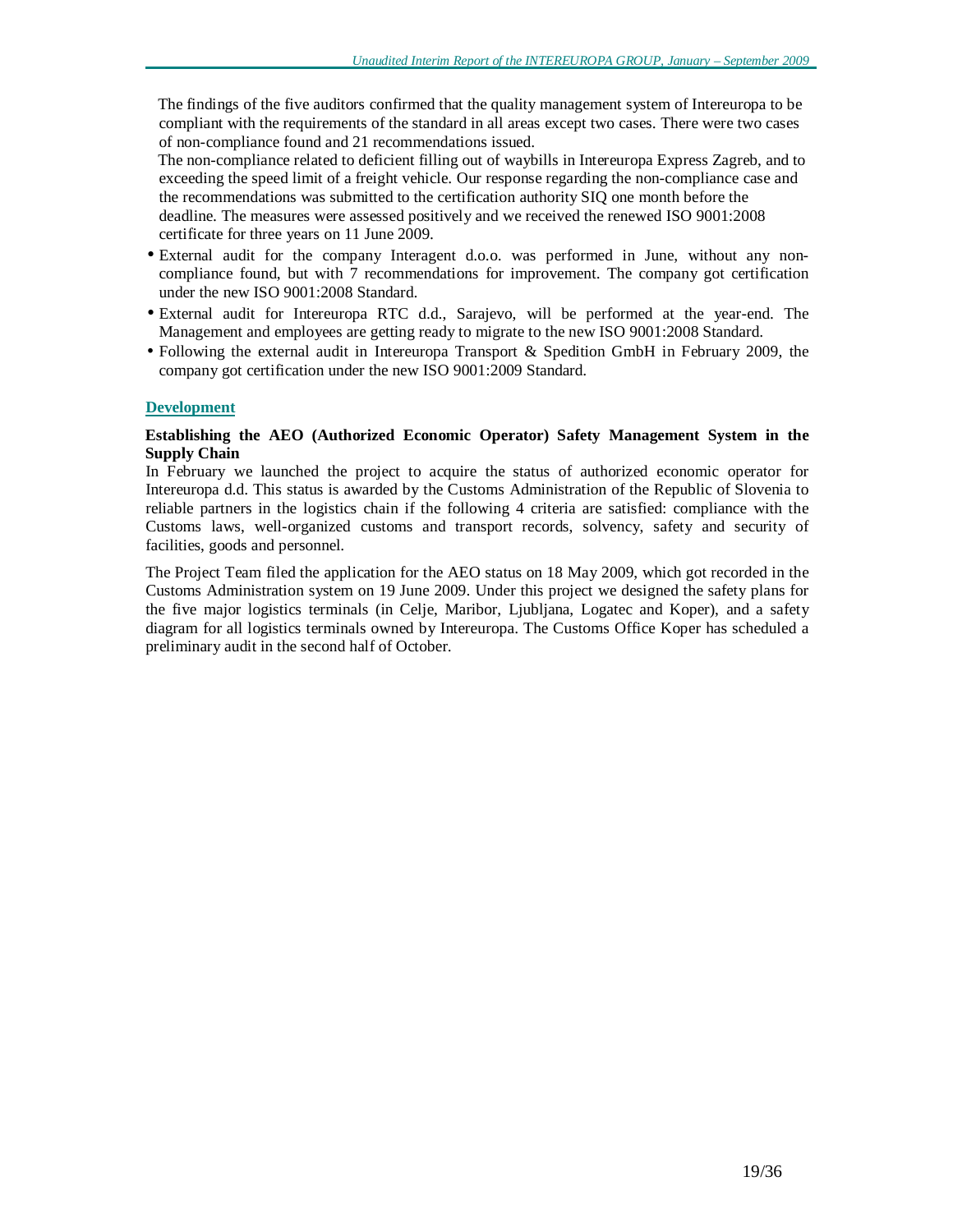## **1.6. Creating Value for Shareholders**

#### **Key Data on Intereuropa Share (IEKG)**

- The Company's share capital is divided into 7,209,413 registered no-par-value shares tagged IEKG.
- The Intereuropa share was listed on the Ljubljanska Stock Exchange in 1998.
- Since 2005 it has been included in the Prime Market of the Ljubljana Stock Exchange.
- The IEKG share is also included in the structure of the SBI20 Stock Exchange Index.

*Table 13: Key Data on Intereuropa Share (IEKG) for the term January-September2009* 

|                                            | <b>Jan-Sep</b><br>2009 | <b>Jan-Dec</b><br>2008 |
|--------------------------------------------|------------------------|------------------------|
| Number of shares*                          | 7,902,413              | 7,902,413              |
| Number of own shares*                      | 18,135                 | 18,135                 |
| Book value of share in $\in$               | 19.26                  | 19.32                  |
| Net earning per share in $\epsilon$        | $-0.08$                | 0.39                   |
| Data on trading                            |                        |                        |
| Market capitalisation in thousand $\oplus$ | 47,098                 | 68,988                 |
| Turnover in thousand $\in$                 | 5,056                  | 16,551                 |
| Average price in $\in^*$                   | 5.96                   | 8.73                   |
| Weighted average rate in $\epsilon$        | 7.06                   | 31.81                  |
| Average rate in $\epsilon$                 | 7.30                   | 25.58                  |
| Highest rate in $\epsilon$                 | 10.45                  | 40.00                  |
| Lowest rate in $\in$                       | 5.20                   | 7.89                   |
| Return on equity                           | $-31.7%$               | $-77.0%$               |

*\* as of the last day of the accounting period* 

*Book value = capital/ (number of ordinary shares – number of own shares)* 

*Net earning per share = Net profit/( number of ordinary shares – number of own shares)* 

*Market capitalisation = average rate at the year-end \* number of shares listed in SE* 

*Return on equity = price increase in one year* 

#### **Share Trading**

In the term from 1 January to 30 September 2009, the trading comprised 729,216 IEKG shares in total amount of  $\epsilon$  5,056 thousand. The average daily turnover came to  $\epsilon$  27 thousand. The trading comprised 9.2 percent of all issued shares of the Company. The increased turnover with the share is attributed to the change in the ownership of the block of 240,000 IEKG shares sold by the financial company MAKSIMA HOLDING d.d. to the bank NLB d.d.

The average rate of the Intereuropa share (IEKG) was between  $\text{\textsterling}5.40$  to 10.34 per share.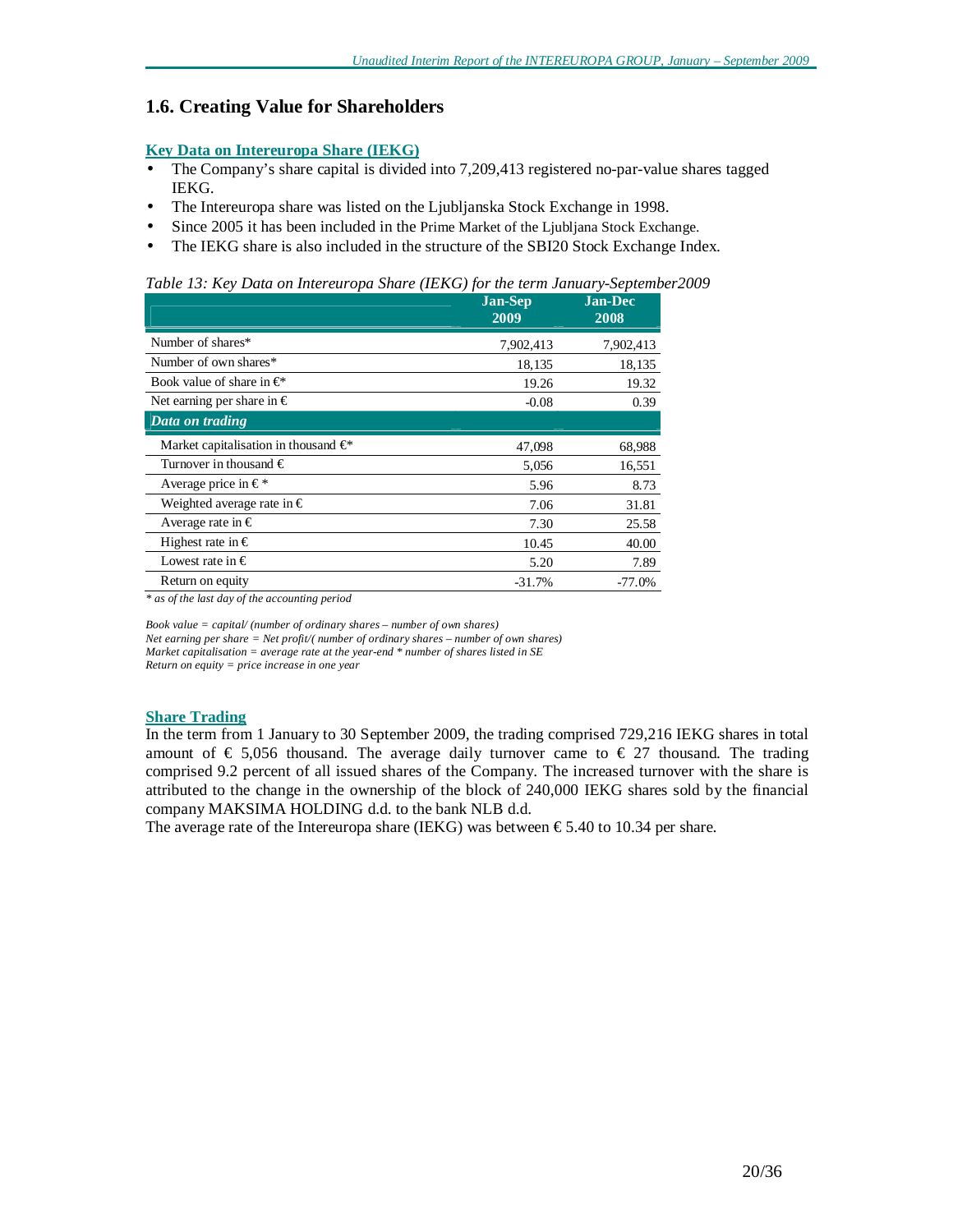

*Figure 2: Movements of trading volume and average prices of IEKG share, and of the SBI20 Index in the term January-September 2009*

The Intereuropa share lost 31.7 percent in the reporting term January-September 2009. Over this term, the Slovenian Stock Exchange Index (SBI20) recorded a growth of 16.4 percent.

#### **Ownership structure**

On 30 September, there were 6,442 shareholders entered in the Share Register of Intereuropa d.d., or 365 shareholders more than on 31 December of last year. The shareholding held by foreign investor has not changed significantly and came to 2.3 percent as of 30 September 2009.



*Figure 3: Ownership structure of ordinary shares of Intereuropa d.d. as of 30.09.2009*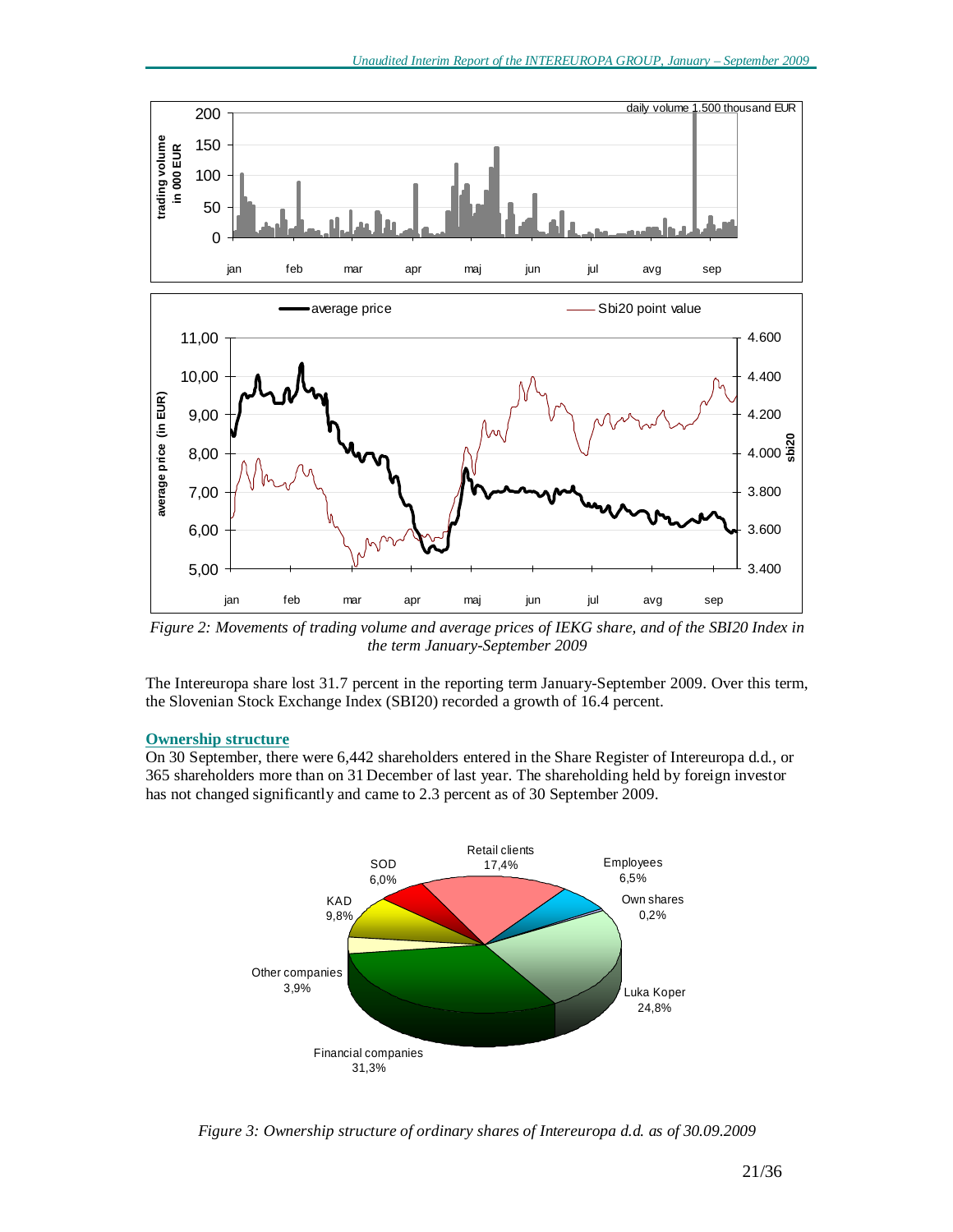| Curr. | <b>Shareholder</b>                                          | 30.09.2009                 |              | 31.12.2008                 |              |                             |  | <b>Index</b> |
|-------|-------------------------------------------------------------|----------------------------|--------------|----------------------------|--------------|-----------------------------|--|--------------|
| No.   |                                                             | <b>Number</b><br>of shares | <b>Share</b> | <b>Number</b><br>of shares | <b>Share</b> | Sep09/<br>Dec <sub>08</sub> |  |              |
| 1.    | LUKA KOPER. D.D.                                            | 1.960.513                  | 24.8%        | 1.960.513                  | 24.8%        | 100                         |  |              |
| 2.    | KAPITALSKA DRUŽBA. D.D.                                     | 719,797                    | 9.1%         | 719,797                    | 9.1%         | 100                         |  |              |
| 3.    | SLOVENSKA ODŠKODNINSKA DRUŽBA D.D.                          | 474,926                    | 6.0%         | 474,926                    | 6.0%         | 100                         |  |              |
| 4.    | INFOND d.o.o. UVS INFOND GLOBAL                             | 313.391                    | 4.0%         | 324,039                    | 4.1%         | 97                          |  |              |
| 5.    | NFD 1 DELNIŠKI INVESTICIJSKI SKLAD D.D.                     | 304,312                    | 3.9%         | 399,166                    | 5.1%         | 76                          |  |              |
| 6.    | NOVA LJUBLJANSKA BANKA d.d.                                 | 240,000                    | 3.0%         | $\Omega$                   |              |                             |  |              |
| 7.    | ZAVAROVALNICA TRIGLAV,. D.D.                                | 213.640                    | 2.7%         | 213.640                    | 2.7%         | 100                         |  |              |
| 6.    | DELNIŠKI VS TRIGLAV STEBER I. D.D.                          | 152,482                    | 1.9%         | 152,482                    | 1.9%         | 100                         |  |              |
| 9.    | Primorski skladi d.o.o. PS MODRA LINIJA -<br>DELNIŠKI SKLAD | 123,007                    | 1.6%         | 123,007                    | 1.6%         | 100                         |  |              |
| 10.   | ZAVAROVALNICA TRIGLAV, D.D. - KSŽZ                          | 119,278                    | 1.5%         | 119.278                    | 1.5%         | 100                         |  |              |

*Table 14: Top ten shareholders of Intereuropa d.d. as of 30.09.2009 compared to 31.12.2008* 

On 30 September, the top ten shareholders held 58.5% of all IEKG shares that were issued, or 2.4 percentage points less than on  $31<sup>st</sup>$  December 2008.

As of 30 September 2009, the members of the Managing Board did not hold any IEKG shares.

*Tables 15: Shares held by members of Supervisory Board, as of 30.09.2009* 

| <b>Supervisory Board</b>                                | Number of shares Shareholding |           |
|---------------------------------------------------------|-------------------------------|-----------|
| BRUNO KORELIČ, the Supervisory Board President          | 10                            | $0.000\%$ |
| NEVIJA PEČAR, Deputy of the Supervisory Board President | 4.185                         | 0.053%    |
| VINKO REBULA, Member of the Supervisory Board           | 450                           | 0.006%    |
| MAŠA ČERTALIČ, Member of the Supervisory Board          | 99                            | $0.001\%$ |

#### **Own shares**

As of 30.09.2009, Intereuropa held 18,135 own shares, which represents 0.2295% of all ordinary shares of the Issuer. The Company acquired these shares in the organized capital market. Intereuropa d.d. purchased the shares pursuant to Article 247 paragraph 1 indent 8 of the Companies Act (ZGD-1) and the Resolution adopted by the  $17<sup>th</sup>$  General Meeting of Intereuropa d.d. on 6 July 2007.

Of the total number of shares: 7,902,413 issued by the Issuer Intereuropa, Globalni logistični servis, delniška družba, 7,884,278 shares or 99.7705 percent of all shares as of 31.12.2008 have the voting right. The number of own shares has not changed since 31 December 2008.

The Company does not have any authorized capital and has not increased its share capital stock.

#### **Dividend policy**

Given the operating result for the year 2008, the prospects for the current year and the completion of the investment cycle, the Managing Board of Intereuropa d.d. proposed to the General Meeting held on 30 July 2009 that no dividend payout be made for the year 2008.

The shareholder attending the  $20<sup>th</sup>$  General Meeting approved the proposal and resolved that the Accumulated Profit 2008 amounting to  $\epsilon$  57,990 thousand remain undistributed. A challenging action against that Resolution was announced in the General Meeting. At the beginning of September we received the challenging action by the shareholder Interfin naložbe d.d. against the Resolution on the appropriation of the Accumulated Profit, adopted by the General Meeting.

After the future strengthening of the economic growth and the expected yield of the investments made by the Group, the Managing Board will address the dividend policy of the Company Intereuropa d.d. again and re-define it.

#### **Informing the shareholders**

Press Releases, publications, reports and other information are available to the public through electronic system of electronic information system of the Ljubljana Stock Exchange - SEOnet [\(www.seonet.ljse.si\)](http://www.seonet.ljse.si), our website ([www.intereuropa.si](http://www.intereuropa.si) ), press conferences and other media. Our shareholders can e-mail their remarks and proposals to us at: [info@intereuropa.si](mailto:info@intereuropa.si). We have also offered for interested investors to subscribe to the Intereuropa newsletter on our website.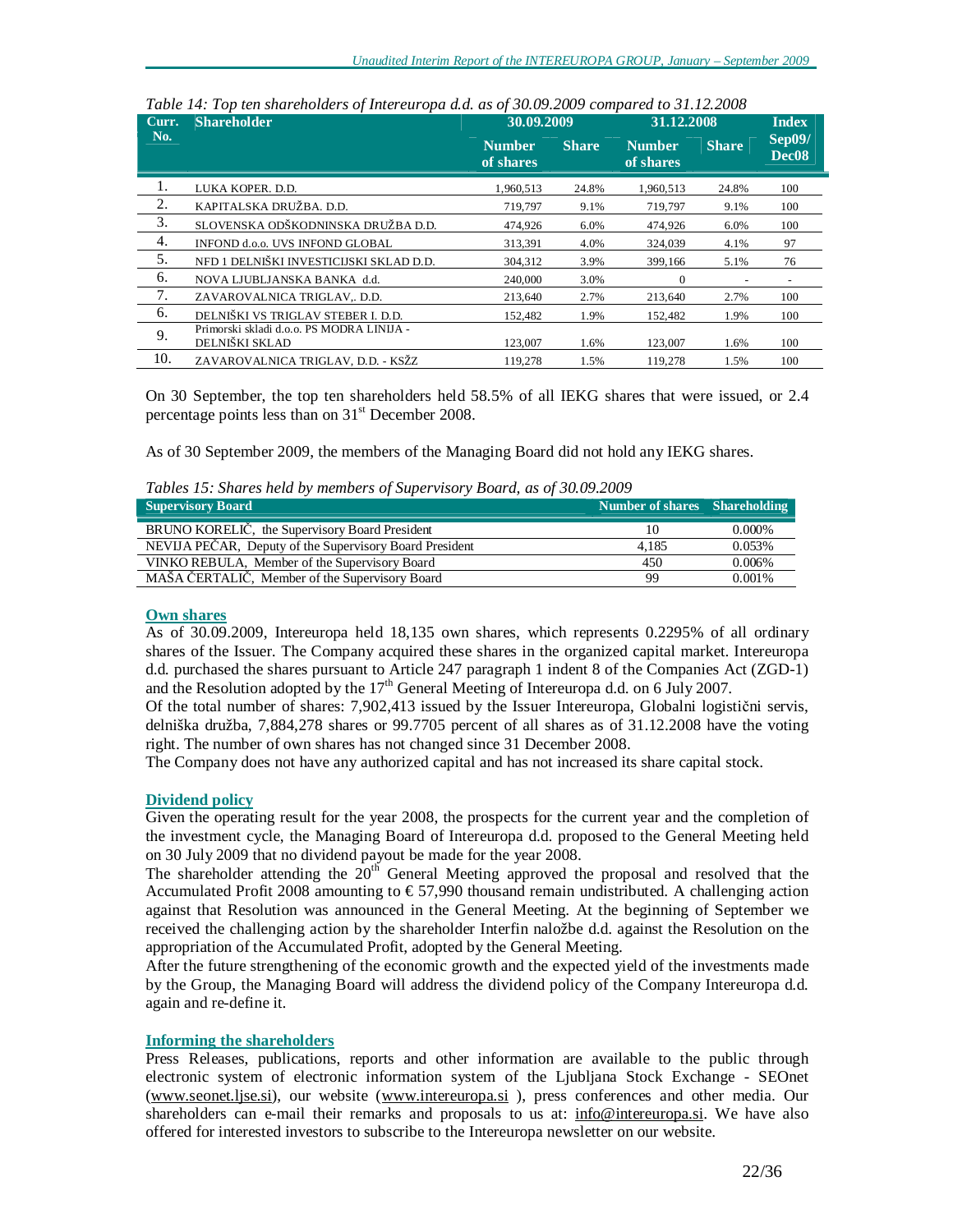# *2. OPERATION OF THE COMPANY INTEREUROPA d.d.*

| Tables 16 and 17: Operations of Intereuropa d.d. in January-September 2009, in thousand $\epsilon$                                                                  |                        |                  |                        |                              |                           |
|---------------------------------------------------------------------------------------------------------------------------------------------------------------------|------------------------|------------------|------------------------|------------------------------|---------------------------|
| $\mathbf{X}$                                                                                                                                                        | <b>Jan-Sep</b><br>2009 | <b>Plan 2009</b> | <b>Jan-Sep</b><br>2008 | <b>Index</b><br>$2009$ /plan | <b>Index</b><br>2009/2008 |
| Net sales revenue                                                                                                                                                   | 77,046                 | 109,784          | 113,772                | 70                           | 68                        |
| Contribution Ratio 1                                                                                                                                                | 29,762                 | 34,467           | 36,475                 | 86                           | 82                        |
| Land Transport                                                                                                                                                      | 9,207                  | 12,090           | 11,818                 | 76                           | 78                        |
| <b>Logistics Solutions</b>                                                                                                                                          | 9,296                  | 11,209           | 11,489                 | 83                           | 81                        |
| <b>Intercontinental Transport</b>                                                                                                                                   | 7.085                  | 6.936            | 8.432                  | 102                          | 84                        |
| Druge storitve                                                                                                                                                      | 4,175                  | 4,233            | 4,737                  | 99                           | 88                        |
| EBITDA*                                                                                                                                                             | 992                    | 9,166            | 5,788                  | 11                           | 17                        |
| <b>Operating Profit or Loss</b>                                                                                                                                     | $-2,488$               | 5,639            | 2,297                  | -                            |                           |
| Financing Profit or Loss                                                                                                                                            | $-347$                 | $-1.514$         | 357                    | 23                           |                           |
| Net Profit or Loss                                                                                                                                                  | $-631$                 | 3,281            | 2,600                  |                              |                           |
| Net sales revenues per employee/ month                                                                                                                              | 9.712                  | 13.560           | 13.493                 | 72                           | 72                        |
| Value added per employee/ month                                                                                                                                     | 2.295                  | 3.335            | 2.795                  | 69                           | 82                        |
| $*$ $E$ <i>DITDA</i> , $E$ <sub><i>curings</i></sub> $P$ <i>g<sub>c</sub></i> ( <i>ne</i> $I$ <i>ptares</i> $T$ <i>cros</i> $P$ <i>envesiation and Amortication</i> |                        |                  |                        |                              |                           |

*\* EBITDA: Earnings Before Interest, Taxes, Depreciation and Amortisation* 

| <b>Item / Index</b>                      | 30.09.<br>2009 | <b>Plan</b><br>31.12.2009 | 31.12.<br>2008 | Index<br>$2009$ /plan | Index<br>2009/2008       |
|------------------------------------------|----------------|---------------------------|----------------|-----------------------|--------------------------|
| Balance Sheet Total*                     | 375,555        | 347,402                   | 359,850        | 108                   | 104                      |
| Equity $*$                               | 151.876        | 157.698                   | 152,312        | 96                    | 100                      |
| Short-term assets/Short-term liabilities | 1.79           | 0.98                      | 0.76           | 182                   | 233                      |
| Net Return on Equity (yearly level) **   | $-0.55\%$      | 2.76%                     | 1.55%          | ۰                     | $\overline{\phantom{a}}$ |

*\* as of the last day of the reporting period \*\* average equity (capital) of the report. period* 

Basic findings on the operations of Intereuropa d.d. in the period January – September 2009:

- The **Net sales revenues** amounted to **€ 77.0 million** and were 30 percent behind the plan and 32% below the last-year's figure. According to business areas, Logistics Solutions recorded the least decline in sales revenue compared with the plan (-20%) and the comparable term of the year 2008.
- In the **Contribution ratio 1** of **€ 29.8 million** the underachievement of the plan was lower than in net sales revenue (-14 %), and also lower than in the comparable term 2008 (-18 %). The least underachievement of the plan was recorded by Intercontinental Service  $(-11\%)^3$ , while the highest was recorded in the Land Transport (-24 %).
- **The Operating Profit/Loss** was **negative at -2.5 million €** and significantly behind the plan and below the result achieved in comparable nine months 2008. The reasons for decrease in the operating profit are primarily attributable to the fall of sales in all business areas (the worst hit was Land Transport) and to the fact that the costs were not streamlined to the reduced volume of operations (primarily labour cost) and increased allowances for receivables. Similar reasons were decisive for the underachievement of the planned Operating Profit or Loss.
- The **Financing Profit or Loss** at  $\epsilon$  **-0.3 million** was by  $\epsilon$ 1.2 million better than the plan, which can be largely attributed to the payout of profit (dividends) by some subsidiaries in the first halfyear. In addition, the Operating Profit/Loss also comprises the **Profit or Loss from Stoppage of Operation** at  $\epsilon$  2.2 million, which stands for the profit made in the transfer of a part of an undertaking of Intereuropa d.d. (the UPS Branch Office) to the new branch of the UPS Group in Slovenia. The **Net Profit /Loss** for the reporting term was negative and came to **€ -0.6 million**.
- The **sales efficiency ratio** and **added value per employee** were declining and cca. 30 percent behind the plan.
- In the structure of Assets, the **share of capital** represents 40 % (42% as at 31 December 2008), and the **current ratio** was 1.79 (compared to 0.76% as at 31 December 2008). A significant influence on the improved current ratio is primarily attributable to the changed maturity of the loans raised.

<sup>-</sup><sup>3</sup> Operations by UPS Branch eliminated.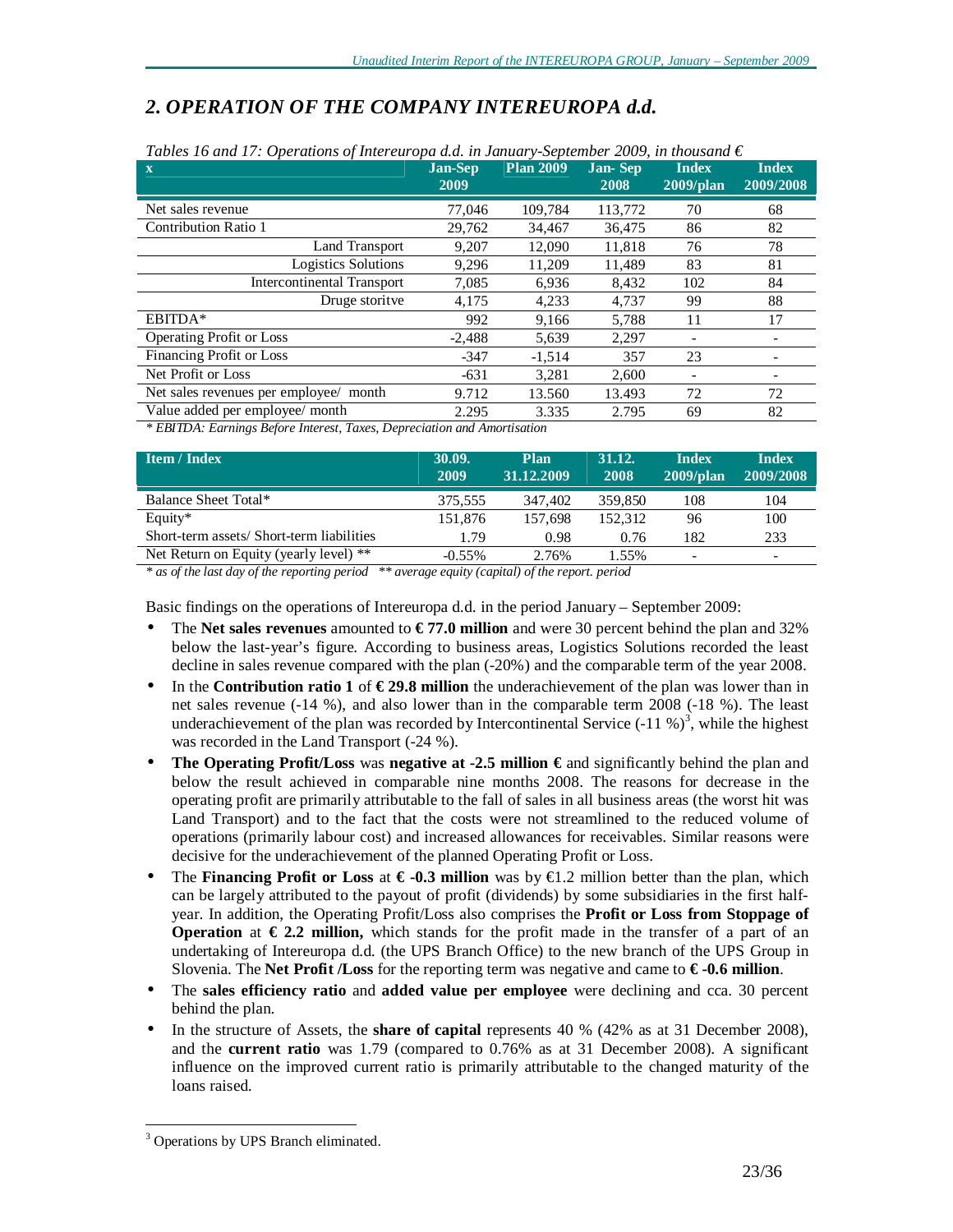# *3. OPERATION OF THE SUBSIDIARY OOO INTEREUROPA-EAST, MOSCOW*

In the nine months of the year 2009 the Russian Federation felt the adverse impacts of the global recession on the economic and financial sector, which resulted in a slow-down of investments in the commercial sector, an estimated fall of 5% in the industrial production output and of the GDB at the beginning of the year 2009, as well as forecasts for a further 7.5% decrease by the year-end. Related to the changes of the value of the rouble, the volume of imports has been decreasing and is estimated to shrink by USD 190 billion ( $\text{\textsterling}139$  bn<sup>4</sup>).

#### **Car Terminal**

In the light of such negative trends globally, the Russian automotive market could not be spared. The sale of new vehicles over the nine months was more than halved and »General Motors«, the business partner of the company Intereuropa-East, suffered a decline of more than 47% in its car make Chevrolet.

Aiming to reduce the business risks and gaining new income, the company entered into a contract for the storage of KIA and FIAT cars with a new business partner at the end of June. Despite unfavourable macro-economic situation the company was able to improve the revenue by 50% over the second quarter and by 65% over the first quarter 2009.

In August 2009 the company earned  $\epsilon$ 555 thousand in the car terminal, which is the highest monthly income of the terminal to date.

#### **Land Transport**

The sales in the Land Transport business improved already in the second quarter of the year, despite the crisis. That can be attributed to thorough personnel changes in April, establishing of normal work in the departments, and the return of a part of leased vehicles. In the third quarter of the year the sales turnover came to  $\epsilon$ 213 thousand, which was considerably above the revenue of the second quarter ( $\epsilon$ 150 thousand). This rise could have been even higher if the freight rates had not fallen by 30% below the prices of the year 2008, as a result of the recession. In general the transport rates were not favourable for any growth of revenue. With dumping rates in international lines foreign carriers were competing with Russian international carriers. In addition, we incurred the costs of repair of trucks ( $\epsilon$ 56 thousand) in the third quarter, followed by a 17%-rise in the fuel prices over the second quarter 2009.

#### **Logistics Solutions**

The storage services were not offered in the reporting nine months 2009 yet because the warehouses were not released for operation yet. They need to be equipped (by racks, information system, etc.) and provided with gas supply (scheduled for February 2010).

The recession had an impact on the prices of storage, too. A pallet space was slashed from  $\epsilon$ 0.50 per day in the year 2008 to  $\epsilon$ 0.14 per day in this year.

We have addressed the current situation by cost containment. In March 2009 we checked all contracts with suppliers and negotiated lower prices, and terminated some contracts. We also established financial cost control. All Department Heads received clear instructions on the spending. In addition, we are reducing the labour cost due to lower volume of operations on the car terminal. These measures helped us to a better cost management in the company.

<sup>-</sup><sup>4</sup> Exchange rate:  $1 \text{ } \in \infty 1.3650$  USD (average Jan-Sep 2009)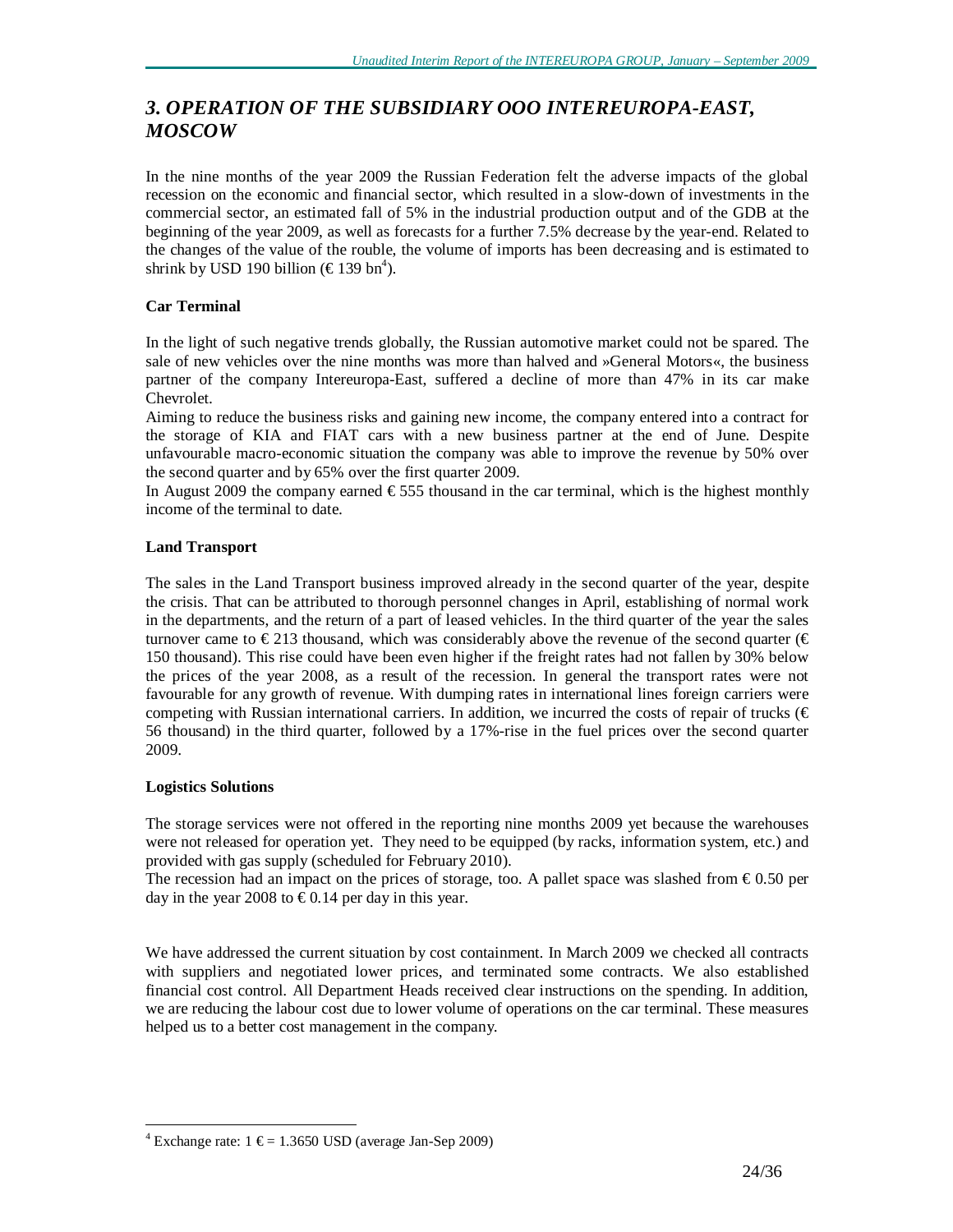| <b>Item / Index</b>                        | <b>Jan-Sep</b><br>2009 | <b>Plan 2009</b> | <b>Jan-Sep</b><br>2008 | <b>Index</b><br>$2009$ /plan | <b>Index</b><br>2009/2008 |
|--------------------------------------------|------------------------|------------------|------------------------|------------------------------|---------------------------|
| Net sales revenue                          | 3.690                  | 13.433           | 4.869                  | 27                           | 76                        |
| <b>Contribution Ratio 1</b>                | 3,477                  | 6,557            | 4,278                  | 53                           | 81                        |
| Land Transport                             | 218                    | 279              | 49                     | 78                           | 442                       |
| Logistics Solutions                        | $\overline{0}$         | 1.778            | 0                      | $\Omega$                     |                           |
| Intercontinental Transport (car logistics) | 3,231                  | 4,500            | 4,229                  | 72                           | 76                        |
| Other services                             | 28                     | 0                | $\theta$               | $\overline{\phantom{0}}$     |                           |
| <b>EBITDA*</b>                             | 61                     | 2.143            | 1.537                  | 3                            | 4                         |
| <b>Operating Profit or Loss</b>            | -961                   | $-792$           | 931                    | 121                          |                           |
| <b>Financing Profit or Loss</b>            | -4.049                 | -4.618           | $-3,777$               | 88                           |                           |
| <b>Net Profit or Loss</b>                  | $-4.491$               | $-5.410$         | $-2,965$               | 83                           |                           |
| Net sales revenues per employee/ month     | 3.151                  | 10.921           | 5.498                  | 29                           | 57                        |
| Value added per employee/ month            | 1.222                  | 3.471            | 3.155                  | 35                           | 39                        |

*Tables 18 and 19: Operations of OOO Intereuropa-East, Moscow, January-September 2009, in thousand €* 

*\* EBITDA: Earnings Before Interest, Taxes, Depreciation and Amortisation* 

| <b>Item / Index</b>                      | 30.09.<br>2009 | <b>Plan</b><br>31.12.2009 | 31.12.<br>2008 | Index<br>$2009$ /plan | <b>Index</b><br>2009/2008 |
|------------------------------------------|----------------|---------------------------|----------------|-----------------------|---------------------------|
| Balance Sheet Total*                     | 126.352        | 150.028                   | 116.188        | 84                    | 109                       |
| Equity $*$                               | -940           | 56.110                    | 425            | ۰                     | -                         |
| Short-term assets/Short-term liabilities | 0.20           | 0.63                      | 0.27           | 32                    | 75                        |
| Net Return on Equity (yearly level) **   | -              | $\overline{\phantom{a}}$  |                | ۰                     | $\overline{\phantom{0}}$  |

*\* as of the last day of the reporting period \*\* average equity (capital) of the report. period*

The highest impact on the negative net profit/loss is attributable to the negative financing activity in the reporting period. The exchange rate of the rouble lost 5.84% against the Euro in the nine months. The total financial result comprises foreign exchange losses of  $\epsilon$ -1,452 thousand that originate from short-term and long-term financial liabilities for loans received, primarily from the Parent Company. The remaining part of the negative Financial Result comprises the interest expenses at -2,596 thousand € for loans received. Another impact on the financial result was exerted by the capitalization of borrowing expenses for the investment in the logistics Centre Chekhov. Accordingly,  $\epsilon$  1.914 thousand of interest and  $\epsilon$ 5,007 thousand of foreign exchange losses were capitalized in the term from January to September 2009. Twenty-four facilities (out of 27) at the terminal were activated in the second quarter, so that the proportional part of expenses from borrowing (corresponding to the activated/inactivated facilities) ceased to capitalize and started to be presented as the financing expenses. In April we started to account depreciation for the activated facilities.

A major item that adversely affected the net profit/loss was the tax on property which is accounted at the rate of 2.2 percent on the book value of the activated fixed assets. In the reporting term, the tax on property in the amount of  $\epsilon$ 513 thousand was accounted for and paid.

Despite a negative profit or loss, we have recorded several shifts to the positive side of the company's operations in the reporting period.

*Table 20: Positive steps in operations of OOO Intereuropa-East, Moscow in 2009, in thousand €* 

| Kazalec v 1000 $\in$                    | <b>Jan</b> - Mar<br>2009<br>___ | Jan - Jun<br>2009 | Jan - Sep<br>2009<br>___ |
|-----------------------------------------|---------------------------------|-------------------|--------------------------|
| Contribution Rate 1 per employee/ month | 2.315                           | 2.601             | 3.151                    |
| Labour cost per employee/ month         | 1.211                           | 1.258             | 1.180                    |
| Value added per employee/ month         | 0.270                           | 0.582             | 1.222                    |
| <b>EBITDA</b>                           | $-359$                          | -482              | 61                       |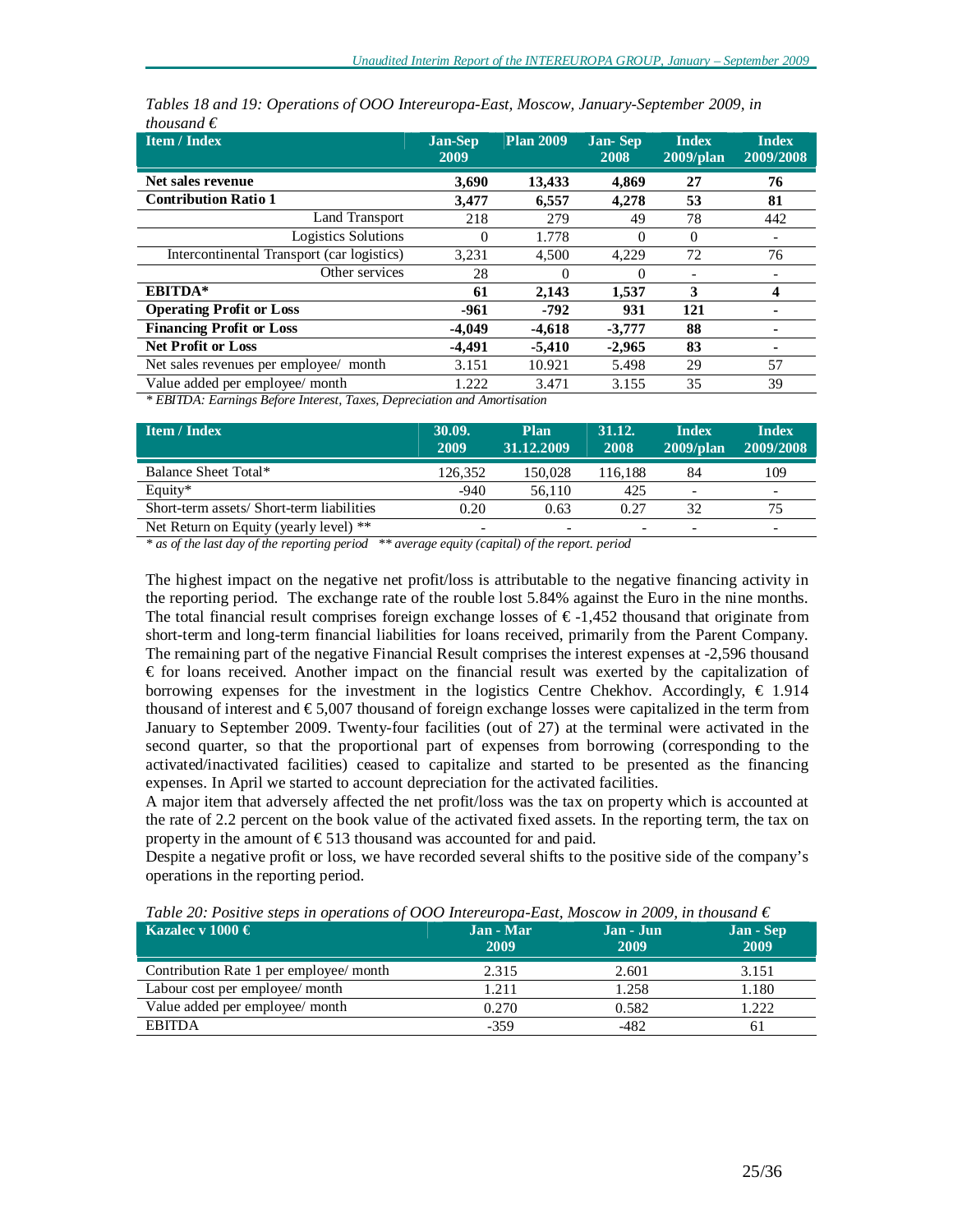# **C. FINANCIAL REPORT**

The financial statements of the Parent Company and the consolidated financial statements for the Group are prepared in accordance with the law and the International Financial Reporting Standards (IFRS).

The same accounting guidelines were applied in the consolidated financial statements as in those of the Parent Company, as indicated in the Accounting Report for the financial year 2008.

Compared with the same period last year, the Group comprises a newly included affiliated company Intereuropa Global Logistics Service, Durres shpk, operating in Albania, and the company Intereuropa Transport & Spedition GmbH, Lebring has been excluded from the Group due to disposal.

#### **THE MANAGING BOARD STATEMENT**

The Managing Board hereby confirms that the the financial report of the company Intereuropa, Global Logistics Service, Ltd. Co. and the Intereuropa Group, to their best knowledge, is compiled in compliance with the appropriate framework of financial reporting and that it presents a true and fair account of assets and liabilities, financial position, and the income of the company Intereuropa, Global Logistics Service, Ltd. Co. and other companies included in the consolidated statements. The business report includes a fair account of information on relevant transaction with associated persons, and it is compiled in compliance with the relevant accounting standard.

> INTEREUROPA d.d. The Managing Board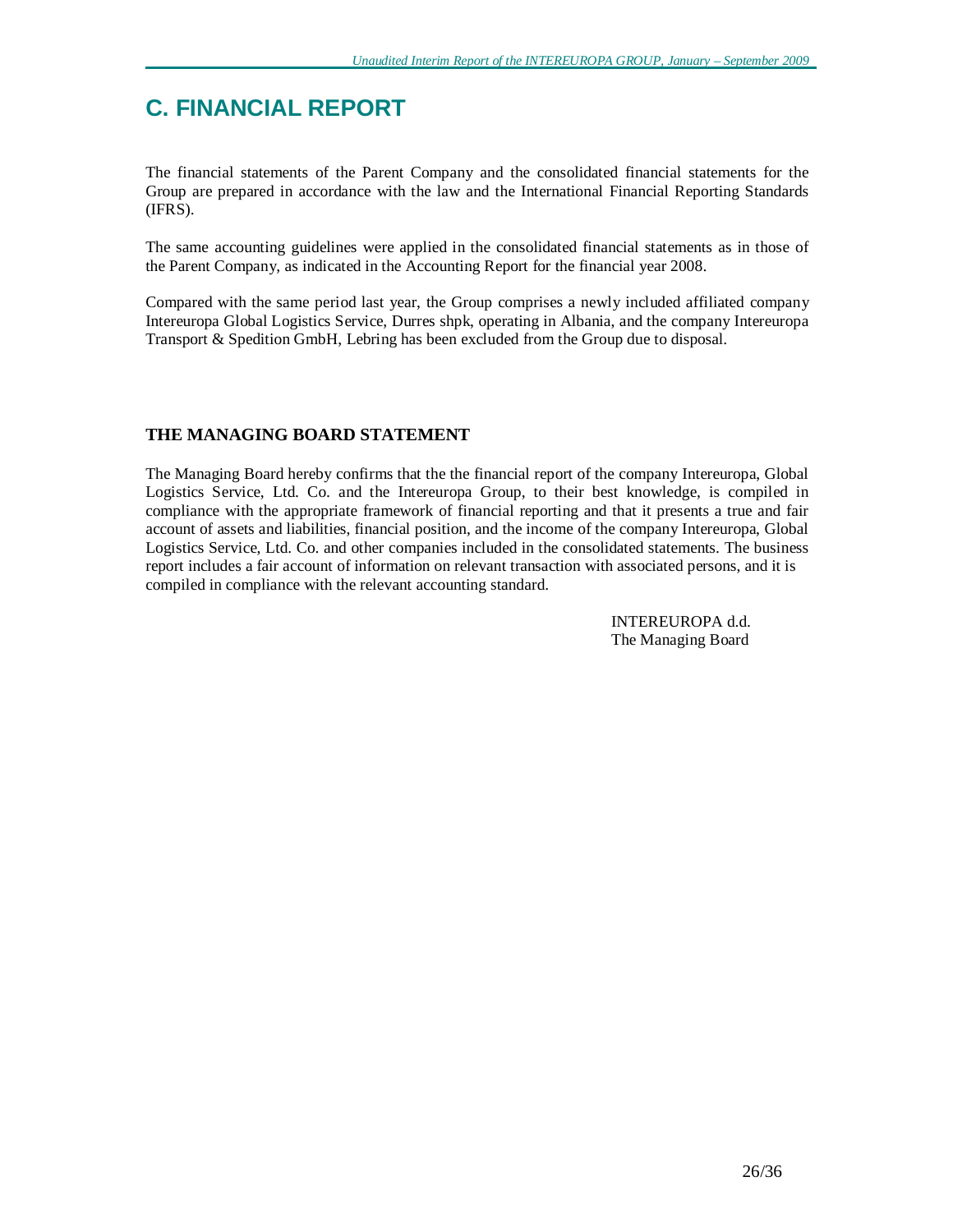# *1. FINANCIAL REPORT FOR THE INTEREUROPA GROUP*

# **1.1. Financial Statements of the Intereuropa Group**

#### **CONSOLIDATED INCOME STATEMENT FOR INTEREUROPA GROUP**

**1 January – 30 September 2009** 

|                                                                    | jan - sep | jan - sep | $\mathbf{I}$ |
|--------------------------------------------------------------------|-----------|-----------|--------------|
| $\mathop{\mathrm{lin}} 1000 \in$                                   | 2009      | 2008      | 09/08        |
| <b>NET SALES REVENUES</b>                                          | 144,602   | 202,574   | 71           |
| Other operating revenues                                           | 2.750     | 8,865     | 31           |
| Costs of goods, materials and services                             | 95,368    | 142,521   | 67           |
| Labour costs                                                       | 36,050    | 37,949    | 95           |
| Write-offs                                                         | 13,725    | 11,963    | 115          |
| a) Depreciation and revaluation operating expenses associated with |           |           |              |
| intangible long-term assets and tangible fixed assets              | 11,770    | 10,765    | 109          |
| b) Current assets revaluation adjustments and write-offs           | 1,955     | 1,198     | 163          |
| Other operating expenses                                           | 2,684     | 2,797     | 96           |
| <b>OPERATING PROFIT OR LOSS</b>                                    | $-475$    | 16,209    |              |
| Financial revenues from stakes                                     | 836       | 567       | 147          |
| Financial revenues from loans given                                | 144       | 992       | 15           |
| Financial revenues from operating receivables                      | 1,143     | 1,251     | 91           |
| Financial expenses from impairment and write-offs of financial     |           |           |              |
| investments                                                        | 161       | 335       | 48           |
| Financial expenses from financial liabilities                      | 8,041     | 8,685     | 93           |
| Financial expenses from operating liabilities                      | 675       | 533       | 127          |
| PROFIT OF LOSS FROM ORDINARY ACTIVITIES                            | $-7,229$  | 9,466     | $-76$        |
| PROFIT OF LOSS FROM DISCONTINUED OPERATIONS                        | 2,239     | $\bf{0}$  |              |
| Corporation tax                                                    | 657       | 2,251     | 29           |
| Deferred tax                                                       | $-228$    | 195       |              |
| NET PROFIT OR LOSS FOR THE PERIOD                                  | $-5,419$  | 7,020     | $-77$        |
| Net profit or loss of the minority shareholdes                     | 314       | 914       | 34           |
| Net profit or loss of the majotity shareholder                     | $-5,733$  | 6,106     |              |
| Basic and adjusted earnings per share in EUR                       | $-0.73$   | 0.77      |              |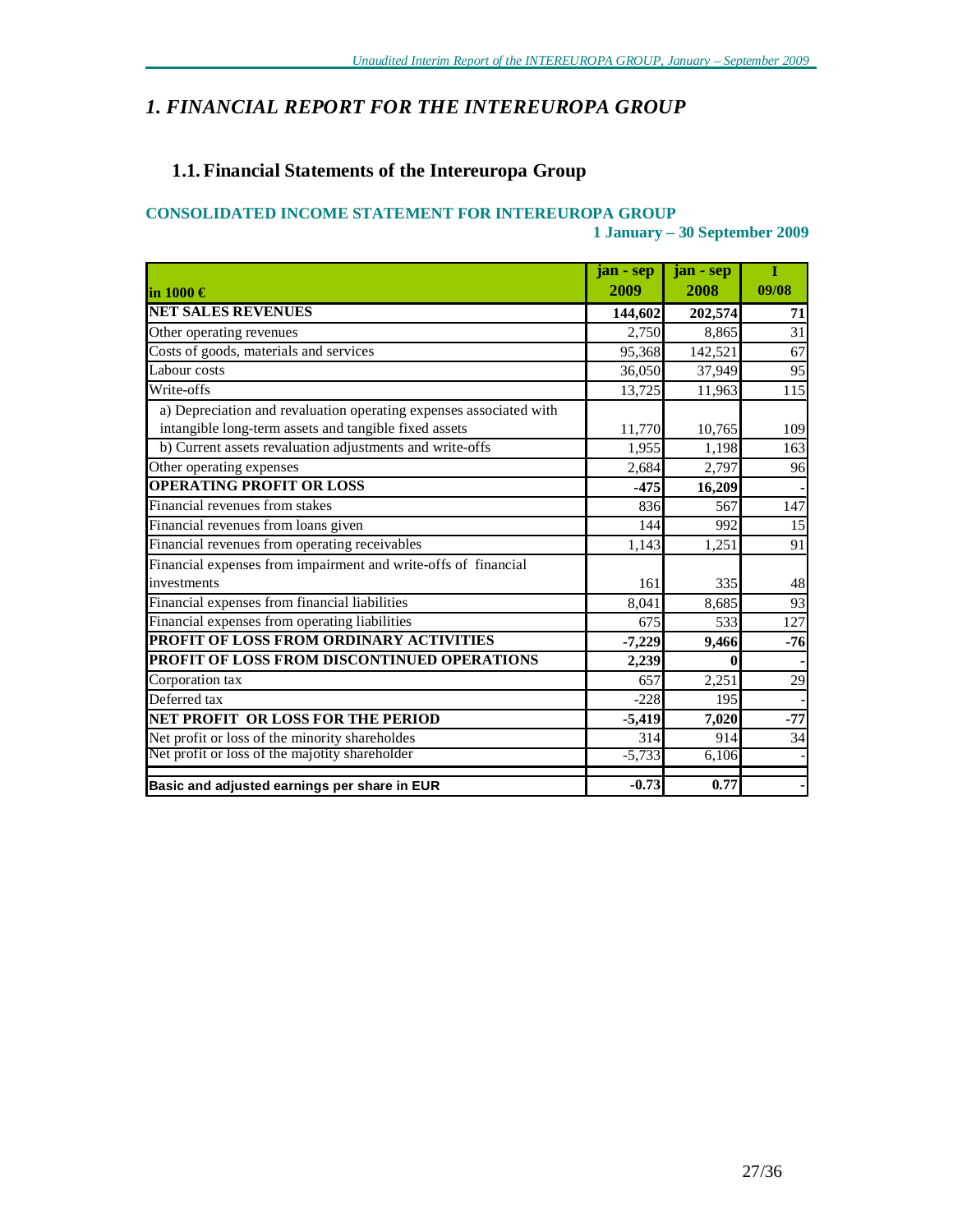# **CONSOLIDATED BALANCE SHEET OF INTEREUROPA GROUP as at 30 September 09**

|                                                                           |           |            | I               |
|---------------------------------------------------------------------------|-----------|------------|-----------------|
| $\mathbf{v}$ 1000 $\in$                                                   | 30.9.2009 | 31.12.2008 | 09/08           |
|                                                                           |           |            |                 |
|                                                                           |           |            |                 |
| <b>ASSETS</b>                                                             | 438,601   | 451,678    | 97              |
| <b>LONG-TERM ASSETS</b>                                                   | 358,745   | 356,585    | 101             |
| Intangible fixed assets and deferred items                                | 10,435    | 8,806      | 118             |
| Tangible fixed assets                                                     | 328,622   | 330,861    | 99              |
| Investment property                                                       | 7.211     | 7,790      | 93              |
| Long-term financial investments                                           | 6.962     | 6.807      | 102             |
| Long-term operating receivables                                           | 23        | 23         | 100             |
| Deferred tax assets                                                       | 5.492     | 2.298      | 239             |
| <b>SHORT-TERM ASSETS (without Short-term deferred assets)</b>             | 76,071    | 88,542     | 86              |
| Assets for sale and discontinued operations                               | 10,102    | 10,523     | 96              |
| Inventories                                                               | 255       | 270        | 94              |
| Short-term financial investments                                          | 2.071     | 1,888      | 110             |
| Short-term operating receivables                                          | 60,536    | 67,353     | 90              |
| Cash                                                                      | 3,107     | 8,508      | 37              |
| <b>SHORT-TERM DEFERRED ASSETS</b>                                         | 3,785     | 6,551      | 58              |
| <b>SHORT-TERM ASSETS (with Short-term deferred assets)</b>                | 79,856    | 95,093     | 84              |
| <b>LIABILITIES</b>                                                        | 438,601   | 451,678    | 97              |
| <b>CAPITAL</b>                                                            | 160,100   | 169,360    | 95              |
| Capital of majority shareholder                                           | 151,150   | 160,010    | 94              |
| Called-up capital                                                         | 32.976    | 32.976     | 100             |
| Capital reserves                                                          | 49,403    | 49,403     | 100             |
| Reserves from profit                                                      | 12,507    | 12,469     | 100             |
| Revaluation surplus                                                       | 1.025     | 827        | 124             |
| Net profit/loss brought forward                                           | 72,991    | 69,824     | 105             |
| Net profit or loss for the financial year                                 | $-5.733$  | 3.061      | $-187$          |
| Consolidation capital adjustment (exschange rate translation differences) | $-12,019$ | $-8,550$   | 141             |
| <b>Capital of minority shareholders</b>                                   | 8,950     | 9.350      | 96              |
| PROVISIONS AND LONG-TERM ACCRUED ITEMS                                    | 3,227     | 3,468      | 93              |
| <b>LONG-TERM LIABILITIES</b>                                              | 184,731   | 92,179     | 200             |
| Long-term financial liabilities                                           | 180,875   | 91,112     | 199             |
| Long-term operating liabilities                                           | 570       | 889        | 64              |
| Deferred tax liability                                                    | 3,286     | 178        | 1,846           |
| <b>SHORT-TERM LIABILITIES</b>                                             | 90,543    | 186,671    | 49              |
| Short-term financial liabilities                                          | 46,044    | 131,476    | $\overline{35}$ |
| Short-term operating liabilities                                          | 44,499    | 55,195     | 81              |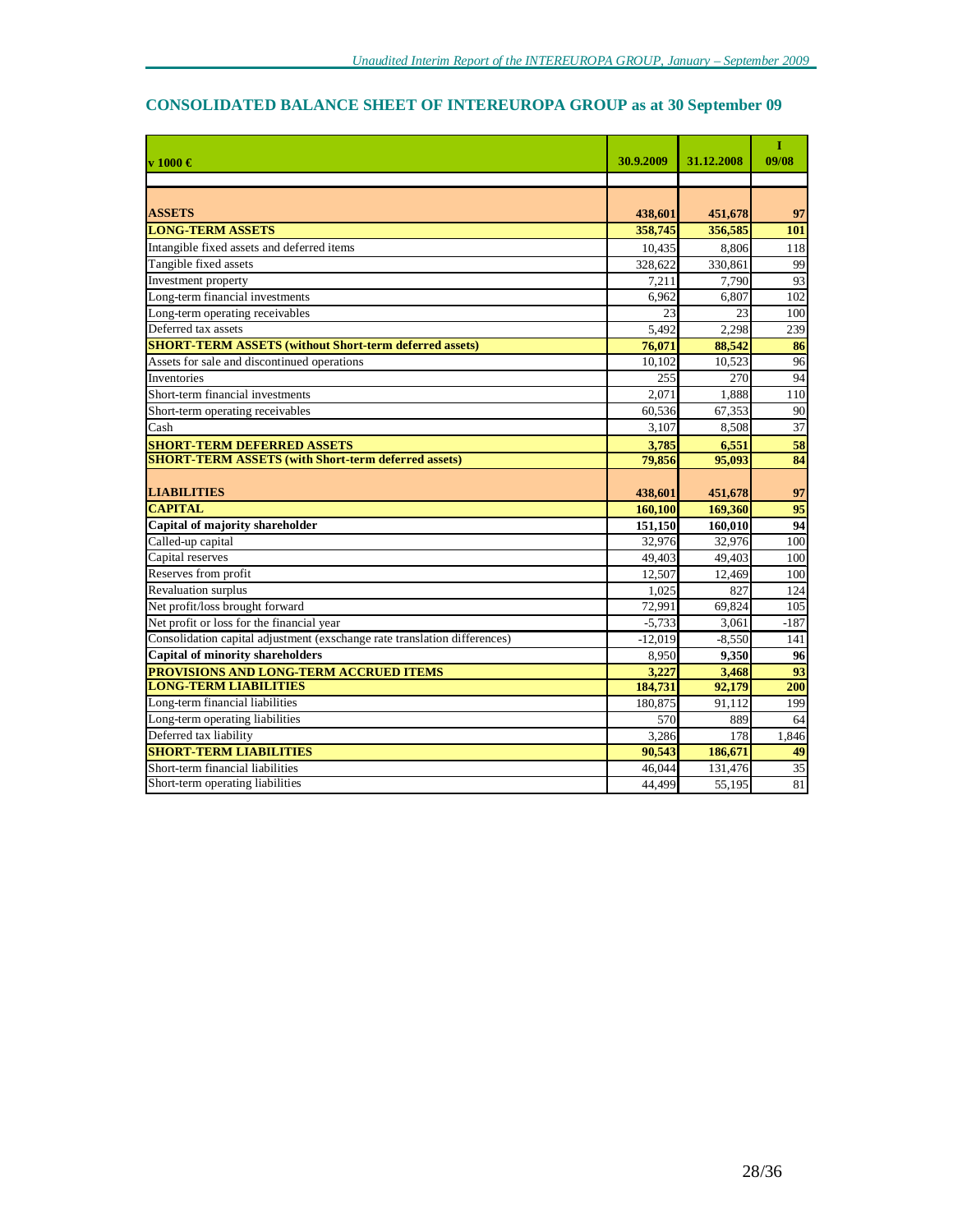## **INFORMATION ACCORDING TO BUSINESS SEGMENTS FOR JANUARY - SEPTEMBER 2009**

|                                                                  | <b>Slovenia</b> |                | Croatia        |                | <b>Montenegro</b> |                |
|------------------------------------------------------------------|-----------------|----------------|----------------|----------------|-------------------|----------------|
|                                                                  | <b>Jan-Sep</b>  | <b>Jan-Sep</b> | <b>Jan-Sep</b> | <b>Jan-Sep</b> | <b>Jan-Sep</b>    | <b>Jan-Sep</b> |
| $\mathop{\mathsf{lin}} \in \mathop{\mathsf{th} \textbf{ousand}}$ | 2009            | 2008           | 2009           | 2008           | 2009              | 2008           |
| <b>Revenues from external customers</b>                          | 91.169          | 134.132        | 24.114         | 32,424         | 4.919             | 5,758          |
| Revenues from business with other segments                       | 9,342           | 11,397         | 762            | 2.077          | 40                | 0              |
| <b>Total revenues</b>                                            | 100.510         | 145,530        | 24.876         | 34,500         | 4,959             | 5,758          |
| <b>Depreciation</b>                                              | 6,166           | 6,175          | 2,022          | 2.174          | 476               | 473            |
| <b>Operating profit or loss</b>                                  | $-3,227$        | 2.412          | 2.922          | 10.404         | 724               | 1,293          |
| <b>Revenues from interest rates</b>                              | 5,119           | 3.702          | 461            | 500            | 41                | 216            |
| <b>Expenses from interest rates</b>                              | 5,995           | 6,265          | 1,020          | 989            |                   |                |
| Net profit or loss from ordinary activities                      | $-3.739$        | 2,431          | 2.414          | 10,402         | 762               | 1,508          |
| <b>Assets / Liabilities</b>                                      | 398,992         | 383,839        | 76,811         | 80,937         | 23.664            | 24,832         |
| Long-term assets                                                 | 277.163         | 270,064        | 58,152         | 57.620         | 21,049            | 21,542         |
| <b>Investments in associated companies</b>                       | 75              | 75             |                |                |                   |                |

|                                                                  | <b>Russia</b>  |                | <b>Ukraine</b> |                | <b>Others</b>  |                |
|------------------------------------------------------------------|----------------|----------------|----------------|----------------|----------------|----------------|
|                                                                  | <b>Jan-Sep</b> | <b>Jan-Sep</b> | <b>Jan-Sep</b> | <b>Jan-Sep</b> | <b>Jan-Sep</b> | <b>Jan-Sep</b> |
| $\mathop{\mathsf{lin}} \in \mathop{\mathsf{th} \textbf{ousand}}$ | 2009           | 2008           | 2009           | 2008           | 2009           | 2008           |
| <b>Revenues from external customers</b>                          | 3,690          | 4,869          | 5,155          | 5,841          | 15,522         | 19,550         |
| Revenues from business with other segments                       |                |                | 47             | 112            | 1.368          | 1,954          |
| <b>Total revenues</b>                                            | 3,690          | 4,869          | 5,202          | 5,954          | 16,891         | 21,503         |
| <b>Depreciation</b>                                              | 1,023          | 606            | 175            | 258            | 927            | 1.016          |
| <b>Operating profit or loss</b>                                  | $-961$         | 931            | 192            | $-46$          | 647            | 1,257          |
| <b>Revenues from interest rates</b>                              | 29             | 65             | O              |                |                | 25             |
| <b>Expenses from interest rates</b>                              | 2,751          | 3,270          | 99             | 98             | 253            | 478            |
| Net profit or loss from ordinary activities                      | $-5,010$       | $-2,846$       | $-109$         | 46             | 162            | 957            |
| Sredstva / obveznosti                                            | 126,236        | 109,698        | 9,659          | 17,033         | 29,773         | 33,616         |
| Long-term assets                                                 | 110,545        | 98.033         | 8.613          | 15.415         | 23.896         | 26,494         |
| <b>Investments in associated companies</b>                       |                |                |                |                |                | $\vert$ 0      |

|                                             | Adjustment*    |                | <b>Group</b>   |                |  |
|---------------------------------------------|----------------|----------------|----------------|----------------|--|
|                                             | <b>Jan-Sep</b> | <b>Jan-Sep</b> | <b>Jan-Sep</b> | <b>Jan-Sep</b> |  |
| in $\epsilon$ thousand                      | 2009           | 2008           | 2009           | 2008           |  |
| <b>Revenues from external customers</b>     | 33             |                | 144,602        | 202,574        |  |
| Revenues from business with other segments  | $-11,558$      | $-15,540$      |                | $\Omega$       |  |
| <b>Total revenues</b>                       | $-11,526$      | $-15,540$      | 144.602        | 202,574        |  |
| <b>Depreciation</b>                         | $-20$          |                | 10.768         | 10,702         |  |
| <b>Operating profit or loss</b>             | $-771$         | $-50$          | $-475$         | 16,201         |  |
| <b>Revenues from interest rates</b>         | $-4,758$       | $-3,133$       | 893            | 1,376          |  |
| <b>Expenses from interest rates</b>         | $-3,028$       | $-3,130$       | 7,093          | 7,971          |  |
| Net profit or loss from ordinary activities | $-1,709$       | $-3.036$       | $-7.229$       | 9,461          |  |
| <b>Assets / Liabilities</b>                 | $-226.533$     | $-181,358$     | 438.601        | 468,598        |  |
| Long-term assets                            | $-140,674$     | $-116,810$     | 358,744        | 372,359        |  |
| <b>Investments in associated companies</b>  | 56             | 111            | 131            | 186            |  |

\* All adjustments are subject to consolidation procedures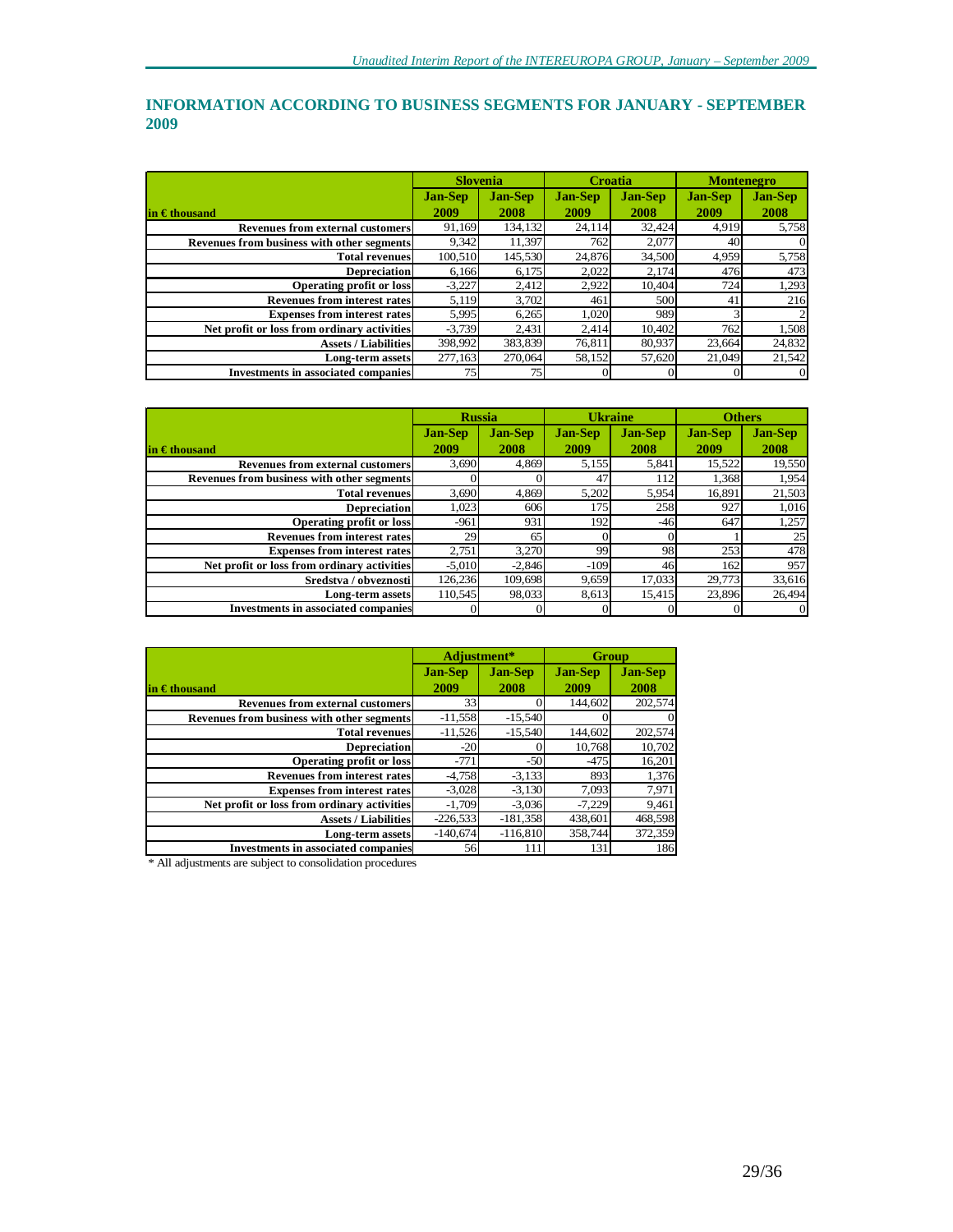## **1.2. Notes to Financial Statements of the Intereuropa Group**

#### **a) Notes to the INCOME STATEMENT**

The **Net Sales Revenues** amounted to  $\epsilon$  144,602 thousand. Compared to the nine months a year ago, these revenues were 29 % lower, while the cost of goods, materials and services fell by 33% below the last year's figure.

The share of the cost of goods, materials and services in the net sales revenues was 66 %, which is 3 percentage point lower than in the comparable term last year.

**Other Operating Revenues** amount to  $\epsilon$ 2,750 thousand and comprise:

- Paid receivables for which the allowance was made in past years ( $\epsilon$ 793 thousand),
- Gains from the sale of tangible fixed assets of  $\epsilon$ 955 thousand (in the comparable term last year the proceeds from the transfer of tangible fixed assets into a contribution in kind by Intereuropa Logističke usluge, Zagreb were realized in the amount of € 5,983 thousand),
- Income from debt write-off and reversal of long-term provisions ( $\epsilon$ 225 thousand) and
- Other revenues valued at  $\epsilon$  777 thousand (damages received from insurance companies, grants, income from bad will in additional purchases of shares in the controlled company, etc.).

The **labour costs** were 5 % lower, which is attributable to the payroll reduction and lower number of employees.

**Write-downs/-offs** rose by 15 % as a result of write-downs/-offs of tangible fixed assets, which rose by  $\text{\textsterling}939$  thousand, and increased allowances for current assets by  $\text{\textsterling}757$  thousand.

In the nine months this year, the **Operating Profit** */Loss* of the Group came to  $€$ -475 thousand.

**Financial revenues from operating receivables,** in the amount of  $\epsilon$  1,143 thousand stand for nearly one half of all financial income. **Financial revenues from shares and other financial instruments**  amounting to  $\epsilon$  836 thousand represent the net profit from the jointly controlled company ( $\epsilon$  30 thousand), the revenue from shares from other companies ( $\epsilon$ 19 thousand), capital gains and other financial revenue from investments at  $\epsilon$ 13 thousand, and financial revenue from financial instruments at fair value through the Profit of Loss ( $\epsilon$ 774 thousand).

**Financial expenses from <b>financial liabilities** represented 81% of financial expenses and came to  $\epsilon$ 8,041 thousand: they were 7% lower than in the comparable term last year.

The **effect of financial income and expenses** on the Profit or Loss of the reporting term was  $\in$ -6,754 thousand. It was approximately the same as in the comparable term a year ago ( $\epsilon$ -6,743 thousand).

In the reporting term, the Group generated the **Profit /Loss from ordinary activity** of € -7,229 thousand.

The achieved **Profit or loss from ordinary activities** was improved by the **Profit or Loss from Stoppage of Operation** of the Parent Company at  $\epsilon$  2.239 thousand, which represents the income from the sale of a part of an undertaking in the UPS Branch Office.

Taking into account the tax on corporate profit and deferred taxes, the Group generated the **Net Profit** of € -5,419 thousand. The **Net Profit of the majority equity interest** amounts to € -5,733 thousand, whereas the **Net Profit of minority equity interest** comes to € 314 thousand.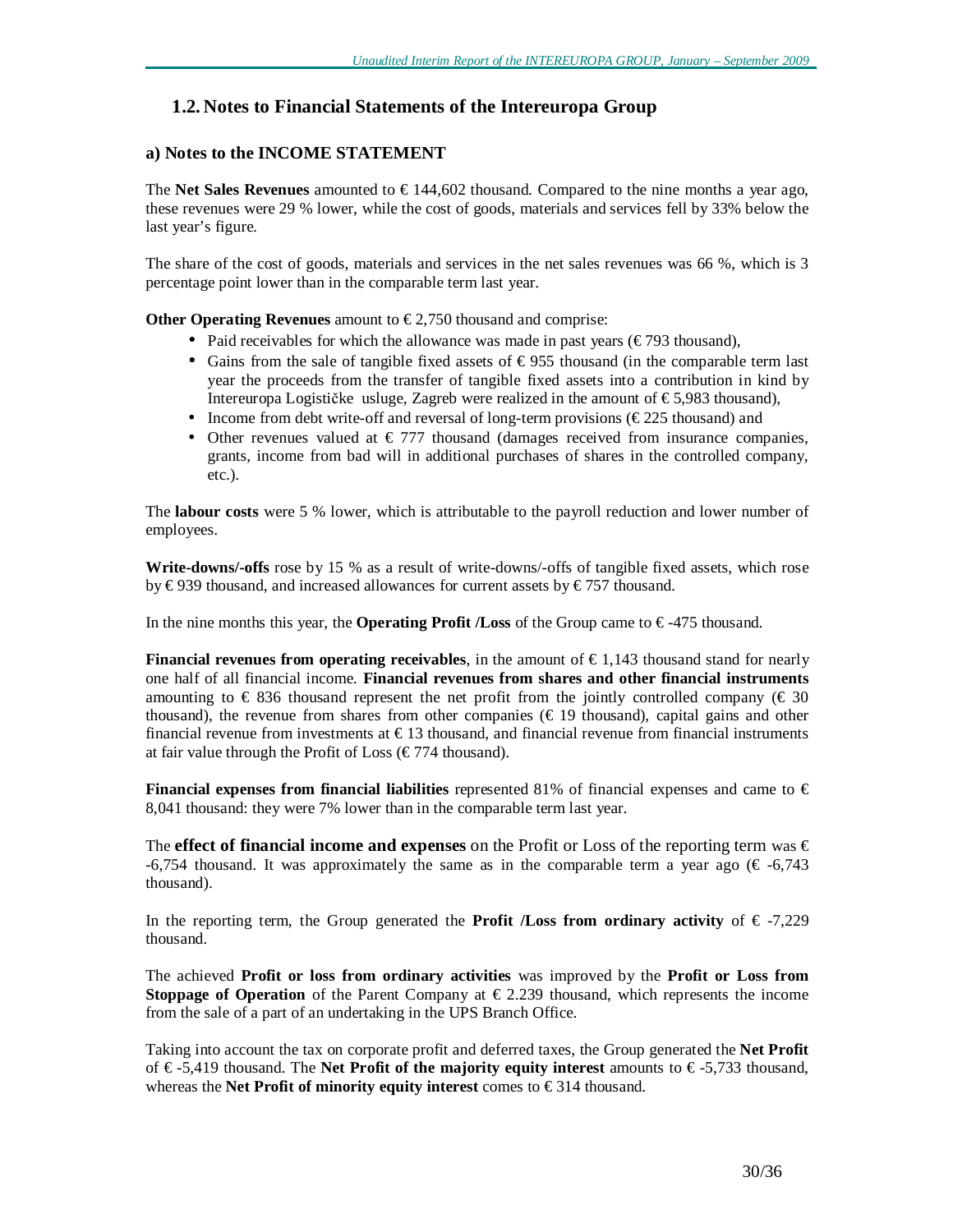#### **c) Notes to the CONSOLIDATED BALANCE SHEET**

Long-term assets represent 82% of the assets of the Group, consisting mainly of Plant, Property and Equipment (tangible fixed assets) which stand for 92 % of all long-term assets.

In **Property, Plant and Equipment** we recorded a drop of 2% (or € 1,239 thousand) due to some major disposals and depreciation that were higher than new investments in tangible fixed assets.

On the Group level, the **value of long-term financial investments** originates from the Parent Company. The increase thereof is attributable to the revaluation to fair value of financial assets available for sale.

**Assets held for sale** valued  $\epsilon$  10,102 thousand represent the long-term assets of the Group intended for sale. Thereof, the Plant, Property and Equipment intended for sale amount to  $\epsilon$ 3,828 thousand, and the financial assets for sale amount to  $\epsilon$ 6.274 thousand.

**Short-term <b>financial investments** of  $\epsilon$ 2,071 thousand consist of short-term deposits and short-term loans granted to others.

The prevailing portion of **Short-term operating receivables** ( $\epsilon$  60,536 thousand) is the trade receivables ( $€44,161$  thousand), which have had the greatest effect on the decrease thereof.

The **short-term** deferred costs and accrued revenues are recognised in the amount of  $\epsilon$  3,785 thousand. They mainly stand for accrued revenues in the amount of direct costs incurred, which are expected to be covered.

The share of **capital** (equity) in the total structure of Liabilities remains on the same level (37%) as of the comparable Balance Sheet cut-off date.

As of the Balance Sheet Date, the Group had  $\epsilon$ 3,227 thousand of unused **Long-Term Provisions and Accrued Costs and Deferred Revenues**. The prevailing part of this Item comprises the provisions for pensions and similar obligations.

Long-term financial liabilities stand for 99% of all **long-term liabilities**, which are as at the Balance Sheet Date recognized at  $\epsilon$  180,875 thousand and are almost 100 percent higher than at the comparable Balance Sheet cut-off date, primarily due to re-scheduling of short-term loans into longterm loans in the amount of  $\epsilon$ 51,510 thousand and from the net effect of new loans raised totalling  $\epsilon$ 40,368 thousand. Also their participation in the financing sources rose by 21 percentage points, so they stand for 41% of all liabilities.

**Deferred tax liabilities** amount to  $\epsilon$  3,286 thousand. Underlying for this item are the taxable temporary differences in financial assets and tangible fixed assets.

**Short-term financial liabilities** of the Group amount to € 46,044 thousand and consist mainly of loans received.

**Short-term operating liabilities** amount to  $\in$  44,499 thousand. The greatest part of these liabilities (79 %) stands for the liabilities to suppliers.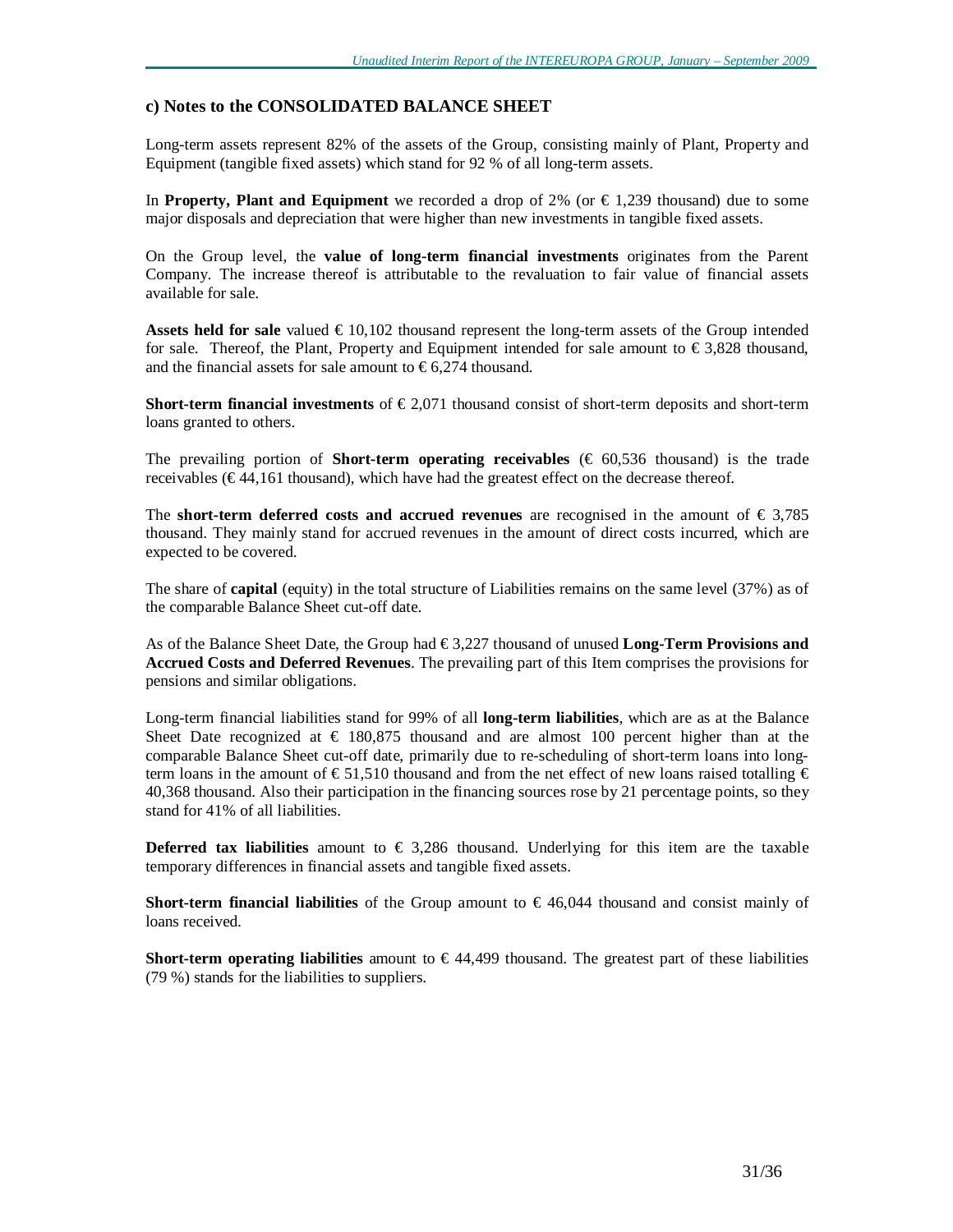# *2. FINANCIAL REPORT FOR INTEREUROPA d.d. (PARENT)*

# **2.1. Financial statements of the Parent Company Intereuropa d.d.**

#### **INCOME STATEMENT OF INTEREUROPA d.d.**

|                                                                                         | 1 January – 30 September 2009 |           |       |
|-----------------------------------------------------------------------------------------|-------------------------------|-----------|-------|
|                                                                                         | <b>Jan</b> - Sep              | Jan - Sep |       |
| lin 1000 €                                                                              | 2009                          | 2008      | 09/08 |
| <b>NET SALES REVENUES</b>                                                               | 77,046                        | 113,772   | 68    |
| Other operating revenues                                                                | 485                           | 489       | 99    |
| Costs of goods, materials and services                                                  | 57,317                        | 89.031    | 64    |
| Labour costs                                                                            | 17,212                        | 17,779    | 97    |
| Write-offs                                                                              | 4,485                         | 4,034     | 111   |
| a) Depreciation and revaluation operating expenses associated with intangible long-term |                               |           |       |
| assets and tangible fixed assets                                                        | 3,480                         | 3,491     | 100   |
| b) Current assets revaluation adjustments and write-offs                                | 1,005                         | 543       | 185   |
| Other operating expenses                                                                | 1,005                         | 1,120     | 90    |
| <b>OPERATING PROFIT OR LOSS</b>                                                         | $-2,488$                      | 2,297     |       |
| Financial revenues from stakes                                                          | 1,865                         | 3,835     | 49    |
| Financial revenues from loans given                                                     | 4,756                         | 3,299     | 144   |
| Financial revenues from operating receivables                                           | 325                           | 321       | 101   |
| Financial expenses from impairment and write-offs of financial investments              | 1,267                         | 398       | 318   |
| Financial expenses from financial liabilities                                           | 6,010                         | 6,603     | 91    |
| Financial expenses from operating liabilities                                           | 16                            | 97        | 16    |
| PROFIT OF LOSS FROM ORDINARY ACTIVITIES                                                 | $-2,835$                      | 2,654     |       |
| PROFIT OF LOSS FROM DISCONTINUED OPERATIONS                                             | 2,239                         | 0         |       |
| Deferred tax                                                                            | 35                            | 54        | 65    |
| <b>NET PROFIT OR LOSS FOR THE PERIOD</b>                                                | $-631$                        | 2,600     |       |
| Basic and adjusted earnings per share in EUR                                            | $-0.08$                       | 0.33      |       |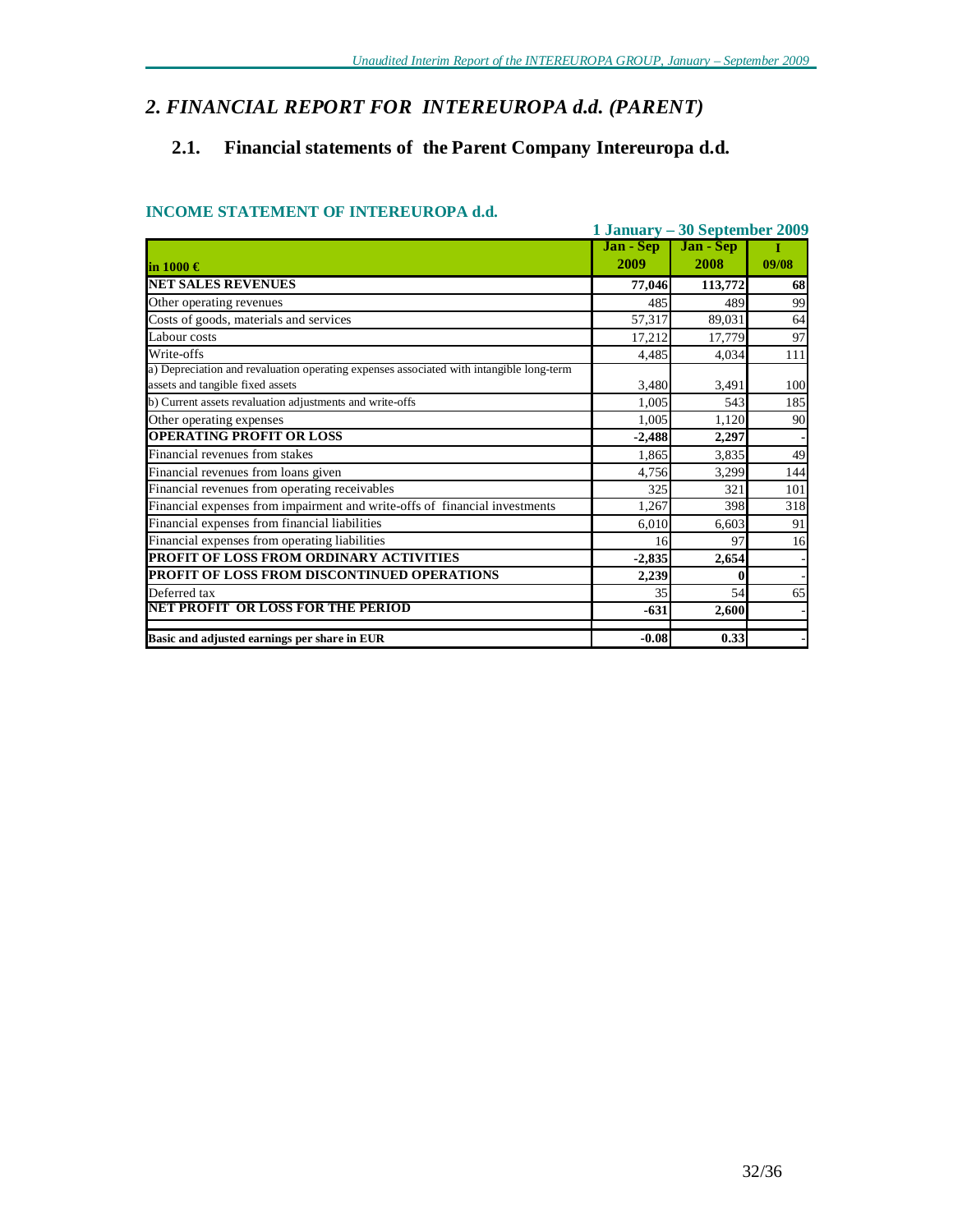# **BALANCE SHEET OF INTEREUROPA d.d. as of 30 September 2009**

| in 1000 EUR                                                   | 30.9.2009 | 31.12.2008 | т<br>09/08 |
|---------------------------------------------------------------|-----------|------------|------------|
|                                                               |           |            |            |
| <b>ASSETS</b>                                                 | 375,555   | 359,850    | 104        |
| <b>LONG-TERM ASSETS</b>                                       | 263,365   | 245,879    | 107        |
| Intangible fixed assets and deferred items                    | 4,961     | 4,074      | 122        |
| Tangible fixed assets                                         | 107,021   | 109,650    | 98         |
| Investment property                                           | 6,517     | 7,081      | 92         |
| Long-term financial investments                               | 144,001   | 124,400    | 116        |
| Deferred tax assets                                           | 865       | 674        | 128        |
| <b>SHORT-TERM ASSETS (without Short-term deferred assets)</b> | 109,628   | 108,844    | 101        |
| Assets for sale and discontinued operations                   | 3,571     | 3,571      | 100        |
| <b>Inventories</b>                                            | 29        | 35         | 83         |
| Short-term financial investments                              | 72,416    | 71,575     | 101        |
| Short-term operating receivables                              | 33,460    | 33,584     | 100        |
| Cash                                                          | 152       | 79         | 192        |
| <b>SHORT-TERM DEFERRED ASSETS</b>                             | 2,562     | 5,127      | 50         |
| <b>SHORT-TERM ASSETS (with Short-term deferred assets)</b>    | 112,190   | 113,971    | 98         |
| <b>LIABILITIES</b>                                            | 375,555   | 359,850    | 104        |
| <b>CAPITAL</b>                                                | 151,876   | 152,312    | 100        |
| Called-up capital                                             | 32,976    | 32,976     | 100        |
| Capital reserves                                              | 49,403    | 49,403     | 100        |
| Reserves from profit                                          | 11,096    | 11,096     | 100        |
| <b>Revaluation surplus</b>                                    | 1,043     | 847        | 123        |
| Net profit/loss brought forward                               | 57,989    | 54,905     | 106        |
| Net profit or loss for the financial year                     | $-631$    | 3,085      |            |
| PROVISIONS AND LONG-TERM ACCRUED ITEMS                        | 1,845     | 1,976      | 93         |
| <b>LONG-TERM LIABILITIES</b>                                  | 160,437   | 63,246     | 254        |
| Long-term financial liabilities                               | 160, 176  | 62,412     | 257        |
| Long-term operating liabilities                               | $\Omega$  | 834        |            |
| Deferred tax liability                                        | 261       | $\Omega$   |            |
| <b>SHORT-TERM LIABILITIES</b>                                 | 61,397    | 142,316    | 43         |
| Short-term financial liabilities                              | 36,273    | 115,687    | 31         |
| Short-term operating liabilities                              | 25,124    | 26,629     | 94         |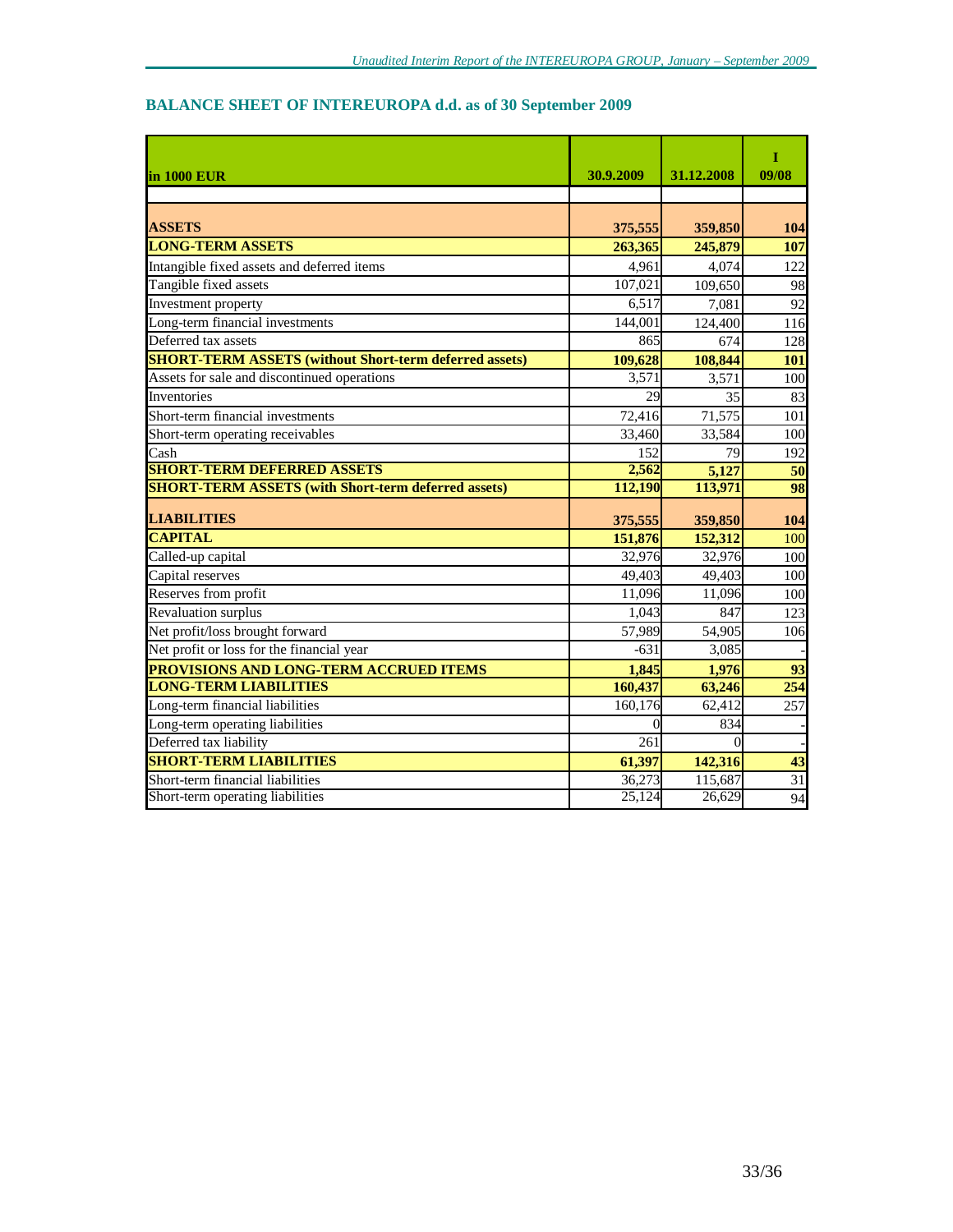## **2.2. Notes to Financial Statements of the Parent Company Intereuropa d.d.**

#### **a) Notes to the INCOME STATEMENT**

**Net Sales Revenues** amount to  $\in 77,046$  thousand. Compared to the first half-year 2007, these Revenues were by  $\epsilon$ 36,726 thousand below the last year's figure, while the cost of goods, materials and services were lower by  $\text{\textsterling}31,714$  thousand.

**Other Operating Revenues** amount to €485 thousand and comprise:

- Paid receivables for which the allowance was made in past years,  $(\text{\textsterling}228$  thousand),
- Gains from the sale of tangible fixed assets € 84 thousand,
- Other revenues amounting to  $\epsilon$ 173 thousand (damages received from insurance companies, revenue from the reversal of long-term provisions, etc.).

The **labour costs** were recognized in the accounted values that were 3 percent lower than in the last year's comparable term, as a result of the payroll reduction and lower number of employees.

**Write-downs/-offs** rose by € 451 thousand due to write-downs/-offs and allowances for current assets, with an increase in value by  $\text{\textsterling}462$  thousand.

The **Operating Profit or Loss** for this year's nine months came to  $\epsilon$ -2,488 thousand and was by  $\epsilon$ 4,785 thousand lower than the figure achieved in the comparable figure a year ago, which can be attributed to the effect of a more adverse decline in the income categories than in expense categories.

The **effect** of **financial income and expenses** on the Profit or Loss of the reporting term came to  $\epsilon$ -347 thousand.

The **Profit** or loss from ordinary activities came to  $\epsilon$ -2,835 thousand.

In the first half-year we sold a part of the undertaking within the UPS Branch and presented it as the Stoppage of Operation. The **Profit** */Loss* **from Stoppage of Operation** was recognized at  $\epsilon$  2,239 thousand.

Taking into account the expenses for corporate profit tax and deferred taxes, the Parent Company of the Intereuropa Group generated the **Net Profit or Loss** of € -631 thousand.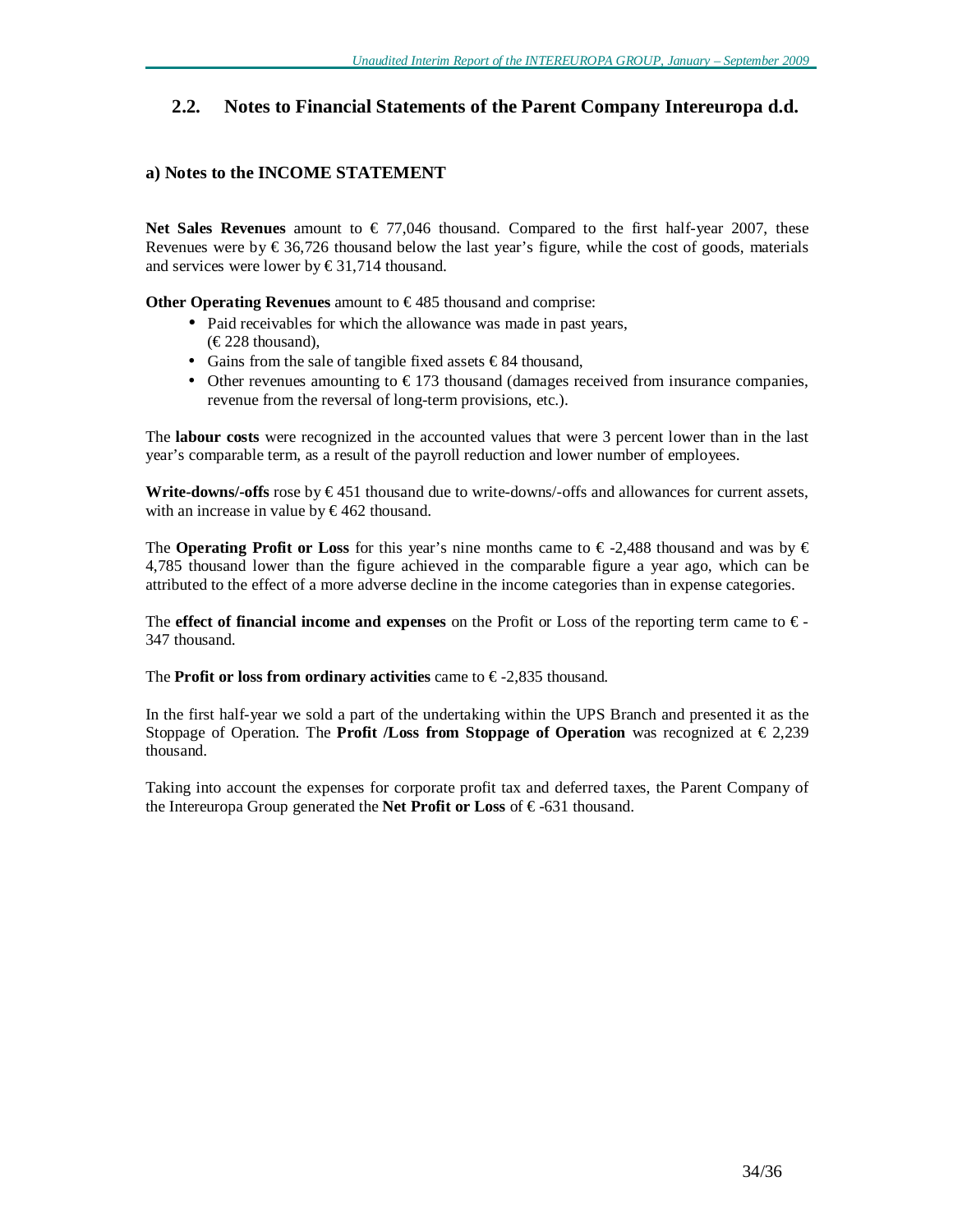#### **c) Notes to the BALANCE SHEET**

**Long-term assets** stand for 70 % of all assets and were higher by  $\epsilon$  17,486 thousand than on the cutoff date of the comparable term a year ago, primarily on the account of long-term loans granted to subsidiaries and the capital increases in the subsidiaries.

The **Property, Plant and Equipment** represent 28% of all assets and show a drop of 2% under the comparable figure of last year, which is attributable to depreciation that came higher than the value of new investments.

#### **Long-term investments**

The capital increase in the company OOO Intereuropa East, Moscow amounting to  $\epsilon$ 3,330 thousand, on the account of long-term loans, had an effect on the increased value of the investment in the subsidiary, and on decrease of the loans granted to the subsidiary. However, the increase of long-term financial investments is primarily attributable to the capital increase of the company Intereuropa Transport d.o.o. amounting to  $\in$  1,100 thousand, and to the loans of  $\in$  19,284 thousand that were granted to subsidiaries.

**Assets held for sale** amounting to  $\epsilon$ 3,571 thousand represent the real estate intended for sale.

As of the Balance Sheet Date, the **Short-Term Financial Investments** are recognized at € 72,416 thousand. This item almost entirely relates to the short-term loans granted to companies in the Group.

In **Short-Term Operating Receivables**, there was a rise in the short-term interest receivable in the Group (by  $\in 4,404$  thousand) and a decrease in trade receivables due from others (by  $\in 2,712$ ) thousand).

The **Deferred Costs and Accrued Revenues** were recognised in the amount of  $\epsilon$ 2,562 thousand. They mostly stand for short-term accrued revenues in the amount of direct costs incurred which are expected to be covered, and the accrued (uninvoiced) customs duties.

As of 30.09.2009, the **capital** amounts to 40 % of all liabilities in broader sense. Compard with the Balance Sheet Date a year ago, the share of the capital in the liabilities structure fell by 2 percentage points.

As of the Balance Sheet Date, the Company had € 1,845 thousand of unused **long-term provisions and Accrued Costs and Deferred Revenues**. The prevailing part comprises the provisions for pensions and similar obligations.

The **long-term financial liabilities** are recognised at € 160,176 thousand and primarily relate to the long-term financial liabilities to banks (€ 158,242 thousand). They rose on the account of rescheduling of short-term loans into long-term loans in the amount of  $\epsilon$ 51,510 thousand, and from the net effect of new loans raised totalling € 47,967 thousand; on the other hand the liabilities decreased by  $\text{\textsterling}1,200$  thousand from the transfer to the short-term liabilities.

**Short-term financial liabilities** amount to  $\epsilon$ 36,273 thousand and consist mainly of short-term loans received.

**Short-term operating liabilities** of  $\epsilon$  25,124 thousand primarily relate to the liabilities to suppliers.